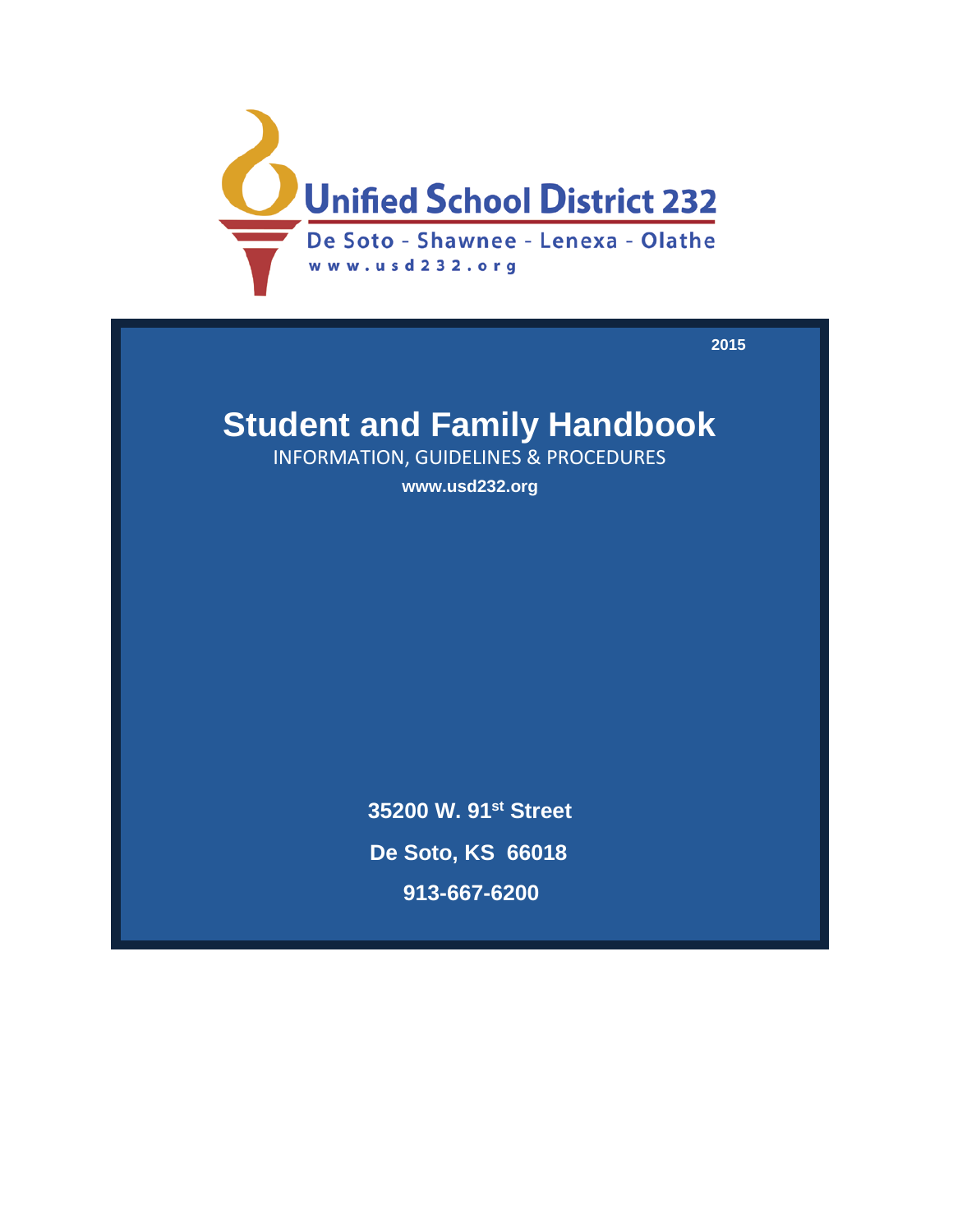## *A message to our families*

USD #232 35200 W. 91<sup>st</sup> Street De Soto, Kansas 66018

#### RE: *Student and Parent District Handbook*

Dear parents and guardians:

We are pleased to present the Student and Family Handbook*,* as adopted by the Board of Education. This *Handbook* includes information for parents and students regarding daily life in the school district, as well as an overview of student rights and responsibilities. It is important for both students and parents to be aware of the policies that govern the district's expectations for students. Additional policy information, including a complete Board of Education policy manual, is located on the district's website.

The effective operation of our school district is a shared responsibility and as such we encourage you to read and discuss this information as a family. Please feel free to contact your school administrators to discuss any aspect of these policies or ask any questions regarding implementation.

A downloadable version of the current school year calendar is available on the district website at [www.bitly.com/USD232calendars.](http://www.bitly.com/USD232calendars)

Thank you for being a part of the USD 232 Community and please know we wish you and your family a successful school year!

## **CIVILITY POLICY**

*"Unified School District #232 believes interactions among individuals should be of a positive and productive nature. In accordance with this belief, it is the policy of the school district to treat everyone – fellow employees, students, parents, patrons, visitors, anyone having business with the district – with fairness and respect. The district also expects anyone having interaction(s) with employees of the district treat the employees with professionalism, courtesy, dignity, and respect."*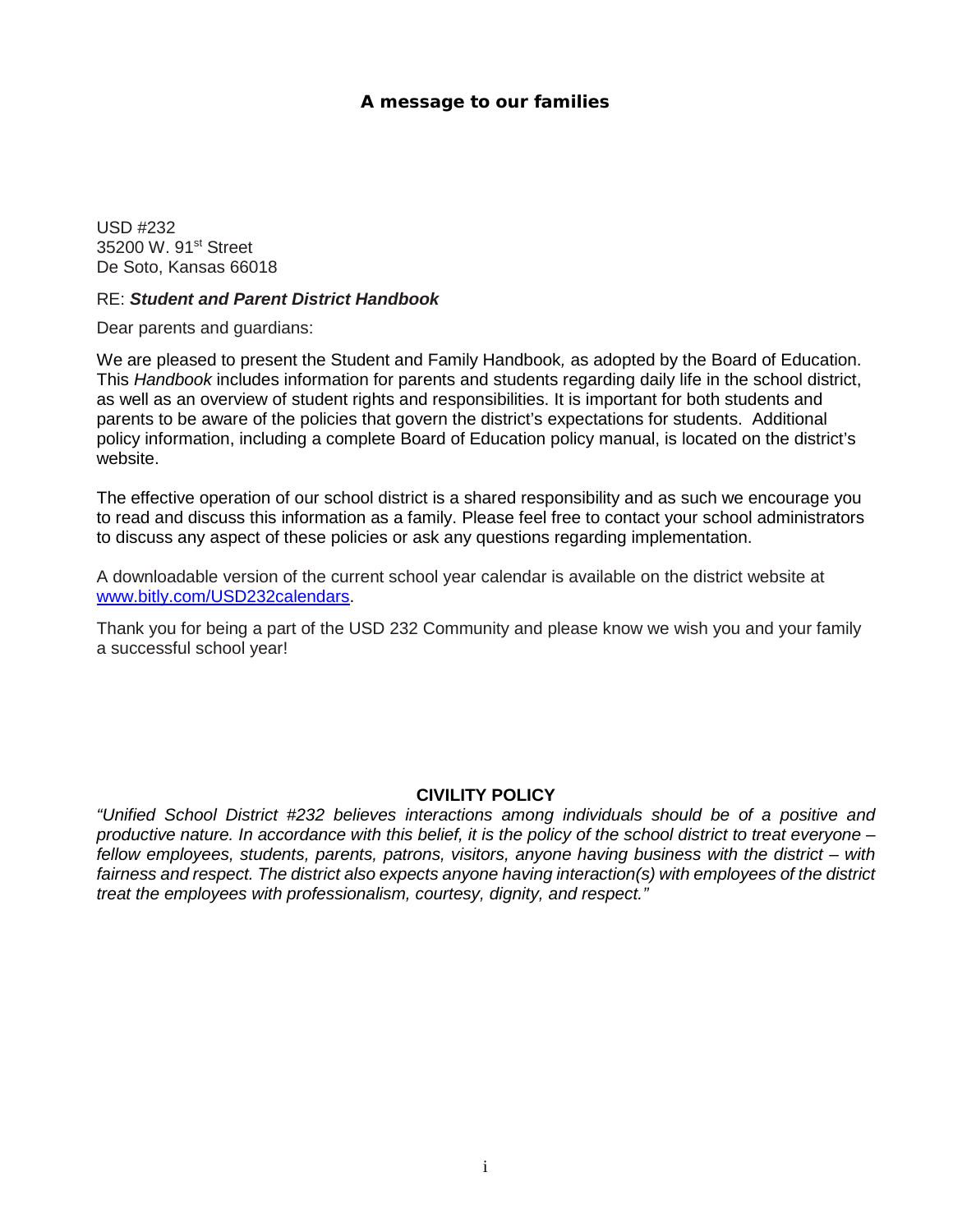# **Table of Contents**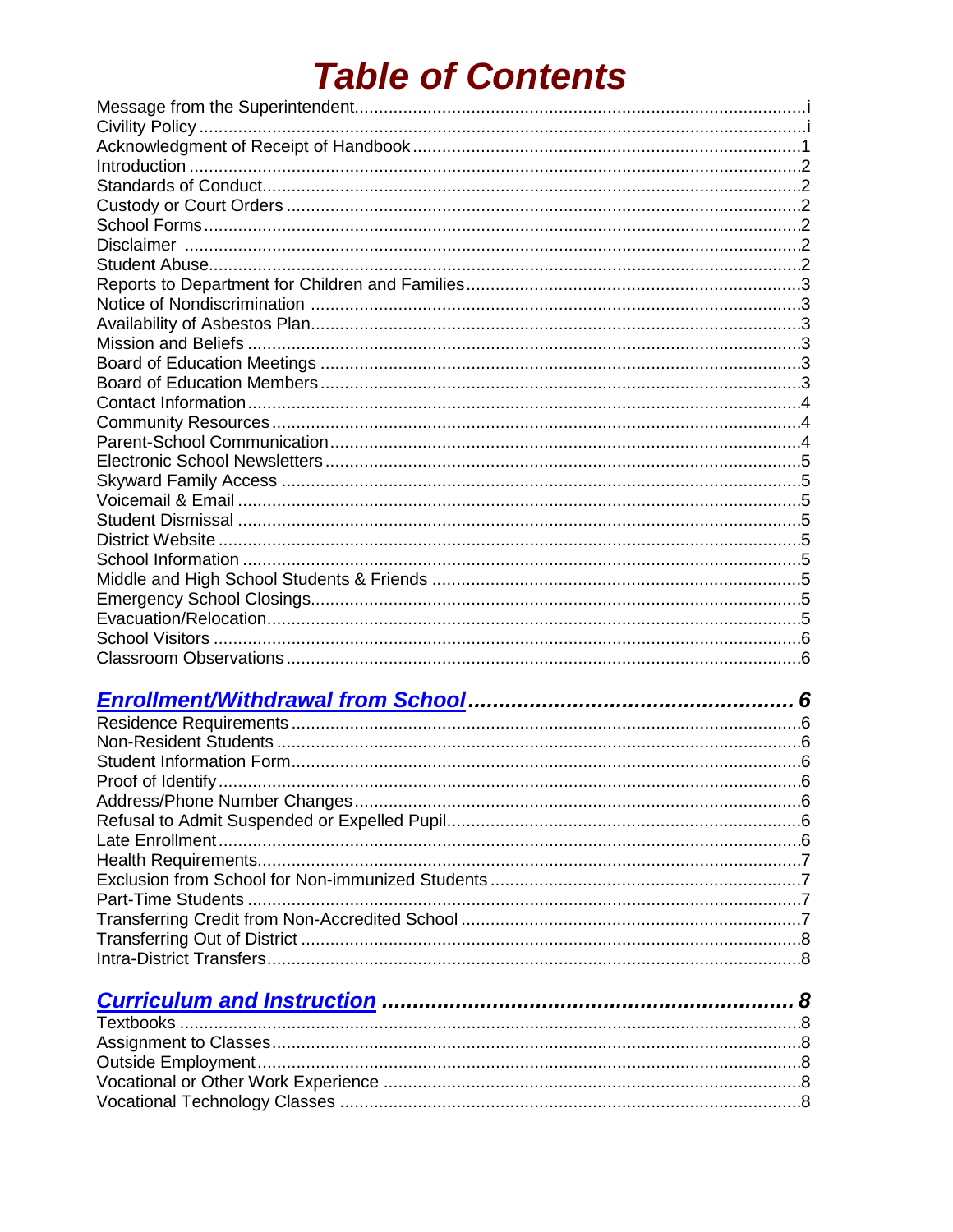| Public Concerns/Complaints About Instructional and Library Resources12 |  |
|------------------------------------------------------------------------|--|
|                                                                        |  |
|                                                                        |  |
|                                                                        |  |
|                                                                        |  |
|                                                                        |  |
|                                                                        |  |
|                                                                        |  |
|                                                                        |  |
|                                                                        |  |
|                                                                        |  |
|                                                                        |  |
|                                                                        |  |
|                                                                        |  |
|                                                                        |  |
|                                                                        |  |
|                                                                        |  |
|                                                                        |  |
|                                                                        |  |
|                                                                        |  |
|                                                                        |  |
|                                                                        |  |
|                                                                        |  |
|                                                                        |  |
| Coding and Reporting Tardies and Absences to Parents through Skyward16 |  |
|                                                                        |  |
|                                                                        |  |
|                                                                        |  |
|                                                                        |  |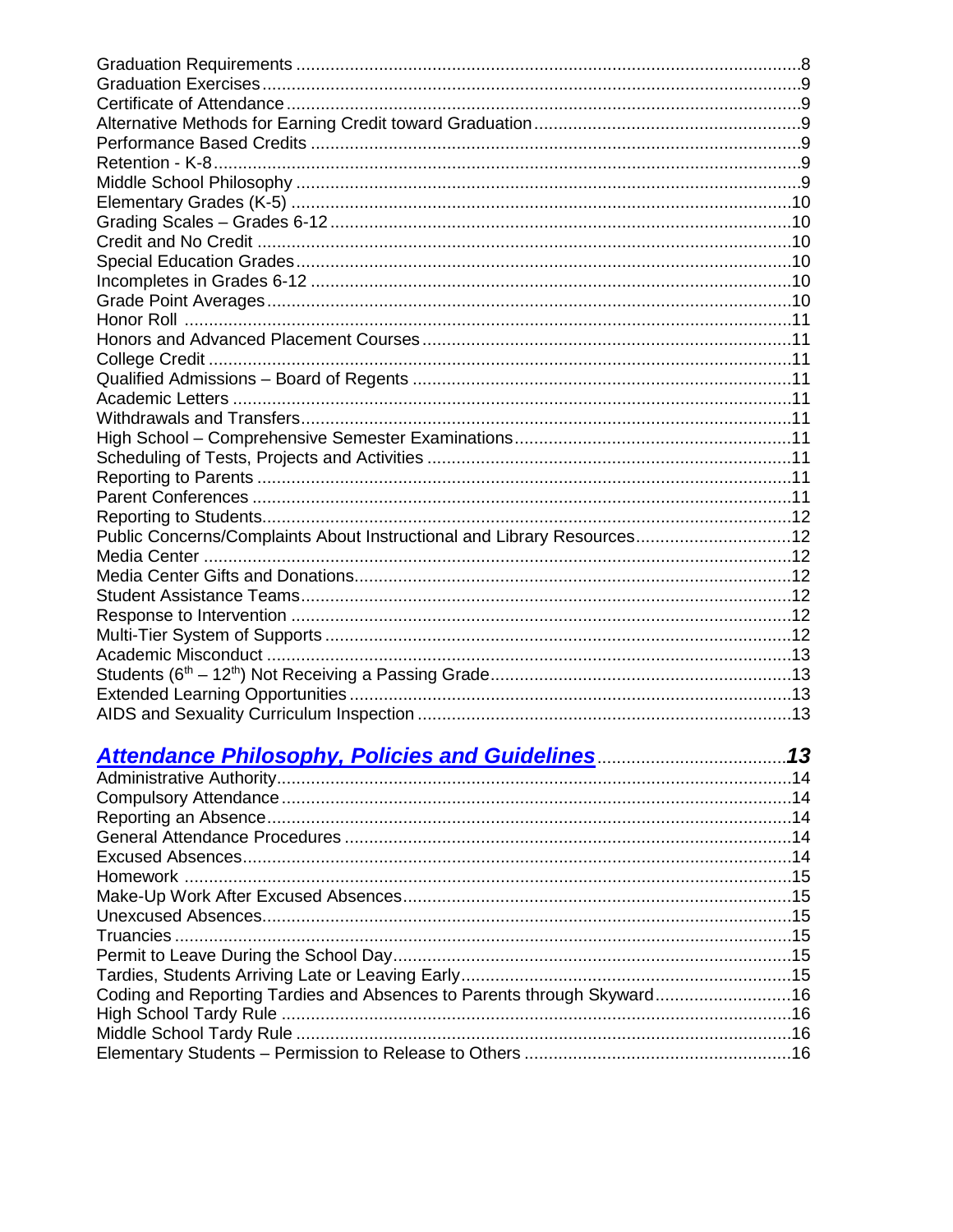| The Separation of Disciplinary Actions and Academic Accomplishments18 |  |
|-----------------------------------------------------------------------|--|
|                                                                       |  |
|                                                                       |  |
|                                                                       |  |
|                                                                       |  |
|                                                                       |  |
|                                                                       |  |
|                                                                       |  |
|                                                                       |  |
|                                                                       |  |
|                                                                       |  |
|                                                                       |  |
|                                                                       |  |
|                                                                       |  |
|                                                                       |  |
|                                                                       |  |
|                                                                       |  |
|                                                                       |  |
|                                                                       |  |
|                                                                       |  |
|                                                                       |  |
|                                                                       |  |
|                                                                       |  |
|                                                                       |  |
|                                                                       |  |
|                                                                       |  |
|                                                                       |  |
|                                                                       |  |
|                                                                       |  |
|                                                                       |  |
|                                                                       |  |
|                                                                       |  |

| Physical Examination and Student/Parent Acknowledgement of Risk 24 |  |
|--------------------------------------------------------------------|--|
|                                                                    |  |
|                                                                    |  |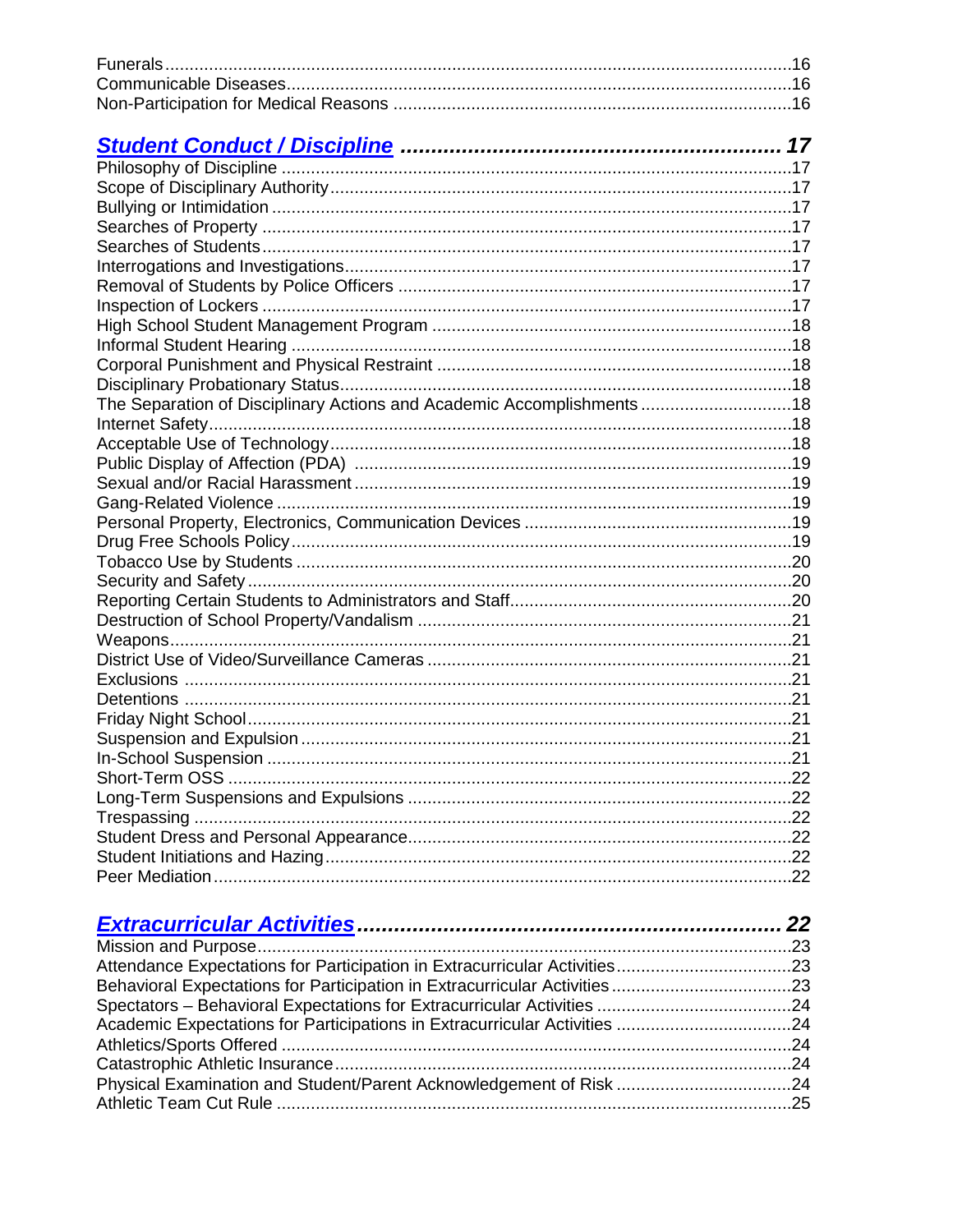| .25  |
|------|
| .25  |
| .25  |
| . 25 |
| .25  |
| .25  |
| .25  |
| .25  |
| .25  |
|      |
|      |
| . 26 |
| .26  |
| .26  |
| 26   |
|      |
| .27  |
|      |

| Student Self-Administration of Medications for Treatment of Anaphylaxis or Asthma27 |  |
|-------------------------------------------------------------------------------------|--|
|                                                                                     |  |
|                                                                                     |  |
|                                                                                     |  |
|                                                                                     |  |
|                                                                                     |  |
|                                                                                     |  |

|              | 29  |
|--------------|-----|
|              |     |
|              |     |
|              |     |
|              | .29 |
|              |     |
|              |     |
|              |     |
|              |     |
|              |     |
|              |     |
|              |     |
|              |     |
|              |     |
|              |     |
|              |     |
|              |     |
|              | .33 |
| <b>Gifts</b> |     |
|              |     |
|              | .33 |
|              | .33 |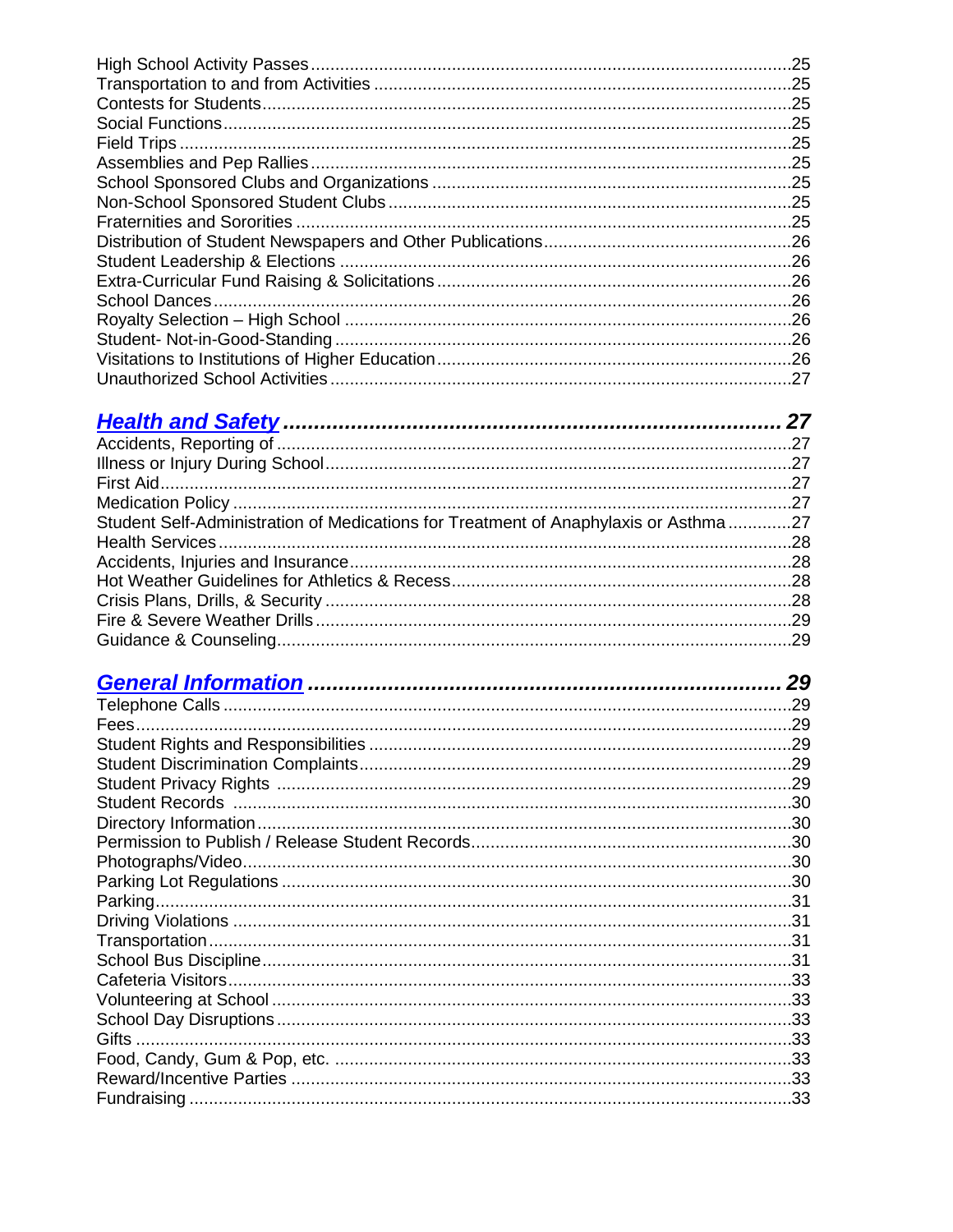## **Appendices**

| Suspension and Expulsion of Students: Article 89: KSA 72-8901 THRU 72-890646 |  |
|------------------------------------------------------------------------------|--|
|                                                                              |  |
|                                                                              |  |
|                                                                              |  |
|                                                                              |  |
|                                                                              |  |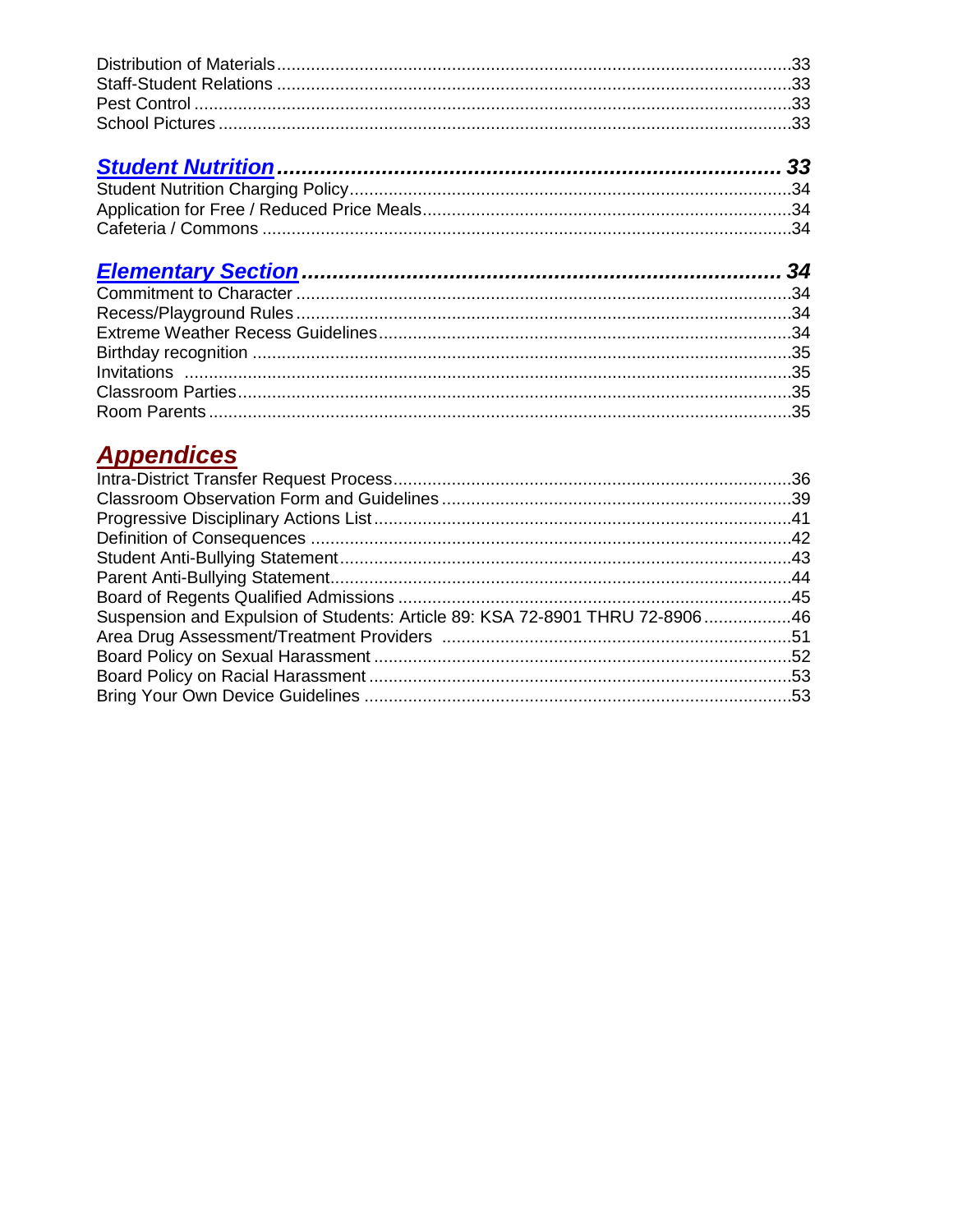## **Acknowledgment of Receipt of Handbook**

By receipt of the handbook, the student acknowledges the following.

This handbook contains the yearly required notification on the following issues:

- Technology Access and Acceptable Use Policy (AUP)
- Nondiscrimination
- Family Educational Rights and Privacy Act (FERPA)
- Directory Information
- Drug Free Schools and Communities Policy
- Inoculations/ Immunizations
- Availability of Asbestos Plan

As a condition of enrollment, the student is required to abide by all regulations contained in this handbook as well as other policies and procedures established by the board of education.

If the student chooses not to abide by the regulations contained in this handbook, any other policy and procedure established by the school or board of education, or any reasonable request by school authorities, disciplinary action may be imposed, up to and including expulsion from school.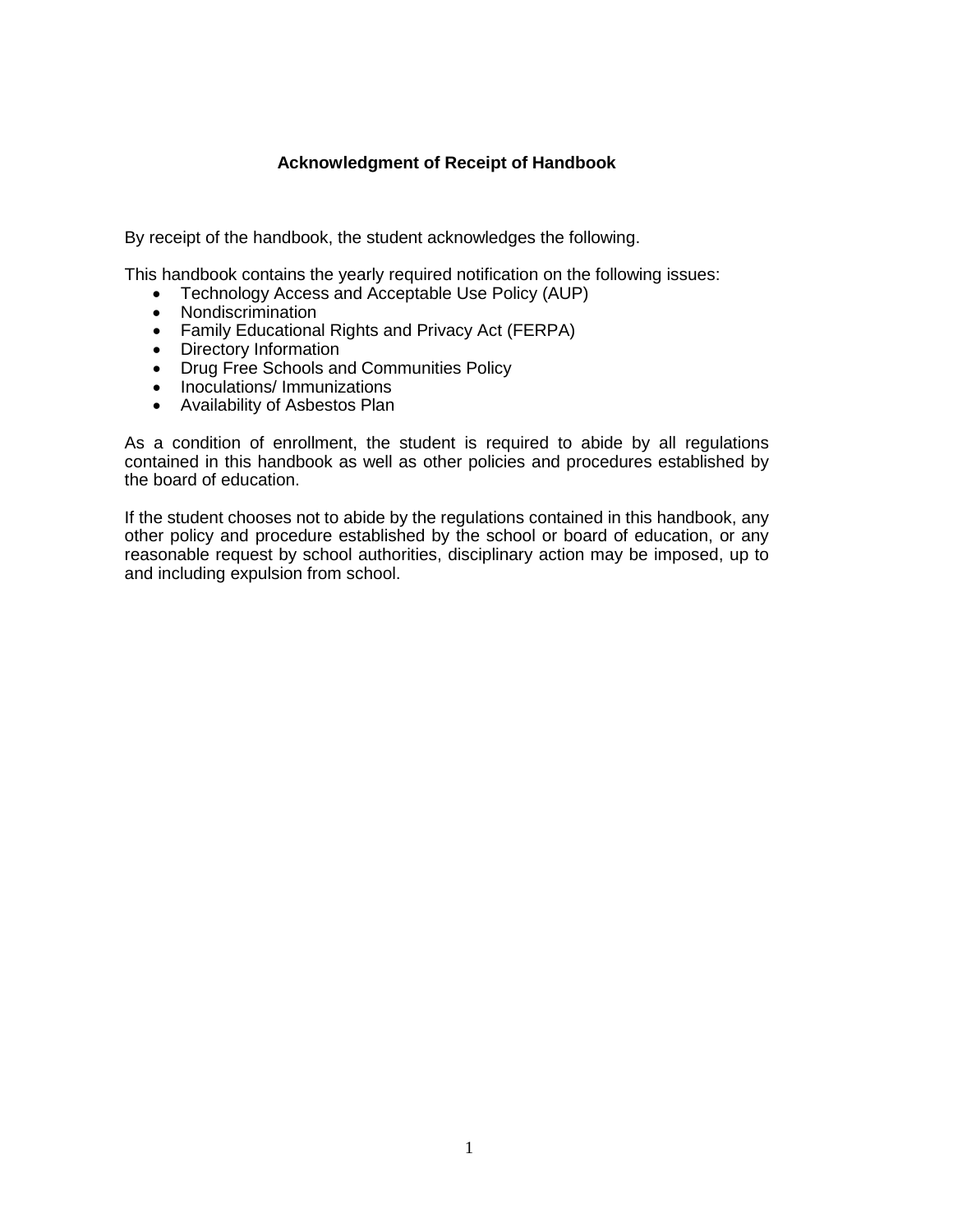#### *Introduction*

Wherever the word "parent" occurs in this handbook, the words "or guardian" are assumed to be included.

Wherever a masculine or feminine pronoun is used throughout this handbook, it is intended to refer to both feminine and masculine antecedents.

#### *Standards of Conduct*

The standards of conduct identified in this *Handbook* and their consequences apply to students at all times while students are on or about school district property or areas adjacent thereto, which shall include: any district property being used for an official school activity, property not owned by the district being used for an official school activity, property not owned by the district being used for any school sponsored activities or events and any vehicle, including school buses, while such vehicle is being used to transport students for the district.

The standards of conduct identified in this *Handbook* also applies to any students whose conduct at any time or place has a direct and immediate effect on maintaining order and discipline in the schools.

This *Handbook* contains examples of the types of misconduct which will result in disciplinary action. The behaviors described are representative of the misconduct which most frequently causes disruption of the orderly educational process. The behaviors identified throughout this handbook are *not exhaustive.* The student who disrupts the orderly educational environment through actions not contained in the handbook will be subject to the authority of the classroom teacher, principal, and/or district personnel.

All misconduct is subject to disciplinary consequences which may be imposed. District personnel will use their professional judgment in determining which disciplinary action will be most effective in dealing with the student's misconduct, taking into account the student's age and maturity, the nature and seriousness of the infraction, the student's previous disciplinary record, and any other relevant factors.

Each principal has the authority to use discretion and common sense as he enforces the standards of student conduct.However, the principal also has a responsibility to impose an appropriate level of consequence for clear violations of the rules*.*  Additionally, the principal is authorized to apply a higher level of consequence for serious violations, even if it is a student's first offense. District policy and Kansas Statues require that district officials report all crimes committed on school property to local law enforcement agencies.

Parents are the most important partner in our work with students and will be contacted for all repeated offenses.

## *Custody or Court Orders*

Court orders prohibiting unauthorized persons from picking up students must be on file at the school office. School staff will honor court orders; however, we will not jeopardize the health or safety of school personnel.

#### *Schools Forms*

All forms mentioned in this handbook are available from the school office or the district's website.

#### *Disclaimer*

The information published in this handbook is subject to such changes as may be needed to ensure continued compliance with policy, federal, state or local regulations and are subject to such review and alteration as necessary for the routine operations of the school. We expect students to follow all rules and reasonable requests from authority and avoid violating the rights of others. The district promotes positive expectations for students through school experiences that encourage character and leadership.

#### *For Further Information:*

Students and parents are encouraged to review USD 232 Board Policies available on the district website.

#### *Student Abuse*

Kansas law requires school personnel suspecting student abuse to report the concern to Kansas Department for Children and Families (DCF). All Kansas laws related to the interview of students in alleged student abuse situations shall be observed by the school administration. Under the law it is required that DCF workers and police officers be allowed to interview a student without school personnel being present or prior parental contact and/or approval.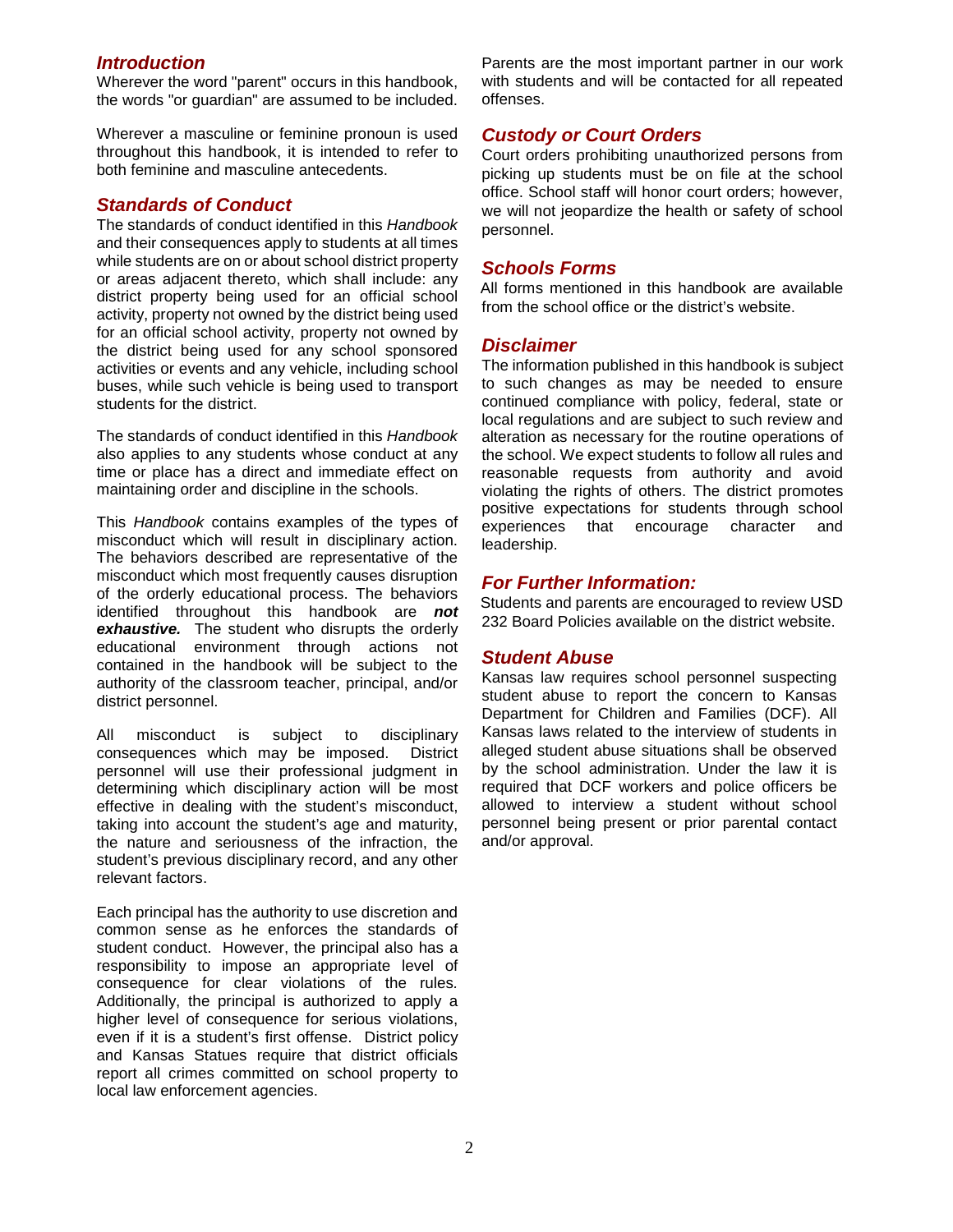## *Reports to Local Kansas Department for Children and Families (DCF)*

Any district employee who suspects a student has been injured as a result of physical, mental or emotional abuse or neglect or sexual abuse, shall promptly report the matter to the DCF or to local law enforcement. The employee making the report will *not* contact the student's family or any other persons to determine the cause of the suspected abuse or neglect.

## *Notice of Nondiscrimination*

Discrimination against any student on the basis of race, color, national origin, sex, disability, or religion in the admission or access to, or treatment in the district's programs and activities is prohibited. The department of Human Resources at 35200 W. 91st, De Soto, KS, (913) 667-6200, has been designated to coordinate compliance with nondiscrimination requirements contained in *Title VI of the Civil Rights Act of 1964*, *Title IX of the Education Amendments of 1972, Section 504 of the Rehabilitation Act of 1973*, and *The Americans with Disabilities Act of 1990*.

Any student who believes that he has been discriminated against may file a complaint with the building principal, another administrator, the guidance counselor, or another certified staff member. See your building administrator for information regarding the Grievance Procedure.

Any student complaint of discrimination will be resolved under the district's discrimination complaint procedure.

#### *Availability of Asbestos Plan*

Contact the USD 232 Facilities Department at 913-667-6220.

#### *Mission*

The mission of the school district, a dynamic learning community, is to inspire the creative genius in each person by:

- Leading in educational innovation and academic excellence;
- Building visionary, world-class educational opportunities;
- Fulfilling the evolving needs of citizens as life-long learners;
- Integrating the fabric and heritage of our diverse rapidly growing community;
- Respecting the importance of the individual while promoting the common good.

#### *Beliefs*

- There is value and worth in every human life.
- Learning is lifelong.
- Education is the obligation of each member of the community.
- Challenge is essential.

## *Board of Education Meetings*

Board meeting times and locations are posted on the Board's webpage. Other meetings may be called as needed. Tentative agendas are prepared in advance by the superintendent of schools and the board president and may be picked up at each board meeting or reviewed on the district's website. All board meetings are open to the public and visitors are welcome.

Time is allocated for patron input during every regularly scheduled board meeting. The board may impose a time limit for each individual or group representing an organization or point of view.

#### *Board of Education Members*

You are represented by seven unpaid, local residents who are elected to four-year terms.

Learn more on the district's website: [www.usd232.org](http://www.usd232.org/)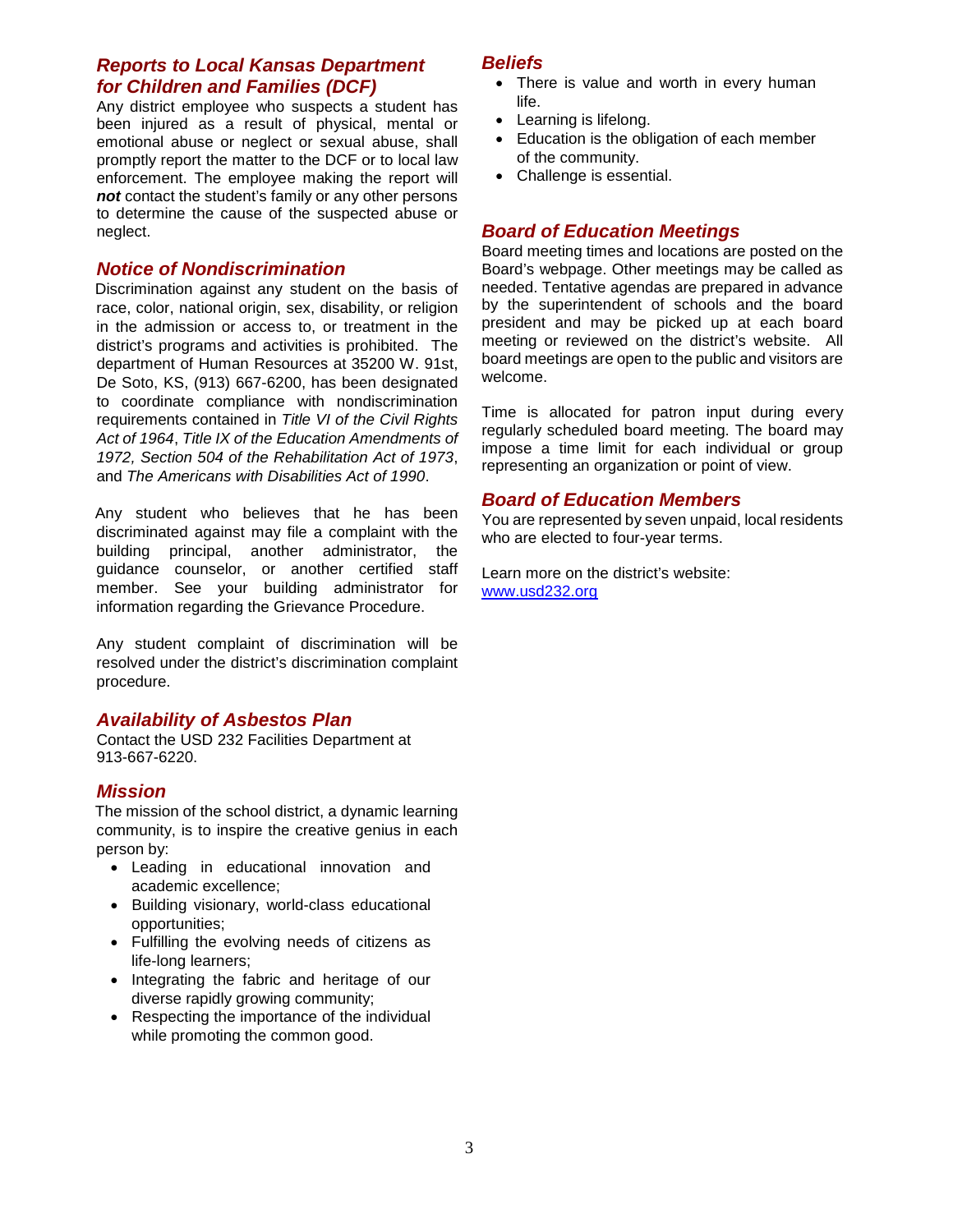## *Contact Information*

District contact information is available on the district's website: [www.usd232.org.](http://www.usd232.org/)

## *Important Community Resources > Project Wellness*

We have listed a number of available resources on our website.

#### *Parent-School Communication*

Lines of communication must remain open to achieve the goals of the educational partnership. The school has a responsibility to communicate concerns with parents and parents have a responsibility to communicate concerns with the school.

Whenever parents have a question regarding their children's academic progress, it is suggested that they first contact the appropriate teacher. If additional communication is desired, the suggested order of inquiry would be the principal, associate principal, or the counselor.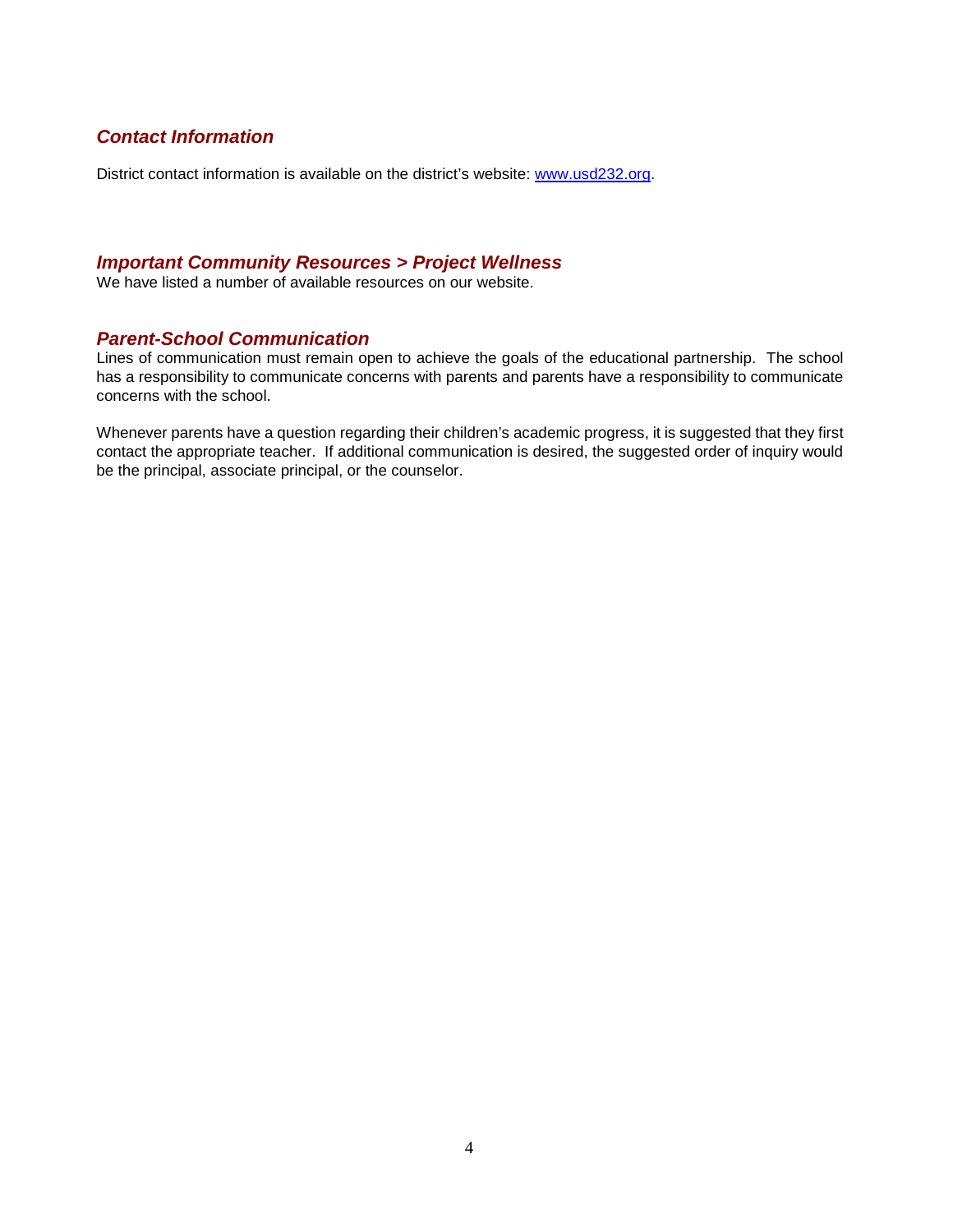#### *Electronic School Newsletters*

Each school utilizes electronic newsletters to communicate with parents. The newsletters are regularly posted on each building's webpage. Please let the office know if you need a paper copy sent home with your student. Parents will find notices of important events and other class and school information in the newsletter.

#### *Skyward Family Access*

Families have Skyward Family Access available for their use. Family Access allows parents to see current grades, discipline referrals, and other pertinent information online. For more information contact the school office or visit [www.usd232.org.](http://www.usd232.org/familyaccess)

#### *Voicemail & Email*

Messages for teachers may be delivered via voicemail or email. Typically you may expect a return communication within one school day. Staff voicemail boxes and email addresses may be found on school websites. If parents have urgent issues, please communicate directly with the appropriate staff member by calling or visiting the school.

#### *Student Dismissal*

In an attempt to maintain a safe and orderly arrival and exit for all students and to keep a clear and safe path for bus arrivals and departures, please follow the arrival and dismissal guidelines established for each building.

#### *District Website*

The USD 232 website address is [www.usd232.org.](http://www.usd232.org/)

#### *School Information*

Information regarding school locations, hours, phone numbers, employee contact information, fees, transportation, and other general information can be located online.

*Middle and High School Students & Friends* of

secondary students waiting at elementary schools for parents or siblings are not to be in the building(s). Supervision of these students will be up to the building where they are waiting. Secondary principals will be informed of students from their building who violate expectations and will communicate with parents.

#### *Emergency School Closings*

Whenever the superintendent of schools believes it is unsafe for students and employees to endure inclement weather conditions, schools will be closed. The decision is based on whether it is safe for students and employees to travel on the streets or to safely negotiate school driveways and parking lots.

In case of severe weather, snow, ice, etc., the official announcement for school closings will be made over local television stations. Listen to those stations or get up-to-the-minute school closing information online at [www.usd232.org.](http://www.usd232.org/) Parents may also sign up online for free\* text messages or email alerts by going to the district website. *\*Text/Data rates may apply. Check with your service provider.*

In the event of early dismissal, school busses will run normal routes. Parents who have special instructions regarding their student(s) in case of early dismissal should inform the office at enrollment.

All school activities will be canceled for the day unless students and parents are notified otherwise. If inclement weather continues the following day, patrons will be notified accordingly. Otherwise, you may assume classes will be in session the following day.

In all such cases, the final decision about whether a student may safely attend school rests with the parent who may keep them at home or come to school and pick them up if they so desire.

#### *Evacuation/Relocation*

<span id="page-11-0"></span>The "Buddy School" program has been created to identify relocation sites for each district school. In the event of an evacuation, your student may be transported to the "Buddy School" if it appears that students and staff will not be able to re-enter a building within a reasonable amount of time. It is possible that other relocation sites will be utilized or the students might be transported home (if regular bus riders), depending upon the circumstances. Decisions regarding evacuations and relocations are always based upon the safest resolution for students and staff. Students will be released only to parents. Parents will be notified of evacuations/relocations via voicemail, calling trees, media and the district's Web site, *[www.usd232.org](http://www.usd232.org/)*. These notifications will include specific instructions on where and when to reunite with your student.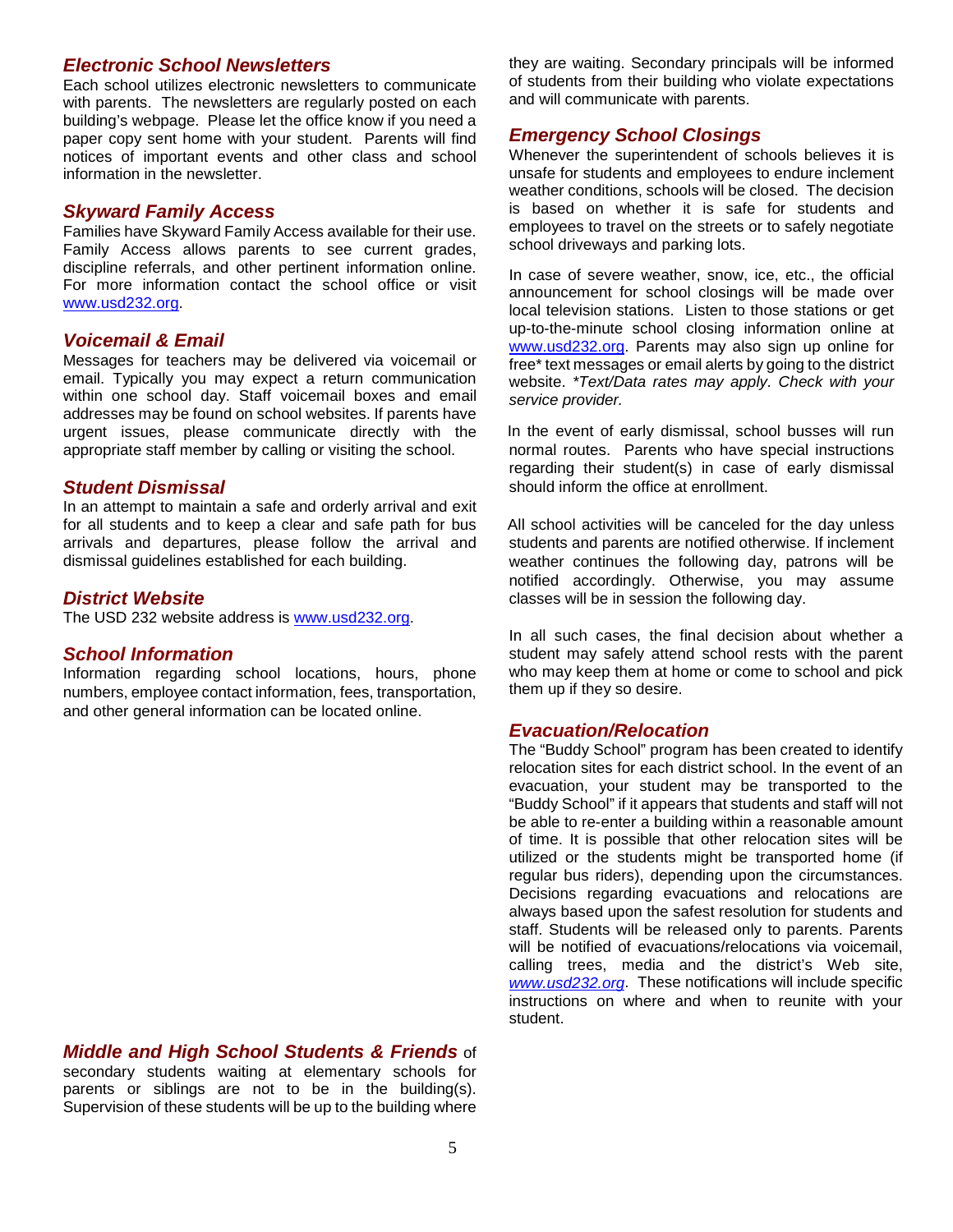## *School Visitors*

Patrons and parents are encouraged to visit our schools. All visits shall be scheduled with the building principal. *To ensure safety and security, all visitors must enter through the main entrance and check in at the office to receive a Visitor's Pass and/or guide before proceeding to contact any other person in the building or on the grounds.* Students may not bring student visitors from other schools unless it is a part of an authorized school activity or event. Those who have no legitimate cause to visit or are creating a nuisance will be asked to leave the building.

#### *Classroom Observations*

Parents wishing to observe an individual student or classroom need to make a request at least twenty-four hours in advance to ensure appropriate arrangements have been made for them. In addition, they must agree to the rules of the board of education and building administration. (See Observation Form and Guidelines in the Appendix.)

College students considering a career in education and wishing to schedule classroom observations need to contact Michele Morse in the Human Resources Department at 913.667.6200.

## <span id="page-12-0"></span>*ENROLLMENT*

### *Residence Requirements*

Enrollment in USD 232 schools is limited to students who reside within the district with a parent, or other person acting as a parent, under the definitions and limitations of state law and policy and who has attained the age of eligibility for school attendance.

Students entering kindergarten must have reached the age of five on or before August 31 of the current school year.

#### *Non-Resident Students*

Non-resident students are those who do not meet the definition of a resident student. Only non-resident students who are children of district employees, those who are in the process of moving into the district, and those who have completed their junior year as a district resident may be admitted to the extent that staff, facilities, equipment and supplies are available. (Criteria for admission: academic standing, attendance, and disciplinary record). Applications for non-resident student enrollment must be submitted annually.

#### **A non-resident student who has been suspended or expelled from another district will not be admitted to the district unless approved by the board.**

Students whose parents are in the process of moving into or out of the district may enroll temporarily as non-residents by completing the required form and submitting appropriate documentation. This is done to help students avoid having to change schools in the middle of a semester. Information about residency requirements may be obtained from the school.

#### *Student Information Form*

The enrollment documentation shall include a student's permanent record file with the student's legal name as it appears on the birth certificate, or as changed by a court order and the name, address, and telephone number of the lawful custodian.

#### *Proof of Identity*

Proof of identity is required upon first enrollment of a student in the district. A parent enrolling a student in kindergarten or first grade must provide a certified copy of the birth certificate of the student, or a copy of an appropriate court order. A student enrolling in any of the grades two (2) through twelve (12) must provide a certified transcript or other pupil records or data, or a certified copy of the birth certificate of the student, or a certified copy of an appropriate court order.

If proof of identity of the student is not provided within thirty (30) days after enrollment, the designee of the school board shall immediately give written notice thereof to the appropriate law enforcement agency, which will conduct an investigation to determine the identity of the student.

## *Address/Phone Number Change*

Please notify the school secretary within seven days if any of the following change:

- numbers for home or parents' work;
- mailing or street address; or
- emergency contacts.

#### *Refusal to Admit Suspended or Expelled Pupil*

A pupil who has been suspended or expelled from school by any school district may be refused admission to school in any other school district, regardless of residency until such time as the period of suspension or expulsion has expired or approved by the board. (K.S.A. 72-8907)

#### *Late Enrollment*

After consideration of the circumstances involved, the principal shall determine the advisability of allowing late enrollment for credit. If special late enrollment for credit is allowed, the number of units and length of the school day shall be determined by the principal.

#### *Health Requirements*

A. At the time of initial enrollment in any school in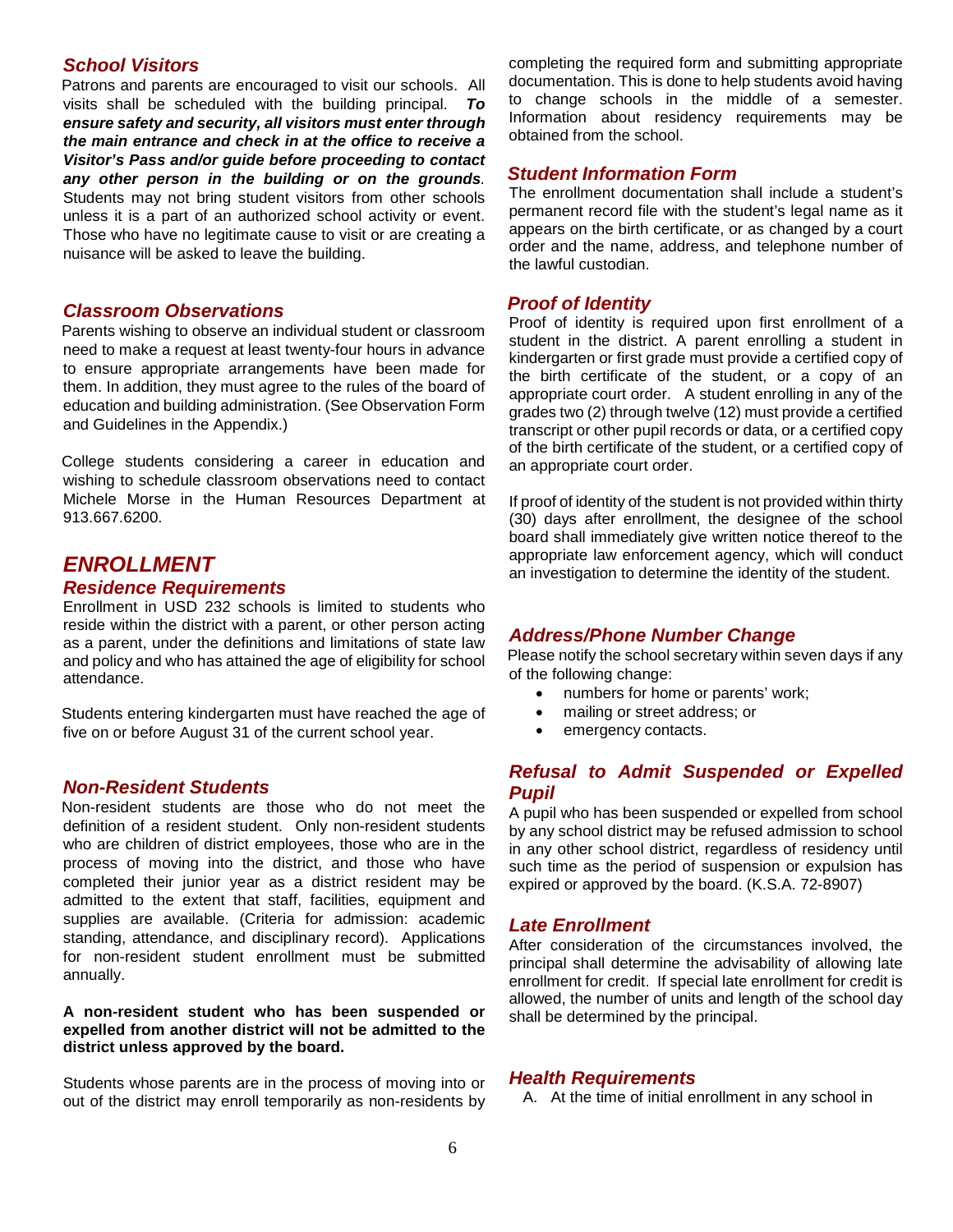this district, all students shall be required to submit, on a form provided by the district, a Student Health Form. This health form shall be reviewed annually by parents and updated as necessary. A physical examination by a physician or health department is required of all students eight years old or younger who are enrolling in a Kansas school for the first time. The parent of any student who fails to comply with the health assessment requirement shall be given written notice at frequent intervals of the student's failure to comply. If the student has failed to comply within 90 days after entry, the parent shall be notified in writing that the student may be suspended or expelled from school until the health assessment is completed.

Such written notice shall specify the reason for the suspension or expulsion and shall advise the parent of his or her opportunity to request a hearing before the district's Suspension and Expulsion Hearing Officer.

B. Pursuant to K.S.A. 72-5209, every student enrolling in a school in this district for the first time shall, prior to admission, present a certificate from a licensed physician indicating that such student has received, or is in the process of completing required immunizations.

As a substitute for the required certificate of immunization, a student may present proof of compliance with one of the alternatives specified by K.S.A. 72-5209.

Students who fail to provide the documentation required by law may be excluded from school until statutory requirements are satisfied. Notice of exclusion shall be given to the parents as prescribed by law.

C. Pursuant to K.S.A. 65-122, no person afflicted with an infectious or contagious disease and/or "condition" dangerous to the public health shall be admitted into any school in this district. ("Condition" shall include, but not be restricted to, chicken pox, whooping cough, scabies, and other parasites.)

It shall be the duty of the principal, school nurse and parent to exclude from school any student or other person affected with a disease or condition suspected of being infectious or contagious. Such exclusion shall continue until the expiration of the period of isolation quarantine for the particular infectious or contagious disease and/or condition as prescribed by regulations issued by the Kansas Secretary of Health and Environment.

A student afflicted with an infectious disease and/or condition dangerous to the public health for which

no period of isolation quarantine has been prescribed shall be excluded from school until such person presents satisfactory proof to the district that the student no longer poses a danger to the public health.

D. Pursuant to K.S.A. 65-118, any employee of the district that knows or has information indicating that a district student, employee, or other individual that interacts with district students or employees is suffering from or has died from an infectious or contagious disease shall report such information immediately to the appropriate administrative personnel, who shall inform the county public health officer.

Information required to be reported under this subsection shall be confidential and shall not be disclosed or made public except as specified in K.S.A. 65-118.

E. Pursuant to K.S.A. 72-5205, a basic visionscreening test shall be provided without charge to all students in this district not less than once every two (2) years. In addition, a basic hearing- screening test shall be provided without charge to all students in this district not less than every three years. All such tests shall be performed by a nurse or some other person designated by the board of education.

## *Exclusion from School for Non-immunized Students*

Non-immunized students, *including those with a religious, medical, or other statutory exemption*, will be excluded from attending school during an outbreak of a vaccine-preventable disease in their attendance building. This will be determined on a case-by-case basis by a licensed employee. Recommendations from a licensed physician and/or local health department official shall determine the duration of exclusion from school.

## *Part-Time Students*

Students are expected to be enrolled full-time. Exceptions are made through application to the guidance or school office.

## *Transferring Credit from Non-Accredited School*

Students transferring from non-accredited schools will be placed by the principal. Initial placement will be made by the principal after consultation with parents and guidance personnel. Final placement shall be made by the principal based on the student's documented past educational experiences and performance on tests administered to determine grade level placement.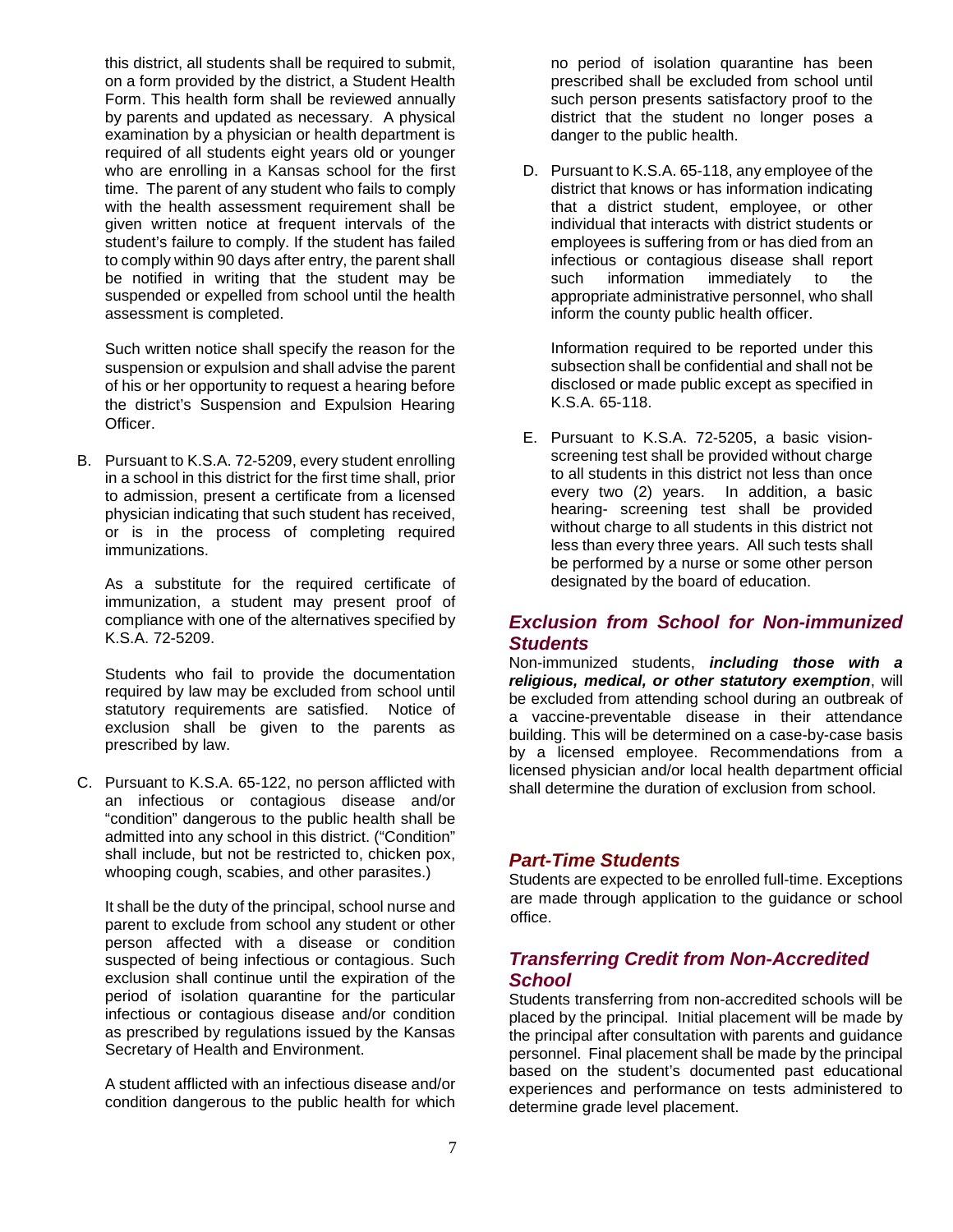#### *Transferring Out of District*

When withdrawing a student from USD 232, parents are asked to contact the office as soon as they know they will be leaving. All books are to be returned to the media center, all fees are to be paid, and the student's locker emptied prior to completing the withdrawal process. Credits on lunch accounts and partial enrollment fees will be refunded and mailed from the school district business office.

When a student transfers, his records will indicate grades earned. If the transfer is before the end of the regular grading period, grades will be based on the work done from the beginning of the grading period to the day he transfers. The records will note the number of days upon which grades are based.

#### *Intra-District Transfers*

It is generally the policy of this school district that a student is required to attend the school designated for the attendance<br>area in which the student resides. However, under area in which the student resides. exceptional circumstances, a student may be permitted to transfer to a school outside of the student's attendance area. These transfers are granted on an annual basis. The transfer may be rescinded by the district if the student is not demonstrating satisfactory behavior, or having a successful educational experience, or due to unexpected changes in enrollment. *(See Building Administrator for Details)* 

## <span id="page-14-0"></span>*CURRICULUM and INSTRUCTION*

A description of all available courses can be obtained from each school. Some key information is outlined below.

#### *Textbooks*

All basic hardbound texts are loaned to students for their use during the school year. Students may be asked to purchase supplemental texts such as paperbacks or workbooks. The student purchases all other supplies.

Students who pay the instructional materials and resources fee are furnished the use of:

- appropriate books from the current textbook list. (Some books are furnished as individual copies and others as room copies.)
- workbooks authorized by the board of education.
- periodicals that are authorized on a classroom basis.

School owned textbooks and supplementary books lost, destroyed or extensively damaged shall be paid for by the student at the current replacement cost.

#### *Assignment to Classes*

Assignment to a particular grade level or particular class/course shall be determined by the building principal based on the educational abilities of the student. If the parents

disagree, the principal's decision may be appealed to the superintendent. If the parents are still dissatisfied with the assignment, they may appeal in writing to the board.

#### *Outside Employment*

A student who needs to work on a regular basis during the school day shall file a written request with the principal. If the request is approved, the student shall file a work schedule with the principal. Changes in the schedule shall be reported by the student to the principal. The student shall not begin the new schedule unless the change is approved by the principal.

#### *Vocational or Other Work Experience*

A student who works in a board-approved vocational or other work-experience program will have a schedule developed cooperatively by the employer and the supervising teacher and approved by the principal prior to beginning the work activity.

#### *Vocational Technology Classes (Vo-Tech)*

A qualified USD 232 student must have completed at least ten (10) credits and/or attained junior/senior status (state guidelines), or be at least sixteen (16) years of age (federal guidelines). In addition to at least one (1) of the criteria, this program should be deemed the most appropriate educational alternative for the student as collectively determined by student, parent, counselors and building administrators.

USD 232 provides bus transportation to and from the vocational technical educational programs. Students are encouraged to take advantage of this service. Students who do not take advantage of provided transportation must have administrative approval for any other mode of transportation.

#### *Graduation Requirements*

A candidate for graduation from a USD 232 must have successfully completed a minimum of twenty-five (25) units of credit in grades 9-12.

A unit of credit represents the equivalent of a year's work with a passing grade. A full year course receives one unit of credit per period. A semester course receives a half unit of credit per period.

Specific area requirements in grade 9-12 are as follows:

| Mathematics4.0                  |  |
|---------------------------------|--|
| English/Communication Arts  4.5 |  |
| History/Government 3.5          |  |
|                                 |  |
| Physical Education  1.5         |  |
|                                 |  |
|                                 |  |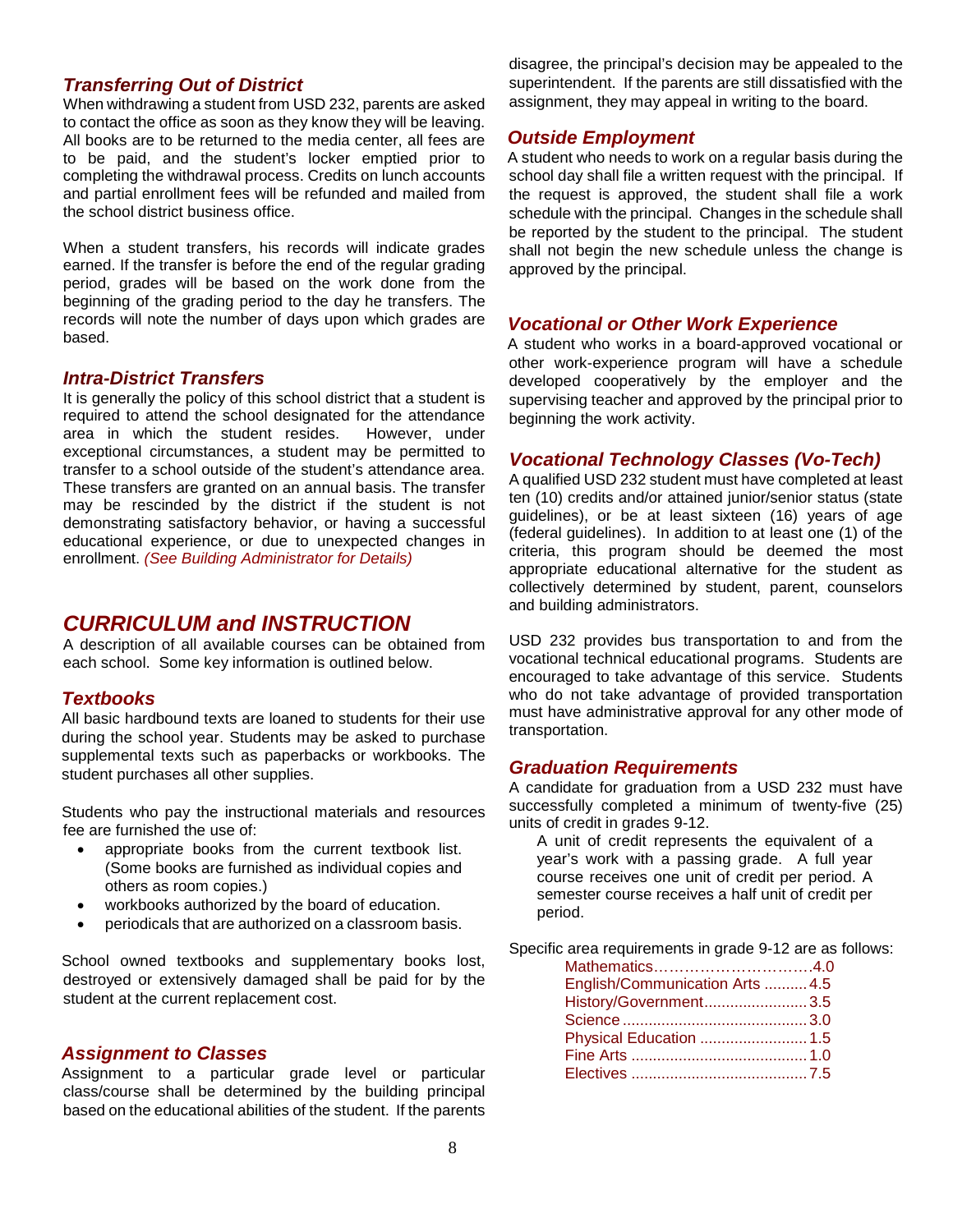One unit of world geography is required for graduation from high school. The school principal is hereby authorized to waive this graduation requirement for students transferring into the district after the second week of the 10th grade year and permit the student to substitute an alternative elective unit of social studies to meet the required units of social studies.

A candidate for graduation from high school must demonstrate minimum competency in reading, mathematics, written communication and computer usage prior to graduation. The superintendent or his designated representatives shall determine appropriate competency standards and the method by which a student may demonstrate such competency. Competency standards will be designed to indicate whether a student possesses and can apply learned skills to practical situations. Transfer students who move into the school district may use documented evidence of competency from a previous district or state or take the appropriate competency tests when next administered.

The Individualized Education Plan of an identified exceptional student may be used to determine the degree of competency required by the individual.

#### <span id="page-15-0"></span>*Graduation Exercises*

Students who have completed the requirements for graduation may be allowed to participate in graduation exercises unless participation is denied for appropriate reasons. Graduation exercises shall be under the control and direction of the building principal.

#### *Certificate of Attendance*

Students who have attended senior high school the equivalent of four years and have completed the required units of work, but who cannot or choose not to meet other graduation requirements, may receive an attendance certificate instead of a regular graduation diploma. Further information may be obtained from the school.

## *Alternative Methods for Earning Credit Toward Graduation*

With prior administrative approval, USD 232 allows alternative methods for earning credits toward graduation. The following programs are examples of possible alternatives for the satisfaction of graduation requirements:

- correspondence credit;
- summer school or night school;
- credit by examination, and/or
- virtual school credit.

#### *Performance Based Credits*

Grades K-5: Special consideration for subject area/grade level advancement made at the elementary level must be through the appropriate team in accordance with existing Board of Education policies.

Students in 6<sup>th</sup>-12<sup>th</sup> grade may pursue several options for course advancement through proficiency examinations.

For a complete list of course options, credit options, and critical deadlines/requirements, please contact your building counselor.

#### *Retention - K-8*

Most students will progress through the school program and will complete elementary and middle schools after nine years. Promotion or acceleration becomes a decision based upon the needs of each individual student, with due consideration being given to the following facets of development:

- Mental ability
- Physical development
- Academic achievement
- Emotional stability
- Social maturity
- Study skills
- School attendance

All decisions made for the benefit of a student shall follow district established procedures.

#### *Middle School Philosophy*

The middle school program is designed to meet the individual needs of adolescents. Student centered programs and activities meet the special needs of these students and provide a bridge from elementary school to high school.

The middle school instructional program is distinctively different from elementary and high school. This program offers a strong basic education and opportunities for students to explore various subjects to help determine areas of interest for future study. Teachers, counselors, and administrators strive to balance academic goals with student needs. Students will have a middle school schedule that includes several teachers located in different classrooms. In addition, they will have a group of teachers who meet as a team to monitor each student's academic, social, emotional, and physical progress.

The middle school provides many exploratory activities to meet the individual needs of children. All students will have access to a large variety of activities.

In the middle school, it is essential that each student better understand himself. Students must learn to accept individual differences and to respect each other. To this end, the middle school offers positive learning experiences and effective guidance for the academic, social, emotional, and physical development of each student.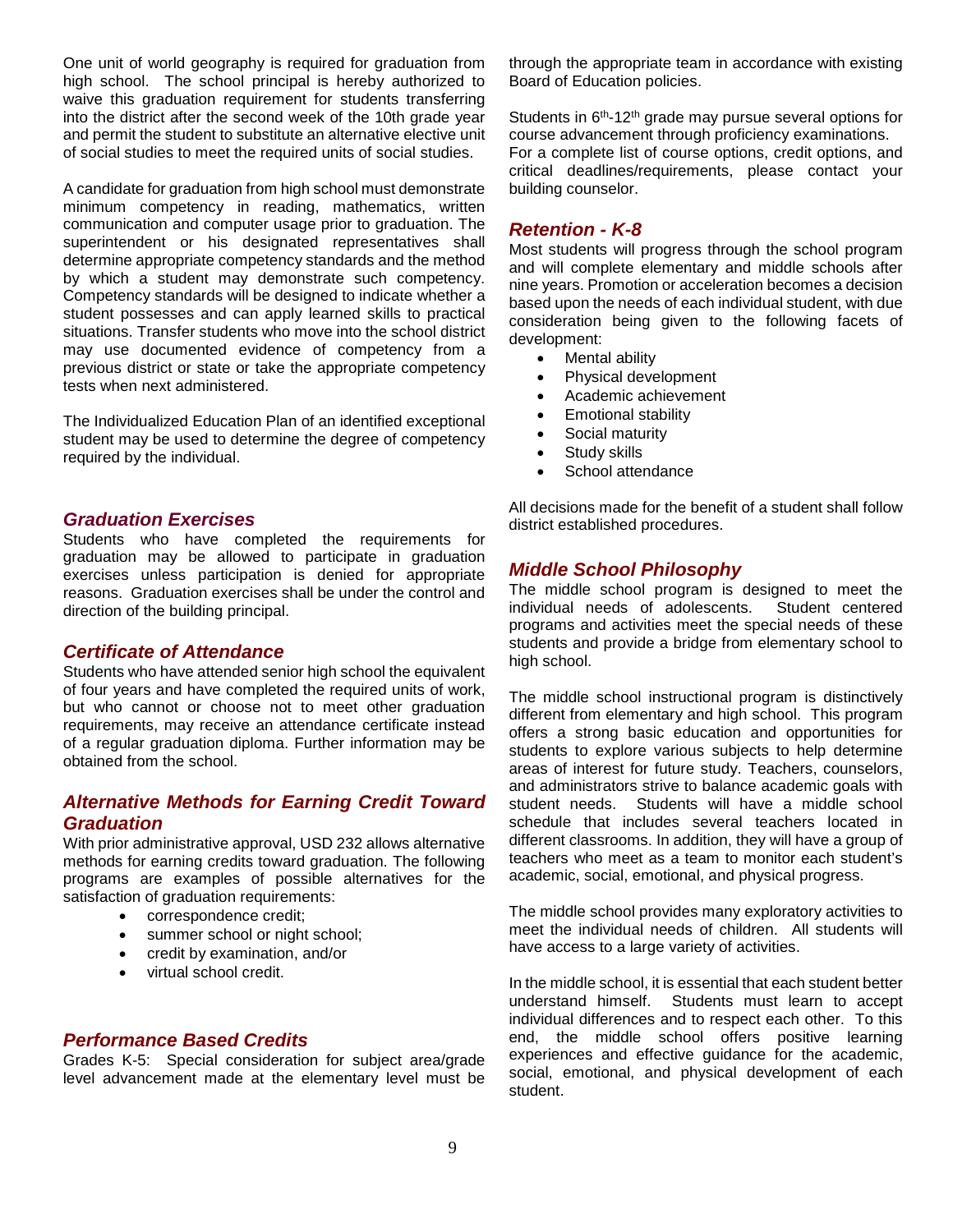In the middle school, parents, teachers, counselors, and administrators share the responsibility of making sure students receive the best possible education. The mutual goal is to help all students develop a positive self-concept and to provide all students with a good foundation of basic skills and an interest in subjects to study in high school and beyond.

## *Elementary Grades (K-5)*

Kindergarten student's progress will be reported each quarter based upon levels of performance as indicated by a plus (+) if the student has mastered and a minus (-) if the student has not mastered.

Elementary student's (Grades 1-5) progress will be reported each quarter based upon the following levels of performance:

- Level 1 Limited understanding of concepts, given teacher support.
- Level 2 Developing understanding of concepts and needs more teacher support, practice, or experience.
- Level 3 Working understanding of concepts and can apply them consistently with minimal support.
- Level 4 Advanced understanding of concepts and independently extends their application.

In all K-5 grade levels, work, study and social habits will be evaluated with "Consistently" and/or "Needs More Practice."

## *Grading Scales – Grades 6-12*

The district has a standardized grading scale. Grades will be determined according to the following scale:

> 97.55-100= A+  $76.55-79.54 = C+$ <br>92.55-97.54 = A  $72.55-76.54 = C$  $92.55-97.54 = A$  $89.55-92.54 = A-$  69.55-72.54 = C-<br> $86.55-89.54 = B+$  66.55-69.54 = D+  $66.55-69.54 = D+$ <br> $62.55-66.54 = D$  $82.55 - 86.54 = B$  $79.55 - 82.54 = B - 59.55 - 62.54 = D 00.00 - 59.54 = F$

The reporting system is:

 $A = Excellent$  **B** = Above Average<br>**C** = Average **D** = Passing

- **C** = Average
	- $$

Additional marks used for specific occasions are as follows:

- **P** = Pass Credit **INC** = Incomplete
- **WDP** = Withdraw Passing
- **WDF** = Withdraw Failing
- **NC** = No Credit<br>**E** = Excused
- **Excused**
- **I** = \*Incomplete

It should be recognized by students, parents, and teachers that standards of performance are neither raised nor lowered by percent scales. Standards are determined by instructional objectives and teacher expectations, which should be challenging, but realistic.

Some aspects of student performance cannot be rated precisely on scales of points or percentages. In those areas, teacher observation and professional judgment must be used to evaluate student progress. Each teacher will establish and communicate to students and parents criteria to be used and performance standards.

## *Credit and No Credit*

Principals may make exceptions for individual students when it is in the best interest of students to be graded on a credit/no credit basis. Evaluation is by performance. Credit is designated by P (pass), N (no credit) or F (failure to perform).

## *Special Education and Grades*

Students who are identified as exceptional will be graded according to their abilities as determined by assessment data and the professional judgment of their special education teachers.

## *Incompletes in Grades 6-12*

Students who have not fulfilled responsibilities in a class by the end of a marking period due to extenuating circumstances may receive an "Incomplete". The student is responsible for making arrangements with their teacher(s) and the administration to complete any missed work. Barring extenuating circumstances, students will have a maximum of 10 consecutive school days to complete any missing work. If these arrangements are not made, a permanent "failing" grade may result.

## *Grade Point Averages*

GPAs are computed each semester for students in grades 9- 12. Only courses receiving the letter grades A, B, C, D, and F will be used in determining GPAs. Taking a greater number of credit courses which receive letter grades A-D impacts favorably on the GPA.

Standard grade points will be computed as follows:<br> $A - 4$  points  $B - 3$  points

| A - 4 points | B - 3 points  |
|--------------|---------------|
| C - 2 points | $D - 1$ point |
|              | F - 0 points  |

To encourage and reward students who complete more rigorous courses, USD 232 will award an additional grade point earned for Advanced Placement or College Now courses completed on school campuses. The formula for USD 232 Weighted Grade Points Per Course = Standard grade points + 1 point, for grades A, B or C. Weighted Grade credit is awarded only for course completion.

Students transferring into USD 232 will receive weighted grade credit only for courses designated as weighted courses by USD 232.

The weighted grading system will be used to determine student honors and distinctions, including class rank. Universities will be informed of the dual grading system when they receive the student's USD 232 transcript.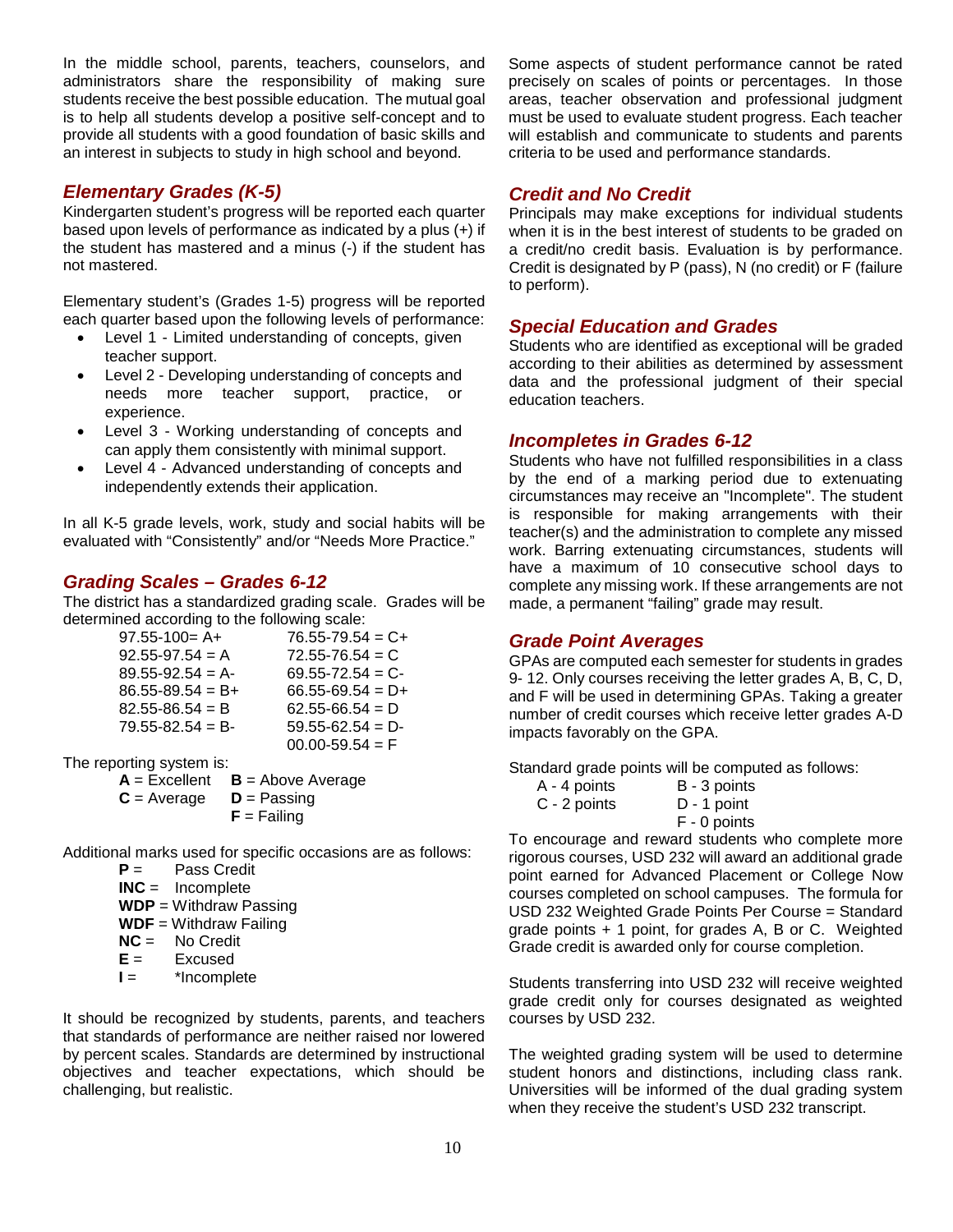## *Honor Roll*

Schools recognize academic excellence by placing students on one of two honor rolls which are published after each academic quarter:

#### *"A" (or Principal's) Honor Roll "A/B" Roll*

To be named to the A/B honor roll, students must have all A's and B's, be enrolled in a minimum of 2.5 credits per semester, and have their incomplete grades made up by the time the honor roll is compiled.

To be named to the Principal's Honor Roll, a student must have all A's and be enrolled in a minimum of 2.5 credits per semester, and have their incomplete grades made up by the time the honor roll is compiled.

Any grade below a B- or a "WDF," "D," "F," or "INC" will eliminate the student from being named to the Honor Roll.

The honor roll list will be sent to the local newspaper each quarter.

#### *Honors and Advanced Placement Courses*

Honors and Advanced Placement courses are offered for high school courses only. There are no exceptions to this policy. Honors and Advanced Placement courses place greater responsibility on students because of higher expectations and greater sophistication. Advanced Placement and Honors courses will be so designated on the student's transcript.

#### *College Credit*

With parental and prior administrative approval, junior and senior students who are on schedule to graduate with their class or students with Individualized Education Plans may enroll in college courses and receive credit toward high school graduation. Such courses will not replace courses offered or required by the school, and permission must be secured from the school in advance. Students interested in enrolling in college courses should contact a school counselor.

#### *Qualified Admissions – Board of Regents*

Under the provisions of 1996 House Bill No. 2668, a graduate of an accredited Kansas high school is entitled

to admission to a State Board of Regents' Institution if the student has completed the precollege curriculum prescribed by the State Board of Regents with a minimum grade point average of 2.0 on a 4.0 scale. [See Appendix](#page-51-0)

#### *Academic Letters*

Letters will be given for achievement in academic classes to students who achieve a grade point average of 3.7 or better in their past two consecutive semesters. The academic letter is not based upon an overall grade point average.

#### *Withdrawals and Transfers*

A withdrawal form must be obtained from the registrar's office and signed by each of the student's teachers for the withdrawal to be considered official. All books must be returned and the student's locker emptied.

Each building will provide specific information on scheduling appointments with the guidance office for the purpose of discussing schedule changes.

## *High School - Comprehensive Semester Examinations*

Comprehensive semester examinations will be given in the majority of high school courses on designated days. Except for extenuating circumstances, semester examinations will not be given in advance of the dates scheduled. If a student is absent on the days designated for semester examinations, the course grade will be "I" (Incomplete). It is the student's responsibility to reschedule any missed examinations. Arrangements for rescheduling examinations at the end of the semester must be cleared through the principal or his/her designee. If the examination is not rescheduled within two weeks of the designated time, the student's grade will be computed as though he or she received a zero on the semester examination. Semester examinations may be utilized at the middle school level, but will not be given in elementary grades.

#### *Scheduling of Tests, Projects and Activities*

Whenever, possible and reasonable, administrators and teachers shall avoid scheduling tests, project deadlines, and extra-curricular activities on religious holidays. Students shall not be penalized for these absences from school.

#### *Reporting to Parents*

Reports of student progress are issued approximately every four weeks. By requesting a password, parents with Internet access will be able to view detailed grade performance information at any time through Skyward Family Access. Grades are available as soon as they are entered.

#### *Parent Conferences*

Parent/Teacher Conferences are an important part of your student's education. At these conferences, you and the classroom teacher will have the opportunity to discuss your student's progress and academic growth. Conference schedules are listed on the district calendar. An up-to-date calendar is available on the school district's website under *Parents*.

Additional conferences may be scheduled by teachers, parents, or students whenever needed.

Parents will be informed of the availability of standardized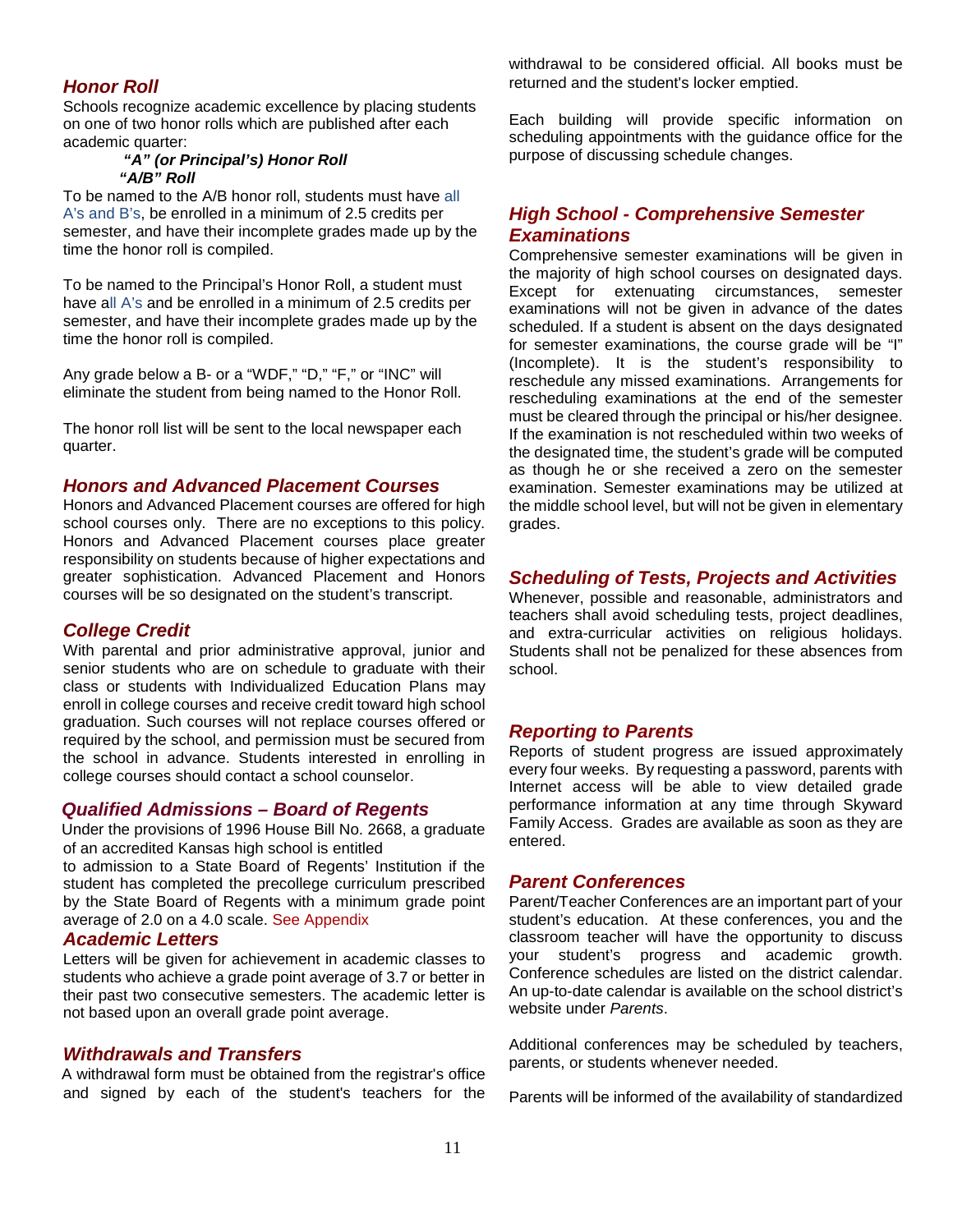test results. Arrangements will be made periodically to distribute and interpret the information to parents.

## *Reporting to Students*

Teachers will keep students informed of their progress. This will include successful performance as well as deficiencies and areas of difficulty. In nearly all cases, the quarterly reports in elementary, middle, and high school will merely confirm information the student has about his or her progress.

## *Public Concerns / Complaints About Instructional and Library Resources*

When a parent or patron expresses concern regarding instructional and/or library materials, the following process will be observed:

- A. Complainant contacts an educator (teacher, principal, or librarian) in the building where the instructional or library material is being used, in an attempt to resolve the concern. Where there is no building involvement, patrons may contact district level personnel to discuss their concerns.
- B. If the complainant is not satisfied after discussion with a building or district level educator, the complainant may request that a district level hearing be conducted by filling out a request for hearing form.

## *Media Center*

The media center is open on days schools is in session. A pass is required to be in the media center during school hours. **No food or drink is allowed in the Media Center.**

- 1. Check Out Policy Length of checkout times for different materials vary for each school. Please check with the building librarian for the checkout policy for each material type.
- 2. Computer Use The use of computers must be in support of education and research and be consistent with the educational objectives of the school district. Inappropriate use of the computers is considered a violation of your Accepted Use Policy (AUP) and computer privileges will be lost.
- 3. Internet Use Students will not be allowed to access email accounts without permission from a teacher, counselor or an administrator. Students are not allowed to access chat rooms or bulletin boards, or play games.
- 4. Printing Before printing, please make sure you are hooked up to the correct media center printer. Please print only one time! If your document does not print, tell media center personnel. All printing must be in support of education and research. Printing for personal use will cost ten cents per page.

\*Students will be charged for lost or damaged material they checked out. Additionally, students may be assessed a fine

for failing to return checked out material by the due date (up to 10 cents per day, per item, up to \$2.00 for each item).

#### *Media Center Gifts and Donations*

Library donations are encouraged. When gift items are received from individuals (district employees or others), publishers, groups, or companies, the gift materials will be sent to the media specialist. The media specialist will determine the approval or disapproval of the gifts based upon district established criteria.

#### *Student Assistance Teams*

The purpose of Student Assistance Teams *(which may be referred to by other names)* is to offer assistance to students, parents, and school staff when there is a family, school, or individual/peer concern. Parents can make referrals through the classroom teacher or principal. Staff members make referrals through the CARE Team, PLC, Learning Coach, principal, or guidance counselor. Students can make referrals (for themselves or peers) through their classroom teacher or the Guidance Counseling Office.

## *Response to Intervention* **(RTI)**

The district is supportive of the RTI process. It is a way of screening students early in their schooling, that can help schools and educators identify those who may not be responding to instruction - and thus may be at risk for school failure. The techniques allow schools, on a school wide basis, to provide any student more intensive support - and monitor their progress - than typically available in every classroom.

## **Multi-Tier System of Supports (MTSS)**

The Multi-Tiered System of Supports (MTSS) is a statewide initiative that is designed to systematically ensure that students are receiving the time and support necessary to learn the intended curriculum. For USD 232's students, MTSS is a required component of the preventative system of instruction that provides all students the educational strategies to address their specific needs. Parents will be notified if their student is identified by the school as needing additional support beyond the general education classroom.

## *Academic Misconduct*

USD 232, recognizes, by policy, four avenues of academic misconduct

1. **Cheating** – using unauthorized notes, study aids or information on an examination; altering a graded work after it has been returned, then submitting the work for regrading; allowing another person to do one's work and submitting that work under one's own name; submitting identical or similar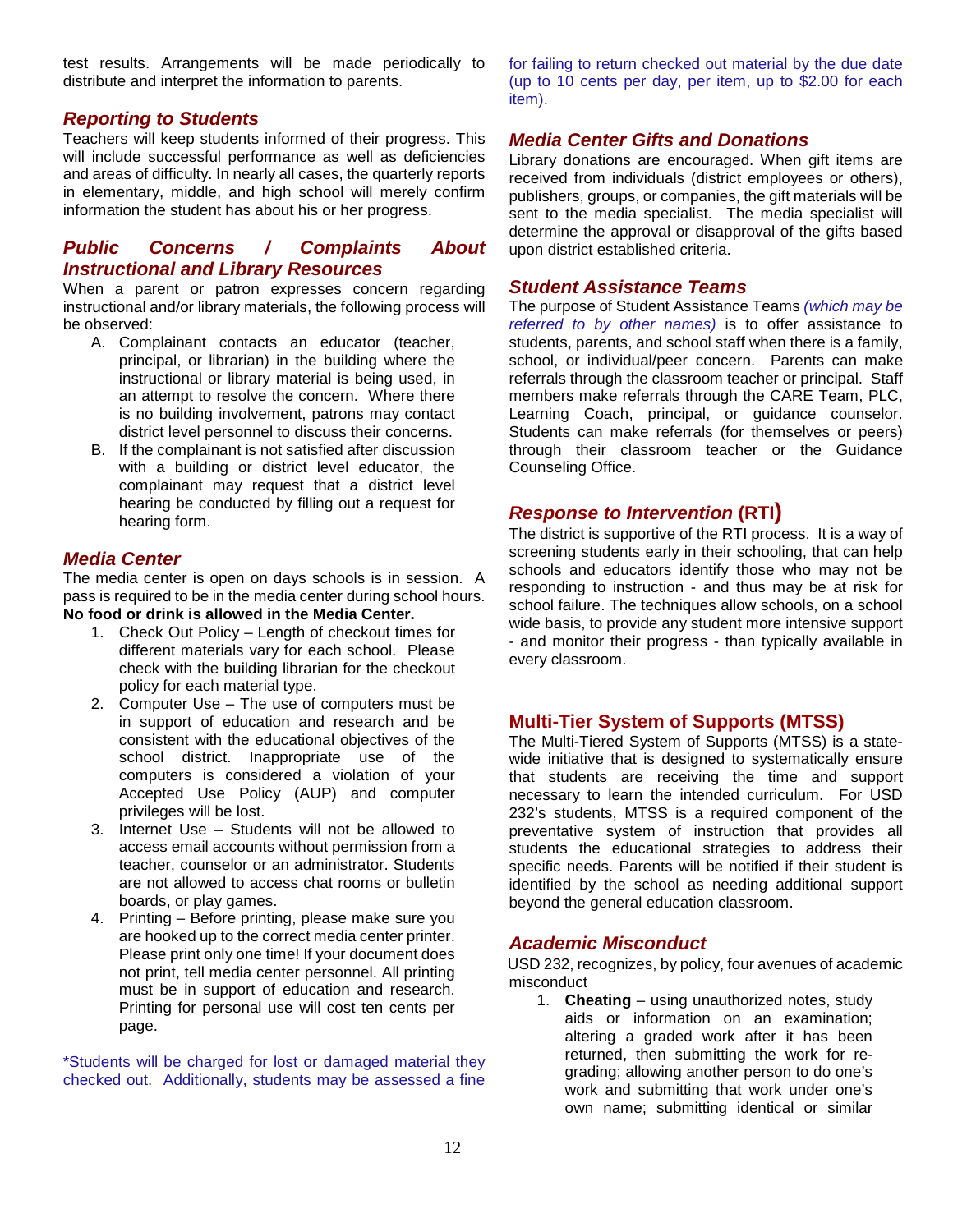paper for credit in more than one course without prior permission from the course instructors.

- 2. **Plagiarism** submitting material that in part or whole is not entirely one's own work without attributing those same portions to their correct sources.
	- Direct copying from books, Internet, etc. (unless in the form of attributed quotations),
	- Direct copying from other student's work without formally quoting and acknowledging, the original author.
	- Paraphrasing material from books without stating that these are the ideas of other authors.
- 3. **Obtaining an unfair advantage** (a) stealing, reproducing, circulating or otherwise gaining access to examination materials prior to the time authorized by the instructor; (b) stealing destroying, defacing or concealing library materials with the purpose of depriving others of their use; (c) unauthorized collaborating on an academic assignment; (d) retaining, possessing, using or circulating previously given examination materials, where those materials clearly indicate that they are to be returned to the instructor at the conclusion of the examination; (e) intentionally obstructing or interfering with another student's academic work; or (f) otherwise undertaking activity with the purpose of creating or obtaining an unfair academic advantage over other student's academic work.
- 4. **Aiding and abetting academic dishonesty** (a) providing material, information or other assistance to another person with knowledge that such aid could be used in any of the violations stated above; or (b) providing false information in connection with any inquiry regarding academic integrity.

A student who engages in any form of academic misconduct will forfeit credit for the work in question and also be subject to additional disciplinary measures. Such measures may include, but are not limited to: in-school or out-of-school suspension and/or loss of participation in extracurricular activities.

## *Students (6th– 12th) Not Receiving a Passing Grade*

Sixth and seventh grade students that fail a core class for the year (math, social studies, science, and communication arts) will be required to either enroll and pass a summer school class (if the class is offered during the summer) **OR** will be reenrolled in the failed class the following school year. The repeated class will replace one of the student's exploratory classes. Eighth grade students who fail a core class for the year will be required to attend either the high school or middle school summer school program or may be automatically enrolled in an additional remedial class in place of an elective class at the high school. Students who fail multiple core classes for the year may be considered for retention.

Any high school student that fails to achieve a passing grade in English or Mathematics is responsible for recovering that credit through summer school (if offered) or night school. Information on summer school and night school is available from the counseling office.

## *Extended Learning Opportunities*

The board may require extended learning opportunities for students not meeting minimum academic requirements as defined by the board of education. Students may be assigned to extended academic sessions including, but not limited to:

- before- or after-school;
- Saturday school; or
- summer sessions.

Truancy laws, suspension and expulsion policies and law, and all appropriate portions of the student behavior code shall apply during extended academic sessions. Information regarding extended learning opportunities will be made available to students and parents during the school year.

### *AIDS and Sexuality Curriculum Inspection*

A parent or guardian (or student eighteen years of age or older) may choose to not participate in some portion or all of human sexuality and AIDS classes included in the district's required curriculum. The human sexuality and AIDS curriculum and information is available for inspection from the building principal or guidance office.

## <span id="page-19-0"></span>*ATTENDANCE*

#### *Philosophy*

Regular attendance is an important part of education. Only by attending classes can a student receive the full benefit of instruction. Class participation is one of the areas of student performance used to determine grades. Students are expected to attend all classes every day. *Families are urged to schedule vacations and appointments for students when school is not in session.*

The primary responsibility for good attendance rests with the student and parent.

#### *Administrative Authority*

*School officials determine what constitutes an excusable absence.* A call from parents does not guarantee the student will be excused. School administration has the authority to establish school procedures which promote good attendance and the use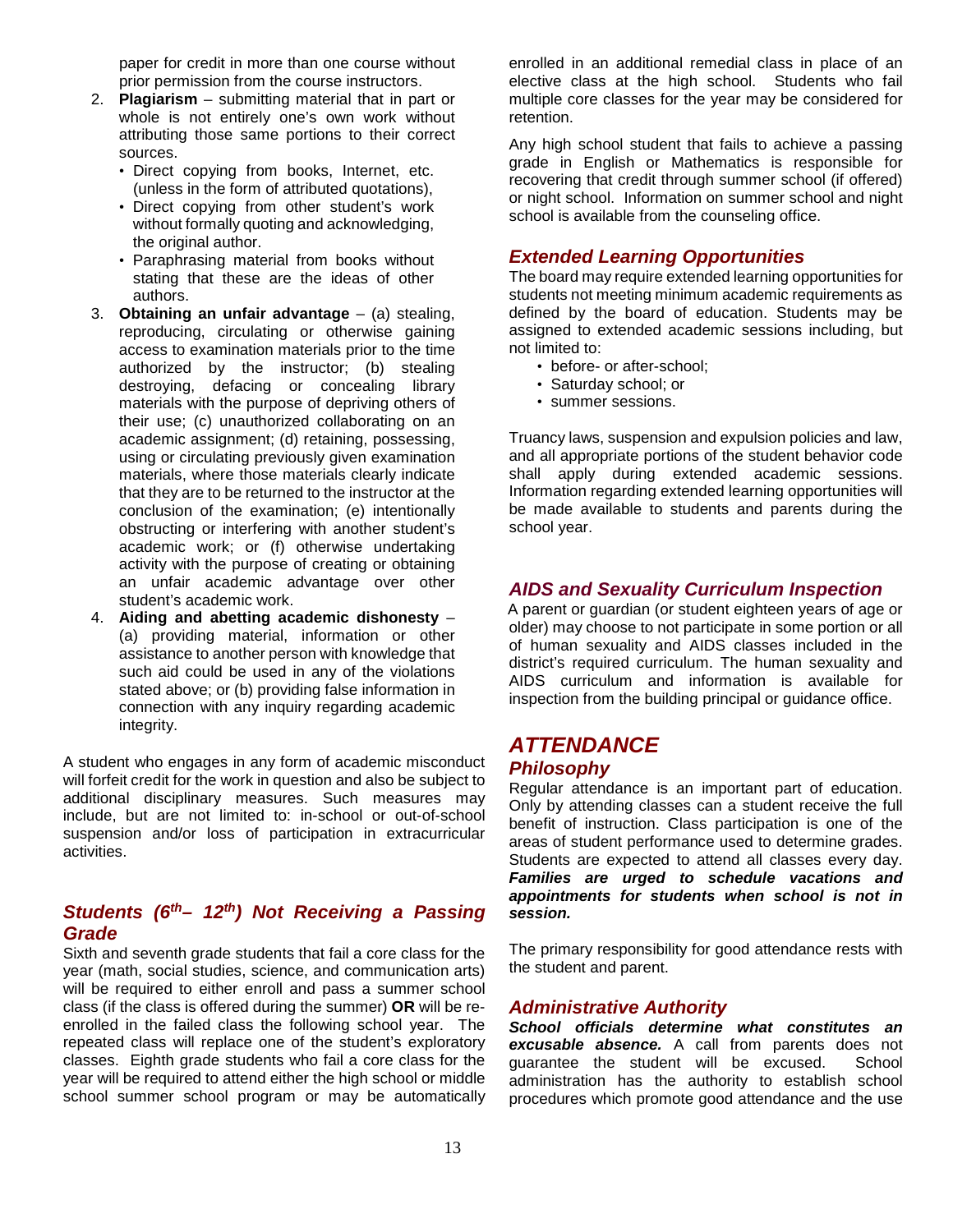of school detentions, in-school suspension, and Friday Night School as a response to unexcused absences.

## *Compulsory Attendance*

Regular attendance is required of all pupils enrolled in elementary and secondary school under Kansas compulsory attendance statutes (KSA 72-1113). It is a parental responsibility under Kansas statutes (KSA 72-1113) to require the regular school attendance "**of any student who has reached the age of seven (7) years and is under the age of eighteen (18) years,"** unless the student is exempted by statute.

Parents whose students are 16 or 17 years of age may, after a conference with a school administrator, file a written release for exemptions as outlined in state law.

## *Reporting an Absence*

Please call your student's building Absence Line as soon as you can between 7:30 a.m. and 2:30 p.m. on the day of the absence. Please give the following information:

- 1. Your name, relationship
- 2. Student's name, grade
- 3. Date & hours missed
- 4. Reason for absence

#### **IMPORTANT**

All absences that have not been excused by 2:30 p.m. on the day of the absence will be listed as unexcused the following day. It is the responsibility of the student and parent or guardian to have an unexcused absence cleared with the attendance office within 24 hours or the absence will remain unexcused permanently. Students that are 30 or more minutes late to class will be listed as absent unexcused.

## *General Attendance Procedures*

Attendance will be recorded every period of the day. All unaccountably absent students will be placed on the daily telephone call list and reasonable effort will be made to contact their parents. Parents who do not desire this service must make their wishes known in writing to the school administration.

All absences will be recorded on the student's permanent record with the exception that district procedures indicate that a student should not be counted absent while on authorized homebound instruction. Although they are recorded, absences for school-sponsored activities and in-school suspension will be waived when reviewing the total number of absences for the semester.

A student returning from an absence must present a note from his/her parent specifying one of the eight (8) reasons for granting an excused absence. In exceptional cases, the student living totally independent of a parent may be given administrative approval to write his/her own excuse.

Students who have been absent because of communicable disease must be admitted by the school nurse before returning

to classes and school activities.

## *Excused Absences*

An absence which falls under one of the eight (8) board of education approved reasons for absence will be classified excused if the school attendance procedure is followed by the student and the parent. In-school suspensions are considered excused under current board of education policies. Make-up privileges are allowed for excused absences. Absences shall be excused for the following reasons:

- 1. Personal illness. School administration may, with due notice to the student parent and/or guardian, require verification from a physician of absences due to reasons of health.
- 2. Serious illness or death of a member of the family or close friend.
- 3. Obligatory religious observances of the student's own faith. Whenever, possible and reasonable, administrators and teachers shall avoid scheduling tests, project deadlines, and wherever possible, extracurricular activities on religious holidays. Students shall not be penalized for these absences from school.
- 4. Participation in a Kansas State High School Activities Association activity, a district approved function, or a school-sponsored activity.
- 5. Physician or dentist appointments
- 6. Emergency situation requiring immediate action and can be verified (e.g., by appointment card). Limit of five.
- 7. Court appearance that can be verified through court services' officer.
- 8. An absence which has been requested in writing and approved in advance by the building administration. Activities of an educational nature or involving the student's family may fall in this category.\*

\*Since this absence is approved in advance, make-up work is to be requested by the student before the student leaves. Tests may be taken when the student returns.

Parents will be notified after five and again after ten absences making them aware of their student's attendance record. A student who is absent from class or school without an excusable reason, as outlined above, will be considered unexcused. An unexcused absence for one or more classes will receive disciplinary consequences and course credit may not be given.

## *Homework*

Students are expected to complete homework assignments on time. *See "Make-Up Work"*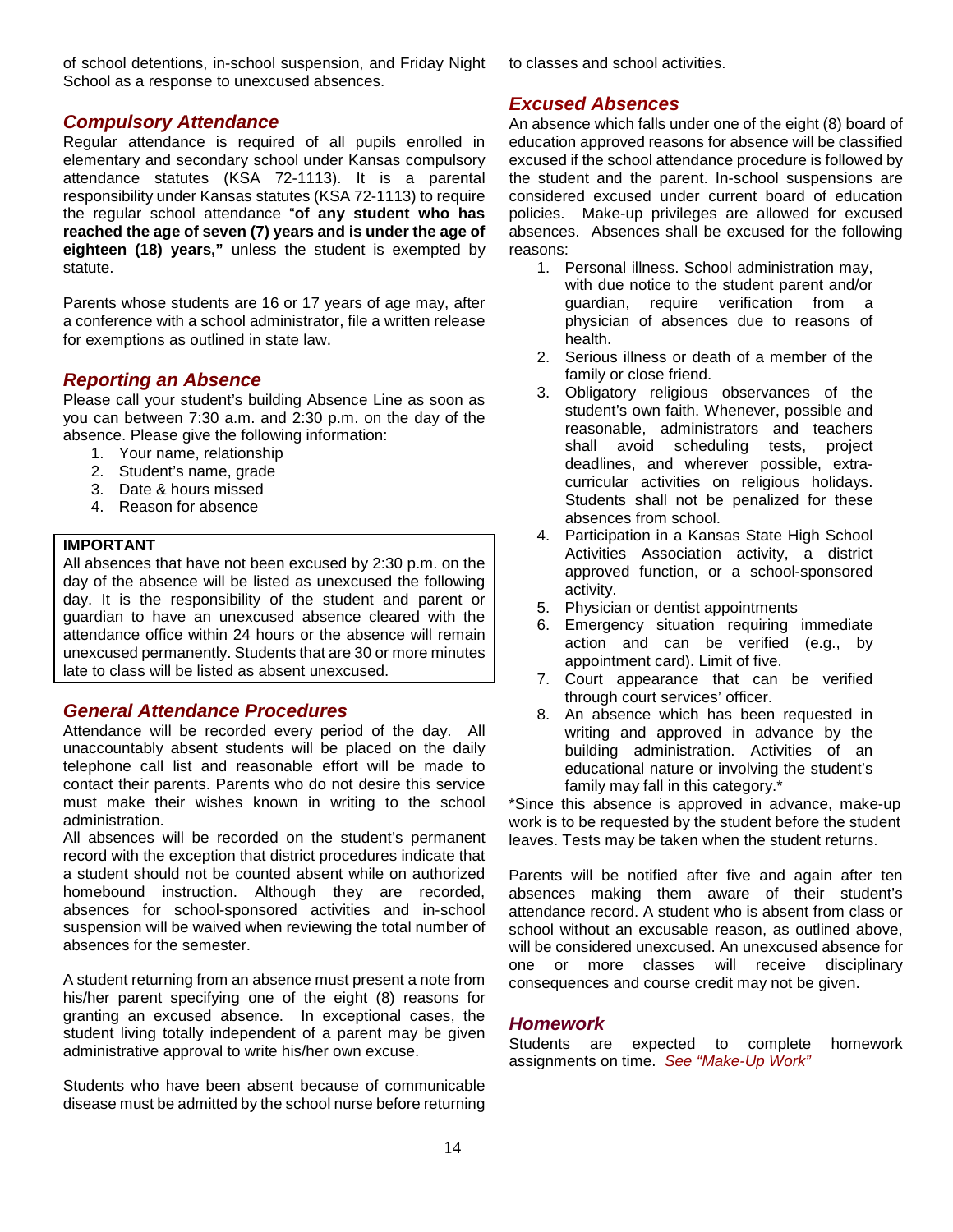*Make-Up Work After Excused Absences - IHEA* 

Students whose absences are excused are given an opportunity to make up missed work. However, no amount of make-up activity can completely duplicate the classroom participation missed during an absence. The importance of daily participation will vary according to the nature of the class. Individual teachers will enforce standards in their subject areas.

After any excused absence, it is the student's responsibility to make the initial contact with his/her teacher(s) to determine make-up assignments and schedule times for taking any tests missed. Students who do not contact the teacher will not be allowed to make-up work for a grade. Students absent one week or less will be allowed double the amount of time they are absent in which to make up missed work.

It is reasonable to allow two consecutive days for each day of excused absence to make up work. Example: A student is absent Monday and Tuesday and returns to school on Wednesday. Monday's work is due at the end of the school day on Thursday. Tuesday's work is due at the end of the school day on Friday. For absences longer than one week, the time allowed will be one week plus the number of days absent. Students are expected to fulfill long-term assignments as originally scheduled.

Students whose absences extend longer than two weeks may qualify for off-campus educational instruction to enable the student to continue course work at home. Arrangements for homebound instruction for extended illness / injury will be considered on an individual basis.

Assignments may be requested, for absences of two days or longer, by contacting the office.

#### *Unexcused Absences*

An unexcused absence is one that has been classified as such by the school administration. An absence will be classified unexcused if it does not fit one of the board of education's eight (8) stated reasons for excusable absence or if the school attendance procedure is not followed by the student and the parent.

A student is inexcusably absent if (a) such absence is not excusable under the rules of the board of education, (b) he leaves school during school hours without permission, (c) he does not attend class, (d) he does not attend a required conference or detention period, or (e) he fails to comply with school attendance procedures.

#### *Truancies*

Unexcused absences may evolve into truancy under the Statutes of the State of Kansas. With certain limited exceptions, every student between the ages of 7 to 18 is required by law to attend school. (See Compulsory Attendance) If a student is absent from school without a valid excuse, either all, or a significant part of a day, three

consecutive days, or five or more days in any one semester, or seven days in a school year, he is truant. "A significant part of the day" is defined as four or more class periods. All cases of truancy must be reported to the appropriate statutory authorities. Kansas Law 72-1113 allows police officers to take a student found off school grounds during the school day into custody and directs the officer to deliver the student to the school. In such occurrences, the school administrator will personally contact the parent.

#### *Permit to Leave During School Day*

When parents request that students leave the campus during the school day, a note from home will be required, and a permit to leave must be secured. During the school day, students must secure administrative permission BEFORE missing a class or leaving the campus. Failure to comply with attendance procedures may result in disciplinary action, since the absence will be considered unexcused. Parents will be notified of infractions and a conference may be required prior to the student returning to school.

## *Tardies*

.

#### *Students Arriving Late or Leaving Early*

Students arriving to school after the appointed start time for the first class are tardy.

| $7:50$ a.m. | <b>High School</b> |
|-------------|--------------------|
| $7:55$ a.m. | Middle School      |
| $8:50$ a.m. | Elementary         |
| 12:50 p.m   | Kindergarten       |

Interpretation of student tardiness shall be made by the teacher responsible for the class and by the school administration. Any student arriving to school after the starting time *must* report to the office to obtain a tardy slip before going to the classroom. **Failure to sign-in will result in an unexcused absence.** Appointments should be scheduled outside the school day. Students needing to leave school for an excusable reason must furnish the office with *advanced* parental verification for office approval. **Students must come to the office and "signout".** Students returning to school must "sign-in" and provide a verification note to the office. Any student who leaves campus without receiving approval and signing out will be considered unexcused. Students 30 or more minutes late are considered absent and are subject to administrative consequences. **Students are not allowed to check out for lunch.**

## *Coding and Reporting Tardies and Absences to Parents through Skyward*

All tardies and absences will be classified as excused or unexcused.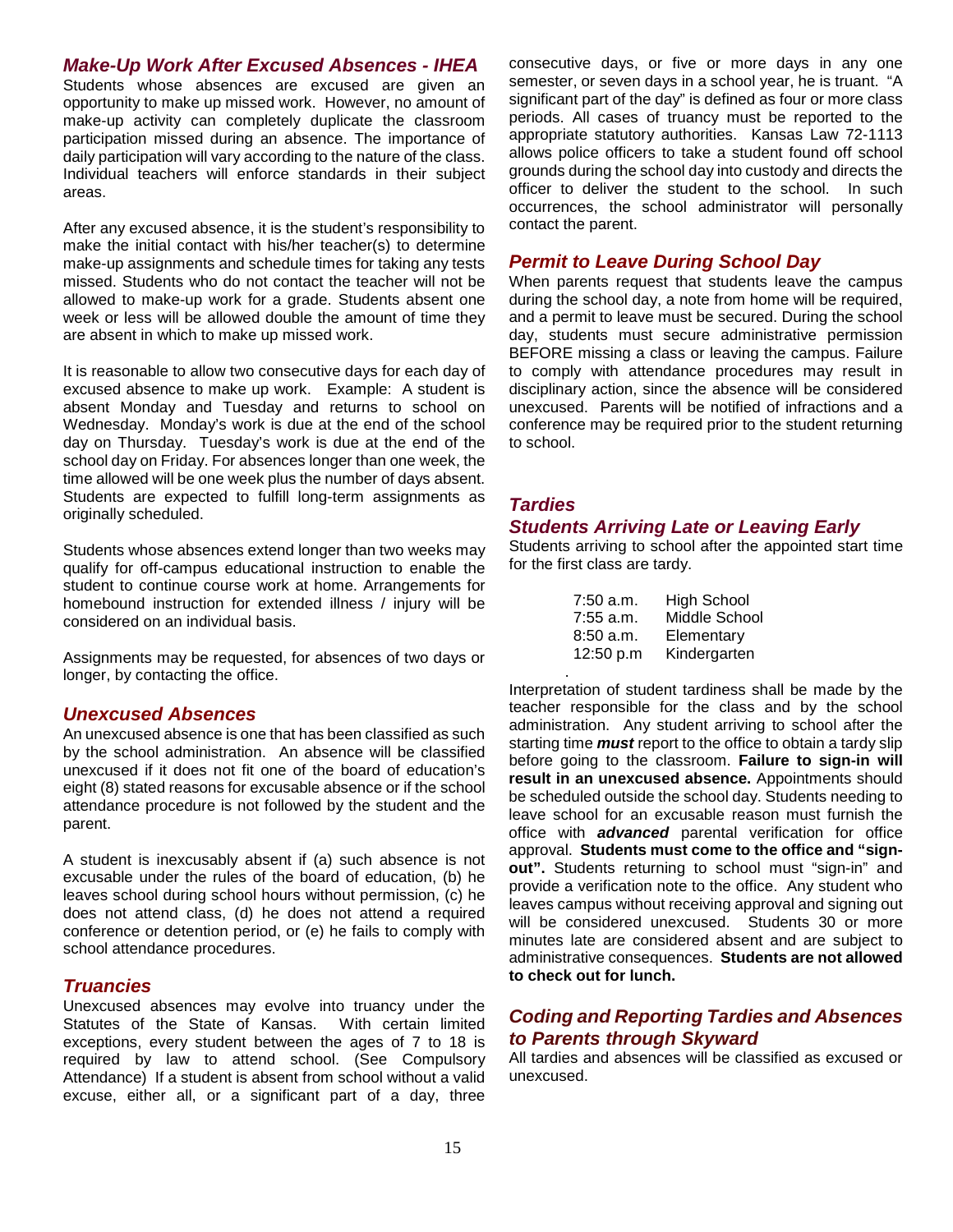*Tardies* -Students will be *coded* as "tardy" if not in the classroom prepared for instruction by the appointed start time for their first class. They will also be coded tardy if they leave a class before the final bell. See below.

*Absences* - Students will be *coded* **"**absent" as follows:

High School - If student arrives over 30 minutes late to class, the student will be coded as absent for that class.

If student arrives over 30 minutes late to two (2) classes on the same day, the student will be coded absent ½ the school day.

Middle School - If student arrives over 15 minutes late to the same class, the student will be coded as absent for that class.

Seven hourly absences, excused or unexcused, from a combination of one or more classes, will be coded as a full day absence.

#### Elementary - Tardies

Students are *coded* "tardy" if they arrive to class after the final bell, but before 10:30 a.m. They will also be coded tardy if they leave school after 2:15 p.m. and before 3:50 p.m.

#### Elementary – Absences

If arrival is between 10:30 a.m. and 12:20 p.m. or if student leaves before 2:15 p.m. in the afternoon, they will be marked absent 1/2 day.

Kindergarten

Morning kindergarten students will be marked absent if they arrive after 9:40 a.m. or leave before 11:10 a.m.

Afternoon kindergarten students will be marked absent if they arrive after 1:35 p.m. or leave before 3:05 p.m.

#### *High School Tardy Rule*

See high school handbook for more information. *Middle School Semester Tardy Rule* 

See middle school handbook for more information.

#### *Elementary Students*

As a security measure, students will only be released to their parent(s). Families may notify the office to give permission for someone else to pick up a student. The parent, or authorized person, must come to the office to sign out the student. As an added security measure, the office may require identification.

#### *Funerals*

Students, upon written request of parents, will be excused to attend funerals of school employees, relatives and friends. Collections for memorials may be authorized by the school administrators.

#### *Communicable Diseases*

Any student noted by a physician or the school nurse as having a communicable disease may be required to withdraw from school for the duration of the illness. The student will be re-admitted to regular classes upon termination of the illness, as authorized by the student's physician or as authorized by a health assessment team.

The board reserves the right to require a written statement from the student's physician indicating the student is free from all symptoms of the disease.

Students who exhibit symptoms of illness should not come to school. Johnson County Health Exclusion Recommendations are followed. Students with a temperature of 100 degrees should remain home until their temperature has been normal for 24 hours without the aid of medication. School personnel reserve the right to decide whether or not a student should remain in school. Parents or other designated responsible persons will be contacted at home or at work to pick up their student. Parents are required to have on file at school the telephone numbers of a relative or neighbor to call if the parent cannot be reached.

#### *Non-Participation for Medical Reasons*

When medical conditions prevent a student from participating in class (often physical education), parents should send a note with the student to the school health office stating the reason for the non-participation. A call or note from your doctor's office is necessary to be excused for more than two days. Limitations will be defined by the injury or illness. If you believe the situation is severe, your son/daughter should be seen by your doctor and obtain a written excuse. All physicians' notes should include a description of the injury or illness and the amount of time a student should be excused from activity.

## <span id="page-22-0"></span>*Student Conduct / Discipline Philosophy of Discipline*

The philosophy of discipline is designed to provide an environment which maximizes a student's ability to learn. The ultimate goal of the district's disciplinary procedures is to teach students self-discipline so that they may demonstrate behavior appropriate to their age and maturity level. To assist students in becoming selfdisciplined, the district practices a progressive discipline philosophy in which the seriousness of the offense receives an appropriate level of consequence. Consequences for actions arising from situations originating at school will be imposed even though the action occurred after school hours and away from school.

#### *Scope of Disciplinary Authority*

The school principal or his designee is authorized to provide appropriate discipline up to and including the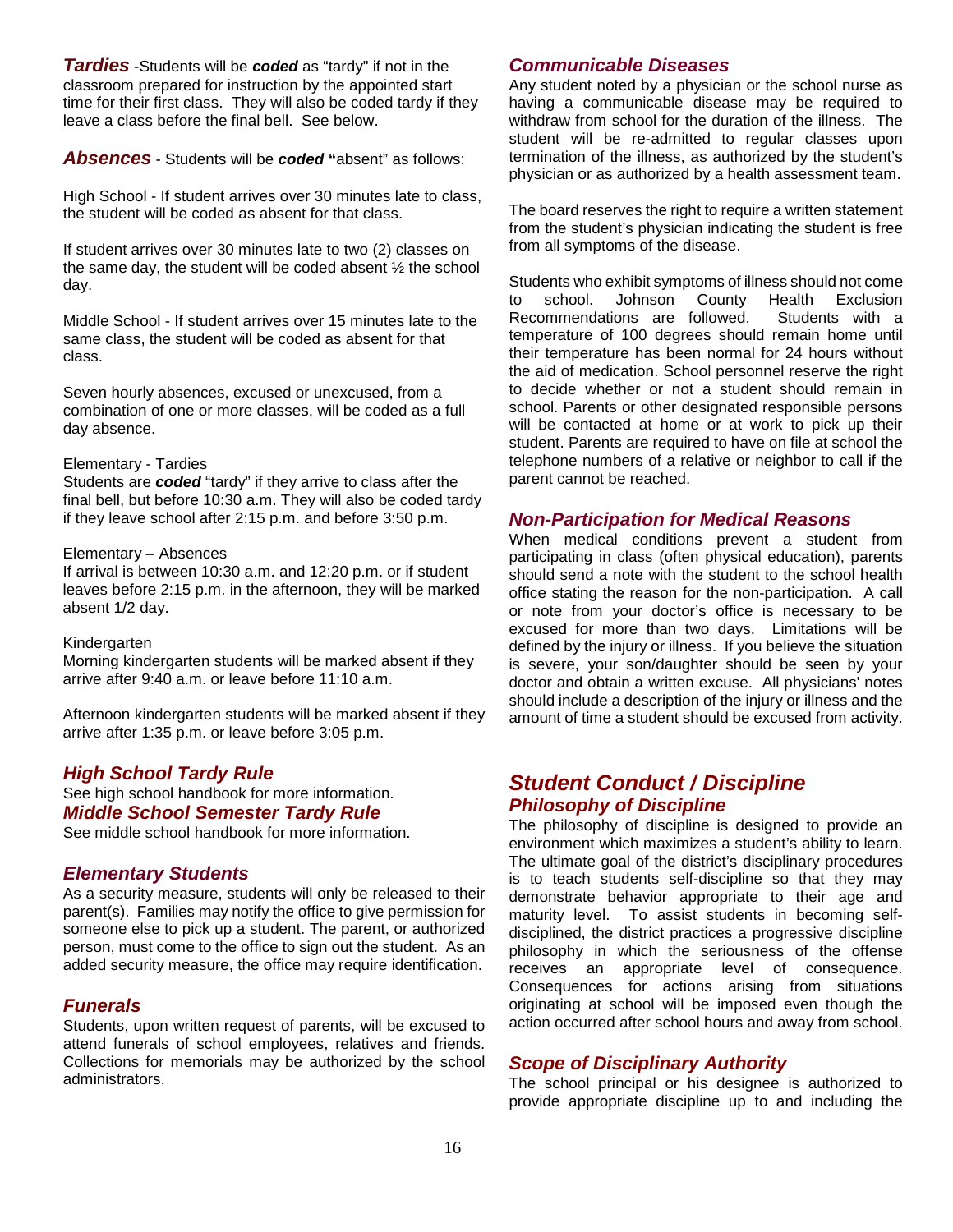recommendation for long term expulsion. The disciplinary action identified in this section is not exhaustive. Administration will determine appropriate disciplinary action on a case-by-case basis depending on the severity or frequency of the behavioral violation.

The provisions of this Handbook apply in all situations in which students are involved, including:

- 1. school activities on USD 232 property.
- 2. travel on district transportation.
- 3. off-site school sponsored activities.
- 4. on or off-site school related problems which are the result or cause of disruptive behavior on school grounds.
- 5. violent acts of behavior which occur off school property and pose a threat to the safety of students and faculty, or disrupt the learning environment.
- 6. misbehavior occurring at any school in the district.

#### **GENERAL NOTE:**

The *expectations for student conduct* applies at all times while students are on or about school district property or areas adjacent thereto, which shall include: any district property being used for an official school activity, property not owned by the district being used for an official school activity, property not owned by the district being used for any school-sponsored activities or events and any vehicle, including school buses, while such vehicle is being used to transport students for the district. These *expectations for student conduct* also applies to any students whose conduct at any time or place has a direct and immediate effect on maintaining order and discipline in the schools.

#### *Bullying or Intimidation*

The district prohibits bullying in any form, including electronic means, on school property, in a school vehicle or at a schoolsponsored activity or event. More information is available at [www.usd232.org.](http://www.usd232.org/)

#### *Searches of Property - JCAB*

Principals are authorized to search property if there is reasonable suspicion that district policies, rules or directives are being violated. In addition all lockers shall be subject to random searches without prior notice or reasonable suspicion. All searches by the principal shall be carried out in the presence of another adult witness.

#### *Searches of Students*

Principals are authorized to search students if there is reasonable suspicion that district policies, rules or directives are being violated. Strip searches, exclusive of shoes and outerwear, shall not be conducted by school authorities. All searches by the principal shall be carried out in the presence of another adult witness.

#### *Interrogations and Investigations - JCAC*

See Board of Education policy section JCAC for more information.

#### *Removal of Students by Police Officers*

An administrator shall not release custody of students to a police officer, unless that police officer has the authority by Kansas Law to arrest such student. However, when a court issued warrant exists, or when officers have the authority to arrest and detain students, administrators shall comply with the request of the officers. In these cases, an administrator shall contact the parent as soon as practical and advise them of the situation.

School resource officers shall serve as liaisons between law enforcement agencies and the schools to ensure that any removal of students, if appropriate, is done without unnecessary disruption to the school environment.

#### *Inspection of Lockers*

The school lockers assigned to a student remain the property of the district; possession of the locker is not exclusive against the school and its officials; the district retains the right to make regulations regarding what may and may not be kept in lockers; students do not have a reasonable expectation of privacy in the lockers; and the district reserves the right to open and inspect all lockers and their contents at any time to assure compliance with the regulations and state and federal law. Periodically, canines will be used to check lockers for drug contraband. The right of inspections is to be exercised in accordance with the requirements of state and federal laws.

*The school is not responsible for the loss of personal property.* Students should not carry large amounts of money or expensive personal property to school. If it is necessary to do so, please check the money or item in the office. Do not leave clothing, books or other property in the hall, restrooms, or classrooms. **It is the student's responsibility** to make sure that lockers and personal property are secured. Students are responsible for maintaining their lockers. Lockers should be kept clean. Students may lose locker privileges for an indefinite period if they tamper with the locking mechanism or abuse or misuse the school property. The lockers remain the property of USD 232 and are subject to inspection by authorized personnel. Periodic clean-outs will be mandatory. Hall/locker checks will be made at random by school administration and the SRO.

\*\*Students are NOT allowed to use or share lockers that have not been assigned to them by administration.\*\*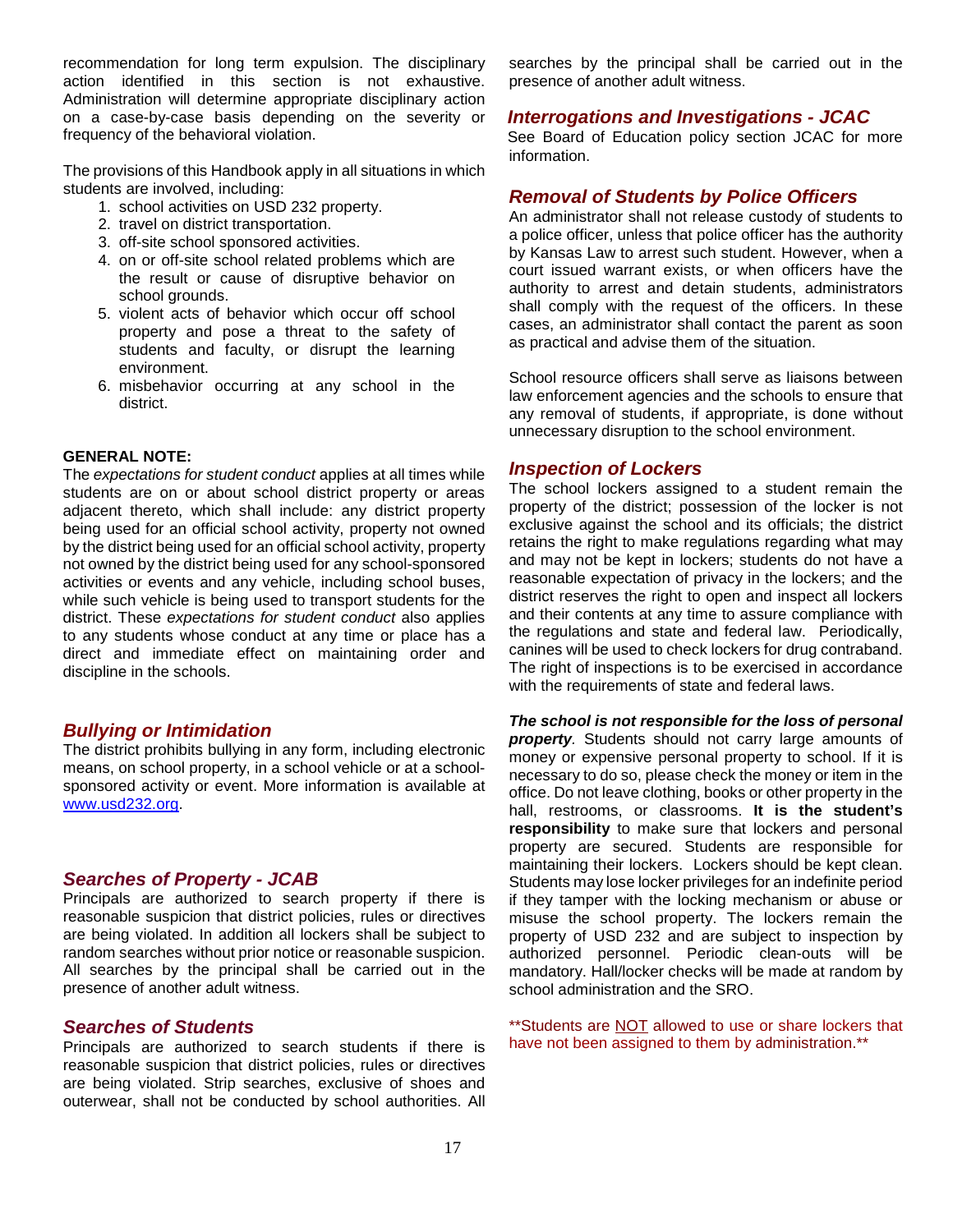#### *High School Student Management Program*

Each point will accumulate toward a total of 15 points per school year. At fifteen (15) points, a hearing may be recommended for long term suspension or expulsion. Zero (0) is the base of the point system and there is no banking of points. Once a student reaches eight (8) points, a report may be sent to the building CARE Team as part of the MTSS plan. After a student has accumulated eight (8) points, a parent contact will be made. Once a student reaches ten (10) points, they will be deemed a student "not in good standing" which will result in a loss of privileges. Students, at their request, will be given the opportunity to earn back points upon the completion of the eight (8) point conference. Attendance and tardy points will not be factored in the determination of a long-term suspension hearing, but will be counted towards the "loss of privileges" and "not in good standing" status outlined in the handbook unless deemed necessary by administration. Any illegal activities may warrant SRO/police involvement. The administrator has the authority to set the level and consequences for any specific violation.

#### *Informal Student Hearing*

Each student is entitled to certain rights in any disciplinary action. Those rights include being provided with the rules and regulations in advance and affording the student an informal hearing.

## *Corporal Punishment and Physical Restraint*

No teacher or administrator shall use corporal punishment, physical force or physical contact against a student as punishment for violating rules of conduct*.* However, nothing in this policy shall be construed to prohibit a teacher or administrator from using reasonable and necessary physical force to restrain a student in order to protect one's self, other persons, to prevent the destruction of property, or to prevent any illegal overt act on the part of the student.

## *Disciplinary Probation Status*

Any school imposed discipline (loss of privilege, suspension or expulsion), *may be deferred* by the principal and/or district hearing officer. The student involved may be placed on probation for a set period of time. The disciplinary action will remain deferred so long as the student meets the conditions of the probation. If a student is placed on probation, written notification shall be sent to the student's parent or guardian containing the terms and conditions of the probation.

The student shall sign a statement that: the terms and conditions have been explained, the student understands the conditions, the student agrees to abide by the conditions and failure to abide by the conditions may be reason to reinstate the original punishment.

Any probation arrangements resulting from violations of the weapons policy shall be handled by the superintendent. See "Weapons"

## *The Separation of Disciplinary Actions and Academic Accomplishments*

It is our goal to provide appropriate discipline without affecting academic accomplishments. Disciplinary actions will not involve the reduction of the student's grade which has been earned prior to the point of the infraction. Student discipline may result in the student not earning participation points for the day's activity. It is also possible that a student's actions and the resulting disciplinary action will prevent the student from earning daily class credit during a period of suspension.

## *Internet Safety*

In compliance with the Children's Internet Protection Act (CIPA), the school district has implemented filtering and blocking software to help restrict access to Internet sites containing pornography, obscene depictions, or other materials harmful to minors. The school district, however, cannot and does not guarantee the effectiveness of filtering software. Any student who connects to such a site must immediately disconnect from the site and notify a teacher. An employee who accidentally connects to such a site must immediately disconnect from the site and notify a supervisor. If a user sees another user is accessing inappropriate sites, he should notify a teacher or supervisor immediately. The school district administration reserves the right to prohibit access to any Network or Internet it deems inappropriate or harmful**.** 

#### *Acceptable Use of Technology*

Students and employees will access technology, computers, information networks, and the Internet to achieve the learning outcomes of the district's academic programs. This service allows employees and students to share information, learn new concepts, research diverse subjects, and create and maintain school-based websites.

## *Public Display of Affection (PDA)*

Students must maintain high levels of conduct at all times while at school or school-sponsored activities. While positive relationships with other students are encouraged, displaying affection towards another student must follow specific guidelines. Examples of non-acceptable behavior include kissing, embracing, or any other behavior that may draw attention.

#### *Sexual and/or Racial Harassment*

The board of education is committed to providing a positive and productive learning and working<br>environment, free from discrimination, including environment, free from discrimination, including harassment, on the basis of sex, race, color or national origin. Harassment shall not be tolerated in the school district. Harassment of employees or students of the district by board members, administrators, licensed and support personnel, students, vendors, and any others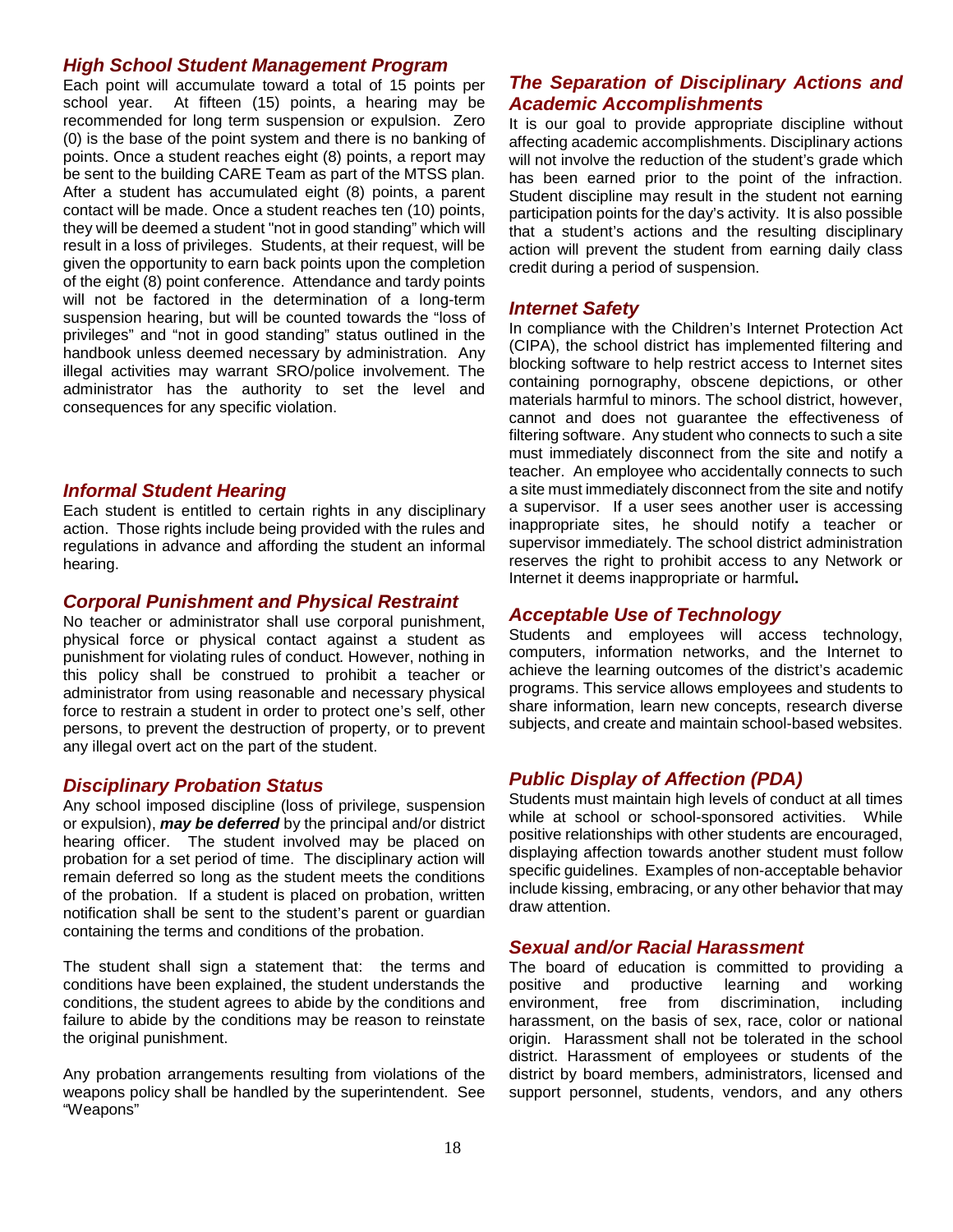having business or other contact with the school district is strictly prohibited.

All complaints of harassment will be thoroughly investigated and resolved in a prompt and equitable manner. Violations of these policies will be treated as serious disciplinary infractions. All school complaints should be reported to a counselor or administrator. All complaints of harassment will be confidential, and only those persons necessary for the investigation and resolution of the complaint will be given information about it.

## *Gang-Related Violence*

Students involved in gang-related violence which includes, but is not limited to threats, confrontations, intimidation, extortion, fighting, injury to persons or property damage, and/or possession or use of weapons, will be suspended and recommended for expulsion.

#### *Personal Property, Electronics, Communication Devices NOT Appropriate for School*

Items that have no relation to the school programs or class activities should not be brought to school. Such items will be confiscated by school staff and placed in the custody of a building administrator. Items considered unacceptable at school include, but are not limited to the following: laser pointers, recording or listening devices, shocking devices, large amounts of money, water balloons and/or any item that endangers the safety and welfare of others, or is disruptive to the educational environment.

#### Grades K-8

- First violation  $-$  device will be confiscated, the students name will be recorded and the device must be picked up by a parent.
- Second violation and beyond  $-$  device will be confiscated, a parent must pick up the device and consequences may be assigned.

Due to the potential for invasions of privacy and instances of cheating, the use of any audio/video equipment will not be allowed during school hours or at any time in the bathrooms or locker rooms. Violations of this policy will be dealt with by the administration and, possibly, the legal system. The district is not responsible for lost or stolen personal property.

## *Drug Free Schools Policy*

Maintaining drug-free schools is important in establishing an appropriate learning environment for the district's students. The unlawful possession (including being under the influence), use, sale or distribution of illicit drugs and alcohol by students on school premises or as a part of any school activity is prohibited.

As a condition of continued enrollment in the district, students shall abide by the *terms of this policy.*

Students shall not unlawfully manufacture, sell, distribute, dispense, possess, use or be under the influence of illicit drugs, controlled substances, manufactured non-medical or non-prescribed mood altering substances, or alcoholic beverages at school or on school district property, or at any school activity. Any student violating the terms of this policy will be reported to the appropriate law enforcement officials, and will be subject to all disciplinary actions approved by the board.

Any student violating the terms of this policy will be reported to the appropriate law enforcement officials, and will be subject to the following sanctions:

#### First Offense

A first time violator shall be subject to one or more of the following sanctions:

• A punishment up to and including long-term suspension. Additional consequences as defined by the co-curricular/extra-curricular participation guidelines

#### Second Offense

A second time violator shall be subject to the following sanctions:

- A punishment up to and including long-term suspension.
- Additional consequences as defined by the cocurricular/extra-curricular participation guidelines
- A student placed on long-term suspension under this policy may be readmitted on a probationary status if the student agrees to complete a drug and alcohol rehabilitation program.

#### Third and Subsequent Offenses

A student who violates the terms of this policy for the third time, and any subsequent violations, shall be subject to the following sanctions:

- A punishment up to and including expulsion from school.
- Additional consequences as defined by the cocurricular/extra-curricular participation guidelines

Students who are suspended or expelled under the terms of this policy shall be afforded the due process rights contained in board policies and Kansas statutes, K.S.A.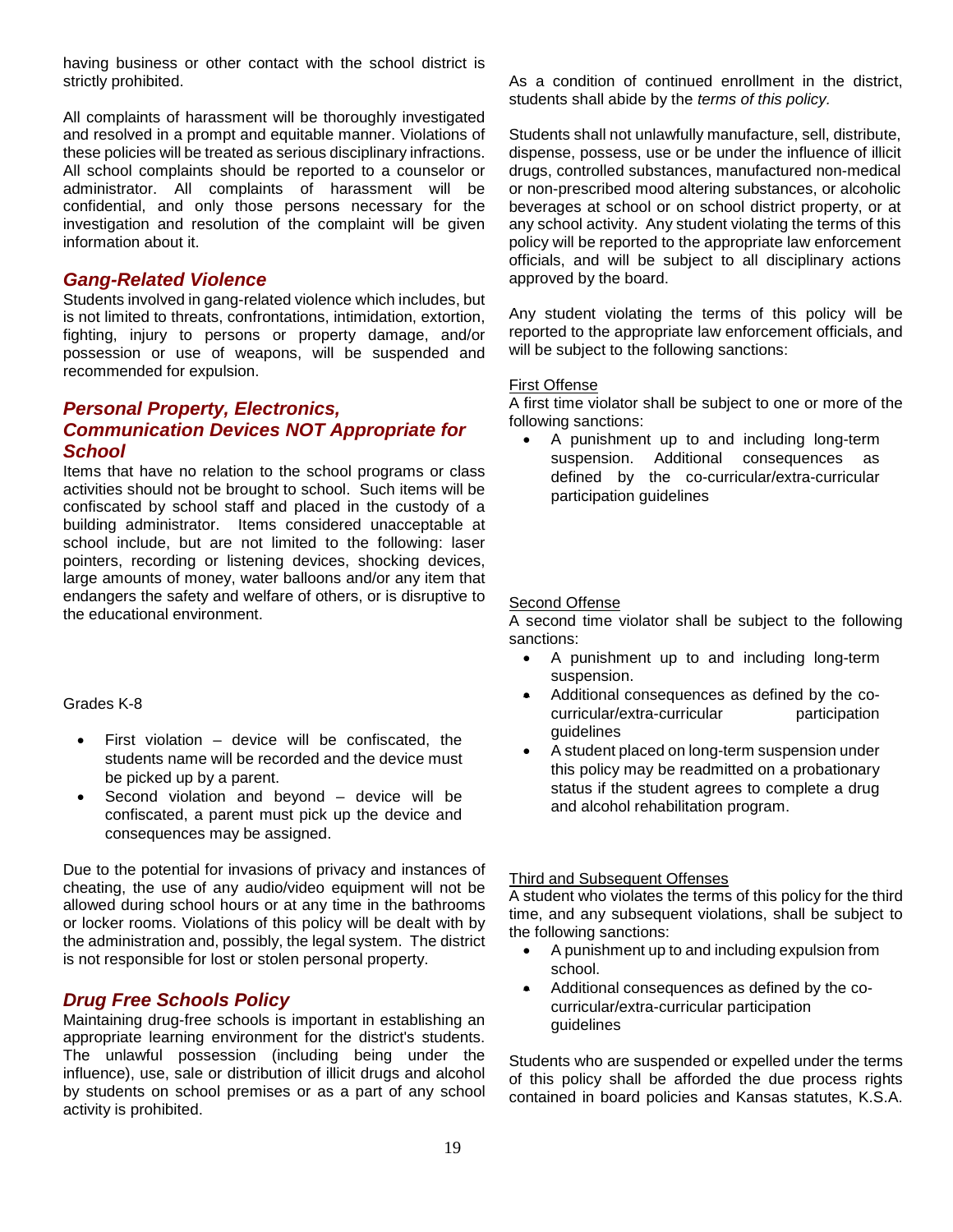72-8901, et seq. Nothing in this policy is intended to diminish the ability of the district to take other disciplinary action against the student in accordance with other policies governing student discipline.

All district employees shall report immediately to the school principal any observed use, sale, transfer or possession of any drug, medication, other chemical substance, or the paraphernalia associated with administering drugs. The principal, with the possible assistance of the School Nurse and/or School Resource Officer, will conduct an investigation of the facts surrounding these reported observations, possibly including a review of the student's health record, and shall contact parents or legal guardians when necessary.

Any district employee who observes a student exhibiting an apparent health disturbance shall refer this student to the school nurse for further observation. If after this observation, the nurse has reasonable grounds to believe that the student's behavior or health disturbance may be related to the use of a restricted substance, the nurse shall alert the school principal who will then immediately contact the student's parents or legal guardians and urge that a physician be consulted.

A list of available drug and alcohol counseling and rehabilitation programs along with names and addresses of contact persons for each program is available in the appendix. If a student agrees to enter and complete a drug education or rehabilitation program, the cost of such program will be borne by the student and his or her parents. Parents or students should contact the directors of the programs to determine the cost and length of the program. (See Appendix for actions to be taken)

The administration may reduce suspension periods, if the student and parents provide proof of entry into approved intervention programs and subsequent successful completion of the full program course as outlined in the *Probationary Document*.

Students in violation of the Zero Tolerance Drug & Alcohol Policy will be deemed a student not in good standing. Seniors found to be in violation of this policy may be excluded from graduation exercises if it is determined by the Building Administrative Team that the student's presence at graduation exercises would be a disruptive/poor influence or a threat to the orderliness of the graduation ceremony. Seniors excluded from graduation exercises will receive their diplomas by mail at a later date, provided they have met graduation requirements.

## *Tobacco Use by Students*

Students are prohibited from possessing and/or using tobacco products, including electronic cigarettes, on school property. "School property" includes all buildings, athletic fields and facilities, and parking lots. Possession of tobacco products in purses or lockers is prohibited under this policy. Students who are observed sitting in a car and using tobacco products after arriving or before leaving the campus or at any period of the

school day shall be deemed to be in violation of this policy. Violators may be suspended for a period not to exceed 5 days.

## *Security and Safety*

## *Reporting Crimes at School to Law Enforcement*

In accordance with the **Kansas School Safety and Security Act,** any employee who knows or has reason to believe that an act has been committed at school, on school property, or at a school sponsored activity and that the act involved conduct which constitutes the commission of a felony or misdemeanor or which involves the possession, use or disposal of explosives, firearms or other weapons shall immediately report such knowledge and/or belief to local law enforcement officials.

In addition to the foregoing, the employee shall immediately notify the highest ranking on-site the highest ranking on-site administrative official or his/her designee.

## *Reporting Certain Students to Administrators and Staff*

Any employee who has information regarding the following shall report such information and the identity of the student to the superintendent or his/her designee:

- Any pupil who has been expelled for conduct which endangers the safety of others.
- Any student who has been expelled for commission of felony type offenses;
- Any student who has been expelled for possession of a weapon;
- Any student who has been adjudged to be a juvenile offender and whose offense, if committed by an adult, would constitute a felony, except a felony theft offense involving no direct threat to human life;
- Any student who has been tried and convicted as an adult of any felony, except theft involving no direct threat to human life.

The superintendent shall investigate the matter and, upon determining that the identified student is a student to whom the above provisions apply, shall provide the reported information and identity of the student to all school employees who are directly involved or likely to be directly involved in teaching or providing other school related services to the student. Neither the school employee nor the superintendent of schools shall be required to report information concerning a student specified in this policy if the expulsion, adjudication as a juvenile offender or conviction of a felony occurred more than 365 days prior to the school employee's report to the superintendent of schools.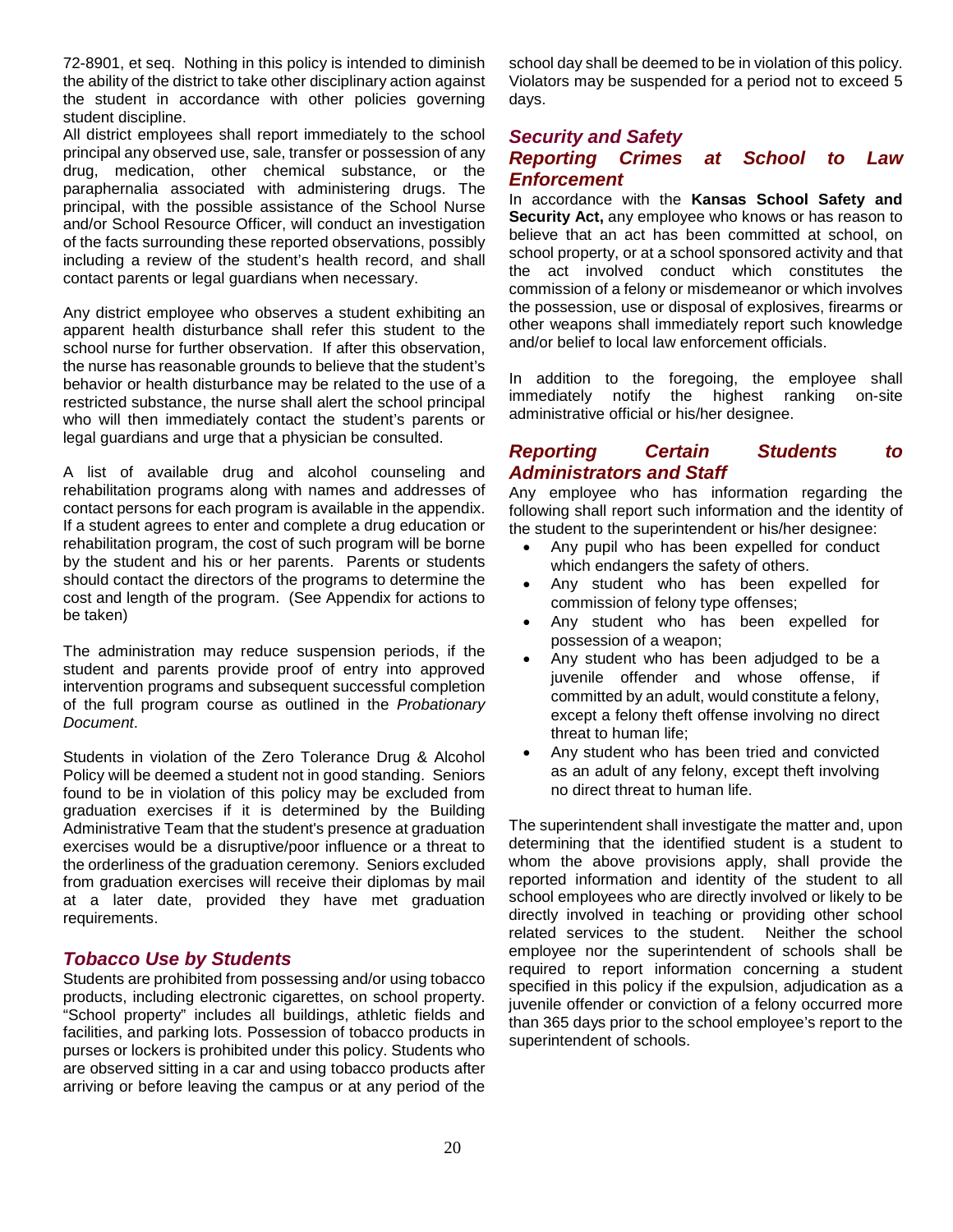## *Destruction of School Property / Vandalism*

Respect of public property should be developed and promoted in schools. School pride is encouraged in students by having them share in the school's upkeep. Students who damage or destroy school property will be required to make restitution and may be reported to the police. Authority is delegated to school principals to assess reasonable damages subject to review by the board of education upon request. Reasonable damage will be assessed based on consideration of the nature and extent of the damage, the cost of repair, and the circumstances surrounding the incident in which it occurred. Information concerning the cost and value of the school property involved will be given to the student and his/her parents.

#### *Weapons*

Students and staff have the right to work and study in a safe environment free of fear from violence. Students will *not* knowingly possess, handle, transport, display, offer to sell, barter, or exchange, or threaten to use any object at school, on school property or at a school-sponsored event that can reasonably be considered a weapon by administration or staff. This includes any item being used as a weapon or destructive device, or any facsimile of a weapon. Knives and chains will be considered weapons and will be confiscated.

In the event a student of the district or a visitor is found to be in violation of this guideline, the school administration may notify the appropriate law enforcement agency.

A student who brings a weapon to school may be suspended or expelled for extended periods in accordance with the board of education policies and laws of the state of Kansas.

#### *District Use of Video / Surveillance Cameras*

Schools are or may be equipped with video surveillance cameras that are located in specified interior and exterior areas of the building. These cameras are monitored for the purpose of providing a safe and secure school environment for students, staff, and patrons. The local police municipalities have access to the cameras in emergency situations.

Video cameras may also be used to record and monitor the conduct of students riding in district vehicles to help ensure orderly and safe operation.

#### *Exclusions – Temporary Removal from Class*

Exclusion of students is the responsibility of building principals. Exclusion may be used by the principal where an adjustment is needed which requires excluding the student from the classroom group.

Exclusion may involve a conference with parents, but its scope of time shall be at a minimum. A student may be excluded only for such short time as will permit the parental conference or adjustment which appears necessary in the case. Such adjustments shall be limited to those which the principal judges to be entirely within the control of the given school.

#### *Detentions*

Detentions may be assigned before or after school by the classroom teacher or the administrative team. If work or extracurricular activities interfere with detentions, it is the responsibility of the student to serve the detention and make arrangements with employers, coaches or sponsors. Failure to serve detentions will result in further disciplinary actions.

#### *Friday Night School*

Mill Valley and De Soto High School will conduct Friday Night school as one optional disciplinary consequence. Students must arrive by 3 pm with enough school related work to engage in until 5 pm. Failure to successfully complete the assigned Friday Night school will result in further consequences.

Students are responsible for making their own transportation arrangements.

#### *Suspension and Expulsion*

If previous measures have not corrected behavior problems, suspension procedures in accordance with board policy and state statues will apply. Students are reminded of the very serious nature of both in-school (ISS) and out-of-school (OSS) suspensions.

#### *In-School Suspension*

In some cases the principal may impose in-school suspension as a consequence for not attending class or as an alternative to out-of-school suspension or expulsion. When in-school suspension is imposed, the offending student continues to attend his or her school, but is closely supervised by specified school personnel members. The student does not attend his usual classes, but is expected to continue class work as assigned by the teachers and will receive credit for such work. A student who is assigned in-school suspension is not in good standing and is thereby prohibited from representing his or her school in any school activity during the period of suspension.

#### *Short-Term OSS*

In cases of short-term Out of School Suspension (no more than five days) the student may make petition to the building principal for making up major exams or projects that substantially affect his grade.

#### *Long-Term Suspensions and Expulsions*

Long-term suspensions (exceeding five days, but not exceeding 90 school days) are of a most serious nature. These suspensions will necessitate a hearing. Recent changes in legislation makes it possible for schools to long-term suspend/ expel students for more than the end of the current semester if violent or illegal acts necessitate the suspension. Districts may share that information with other districts and those students suspended may not be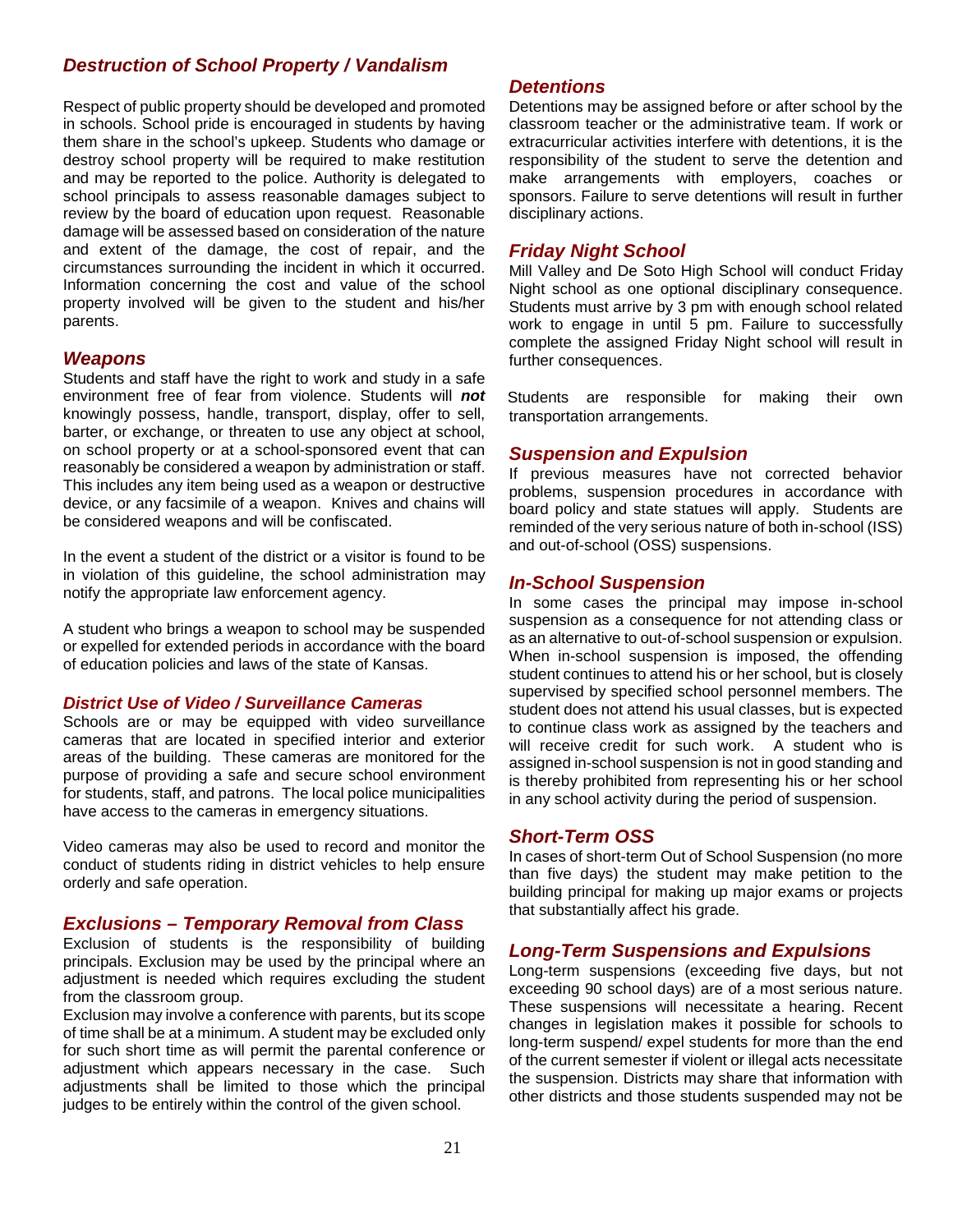able to attend in another district during the term of the consequence. Students who have been given an OSS consequence may not attend any school sanctioned event, home or away, including neutral locations. An *expulsion* may be for a term not exceeding 186 school days.

Procedures for suspending or expelling students are specified in the Appendix of this handbook. These procedures include requirements for notification of students and their parents, hearing procedures, protection of students' due process<br>rights, and appeal provision. Failure to comply with this Failure to comply with this statute will result in further disciplinary action and may include trespassing notification to local police authorities.

## *Trespassing*

Students are not allowed to visit other district campuses without permission from a staff member. If a student is behaving inappropriately on any campus in the district, consequences may be assigned and the incident reported to local law enforcement agencies.

#### *Student Dress and Personal Appearance - JCDB*

The general atmosphere of a school must be conducive to learning. If a student's appearance attracts undue attention to the extent that it may become a disruptive factor in the educational process, they will be sent to the office. An administrator or designee will ask the student to make the necessary changes or will be given a shirt to wear. In the event that the change does not take place in the time allowed, the administrator will prescribe the disciplinary action.

Additionally, a student's clothing or appearance which is vulgar, indecent, obscene or insulting, or which promotes or encourages behavior such as smoking, drinking, drug use, physical or sexual violence or the use of illegal substances, or which promotes illegal activities is prohibited.

Outdoor clothing, such as headgear, sunglasses, gloves, coats, etc. is to be removed upon entering the building and stored in the locker or other designated area provided by the school.

The following list is *representative* of *inappropriate* and distasteful attire that **will not** be permitted at school or school sponsored activities.

- Shirts that expose the midriff on either males or females.
- Clothing with excessive holes that end up being suggestive or distasteful in nature.
- Clothing which exposes undergarment (underwear) on either males or females.
- Short shorts or short skirts.
- Excessively baggy pants, trousers or shorts worn below the waistline.
- Attire of any sort that promotes, suggests or glamorizes gang affiliation.
- Spaghetti straps (less than one-inch width strap), halter-tops, low-cut tops or muscle shirts (shirts with long armholes).

• Roller skate tennis shoes are not allowed on school premises.

This list is not to be considered exhaustive. The administration reserves the right to make judgments on attire and will request students who violate this code to make necessary changes or leave the school premises.

#### *Student Initiations and Hazing*

There will be no initiation ceremonies or hazing of students associated with the selection process and participation of any student organization, activity, or team. Violators will be subject to disciplinary action up to and including expulsion from school.

#### *Peer Mediation*

The goal for peer mediation is for students to create their own solutions to social challenges. With this system, trained Peer Mediators lead conflict resolution through a six-step process. Peer Mediators are elected by their peers and are trained in the mediation process.

## <span id="page-28-0"></span>*Extracurricular Activities*

#### *Mission*

The mission of the USD #232 Athletics and Activities is to deliver the best possible co-curricular experiences that help students to develop character, enhance citizenship, and learn critical life skills.

#### *Purpose*

The district believes students act responsibly when given fair rules. These rules re-enforcing the fact that academic success is the primary goal. School activities and athletics are an important part of a student's success. However, participation is a privilege that must be earned and maintained. The following behavioral expectations have been established to help each student understand the importance of attendance and proper behavior to ensure their academic success and so they represent the district with dignity and respect.

The district complies with all Kansas State High School Activities Association (KSHSAA) rules.

The following rules are considered the minimum required. Coaches and/or sponsors maintain the right to impose additional requirements. These requirements will be discussed in the "pre-season" meeting for the activity.

### *Attendance Expectations for Participation in Extracurricular Activities*

Good attendance is the key factor in academic success. Students participating in athletics and activities are required to attend at least a half-day of classes (defined as two full blocks not including seminar at high school) to participate in practices, competition and performances. If an emergency arises and a student must be absent for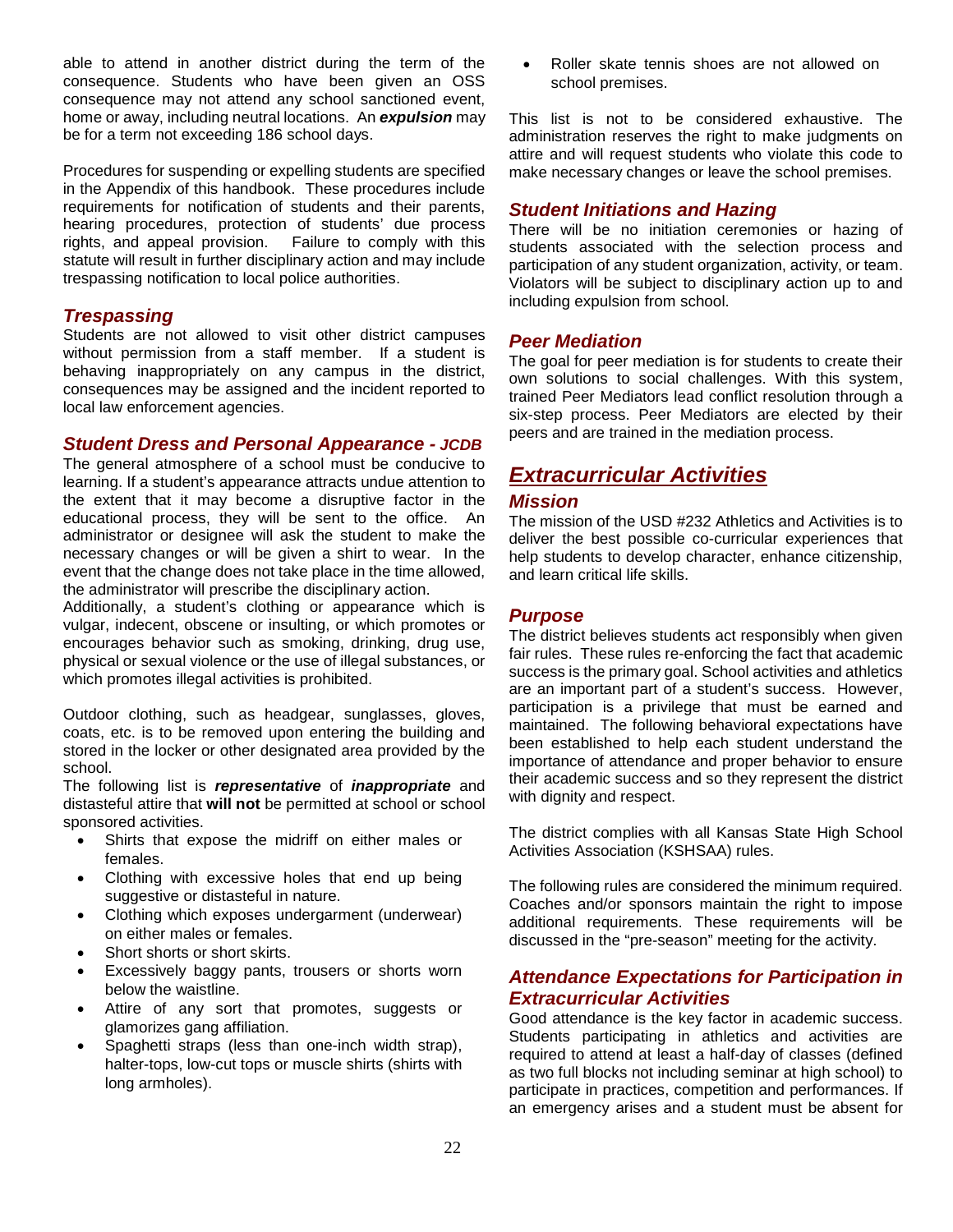any part of the day, the coach and the administration must be contacted and give approval for participation. It is the responsibility of the student to see their teacher **before** they miss class due to an activity or event. All work shall be made up at the convenience of the teacher.

At the close of school on the day of an activity, the sponsor or coach shall verify that all those who will represent the school in an activity have met regular school day attendance requirements. This policy shall also apply to practice sessions.

## *Behavioral Expectations for Participation in Extracurricular Activities*

Each student who participates in co-curricular and extracurricular activities is a representative of the school district and is expected to conduct themselves in a lawful and appropriated manner at all times. Each student is expected to demonstrate leadership and discipline in the classroom, on the playing field and in a performance. Students who receive disciplinary actions from school or law enforcement officials are required to notify their coach and/or sponsor within 24 hours of the incident. Students are expected to take responsibility for his actions and comply with consequences in a cooperative manner. These expectations apply to activities not only on school property, but also to travel on district transportation, off site school sponsored activities, off site school conduct that causes or results in disruptive behavior on school property, and violent acts off site that pose a threat to the safety of students or staff, or disrupt the learning environment.

#### **Drugs, Alcohol , & Tobacco**

During any activity season (Fall, Winter, or Spring), regardless of the quantity, a student shall not: unlawfully manufacture, sell, distribute, dispense, possess, use or be under the influence of illicit drugs, controlled substances, manufactured non-medical or non-prescribed mood altering substances, or alcoholic beverages at school or on school district property, or at any school activity.

#### *Interpretations:*

- 1. The rule applies to the entire activity season. Any activity that spans the course of the year will be subject to the season in which the violation occurs (Fall, Winter, or Spring).
- \*2. It is a violation for a student to be in possession of a controlled substance even if specifically prescribed for the student's own use by his doctor. Prescription medication may only be in the possession of and administered to the student by the sponsor or designated school employee or designated health professional.

\*Special medical circumstances will be evaluated on an individual basis and brought to the attention of the coach, director or sponsor.

#### **Governed Activities**

All student activities that are governed under the jurisdiction of Kansas State High School Activities Association and those that represent USD 232 at any site or location are included in the policy. Activities and organizations not included in the above definition may operate under the Code of Conduct guidelines at the sponsor's discretion.

#### **Penalties for Violations**

Penalties will accumulate during any activity season from August through July and will affect all activities in which the offending student is participating at the time. Penalties incurred near the end of a season may be enforced at the beginning of the next season of participation. **Penalties may include but not be limited to:** 

#### **\*First Violation**

At minimum, the student shall forfeit eligibility for the next two (2) consecutive inter-scholastic event dates or two (2) weeks of a competition season (beginning with the first competition date) in which the student is a participant, whichever includes the greater number of contests. Students are not allowed to suit up on the date(s) of their activity suspension. However, at the discretion of the Building Administrative Team, disciplined students may attend games but may not suit up. No exception is permitted for a student who becomes a participant in a treatment program.

#### **\*Second Violation**

At minimum, the student shall forfeit eligibility for the remainder of the current activity season or remain ineligible for any governed activity for the next six (6) week period, whichever is greater, excluding buffer week, KSHSAA non-practice dates, holidays and spring break.

#### **Third Violation/Serious Violation**

As determined by the Building Administrative Team, a student may become ineligible for multiple seasons of activities not to exceed a period of one year from the date of the last violation.

\*Seriousness of the violation may warrant movement to higher levels of consequence.

## *Spectators - Behavioral Expectations for Extracurricular Activities*

Students are encouraged to attend all after school events to show support for the school and peers. Attending after school events is a positive and effective ways for students to become involved in their school.

Students are expected to comply with the guidelines and procedures established at their building to ensure a safe and orderly environment. These include, but are not limited to:

- Where to report between the time school dismisses and the activity begins.
- Possessing NO inappropriate items.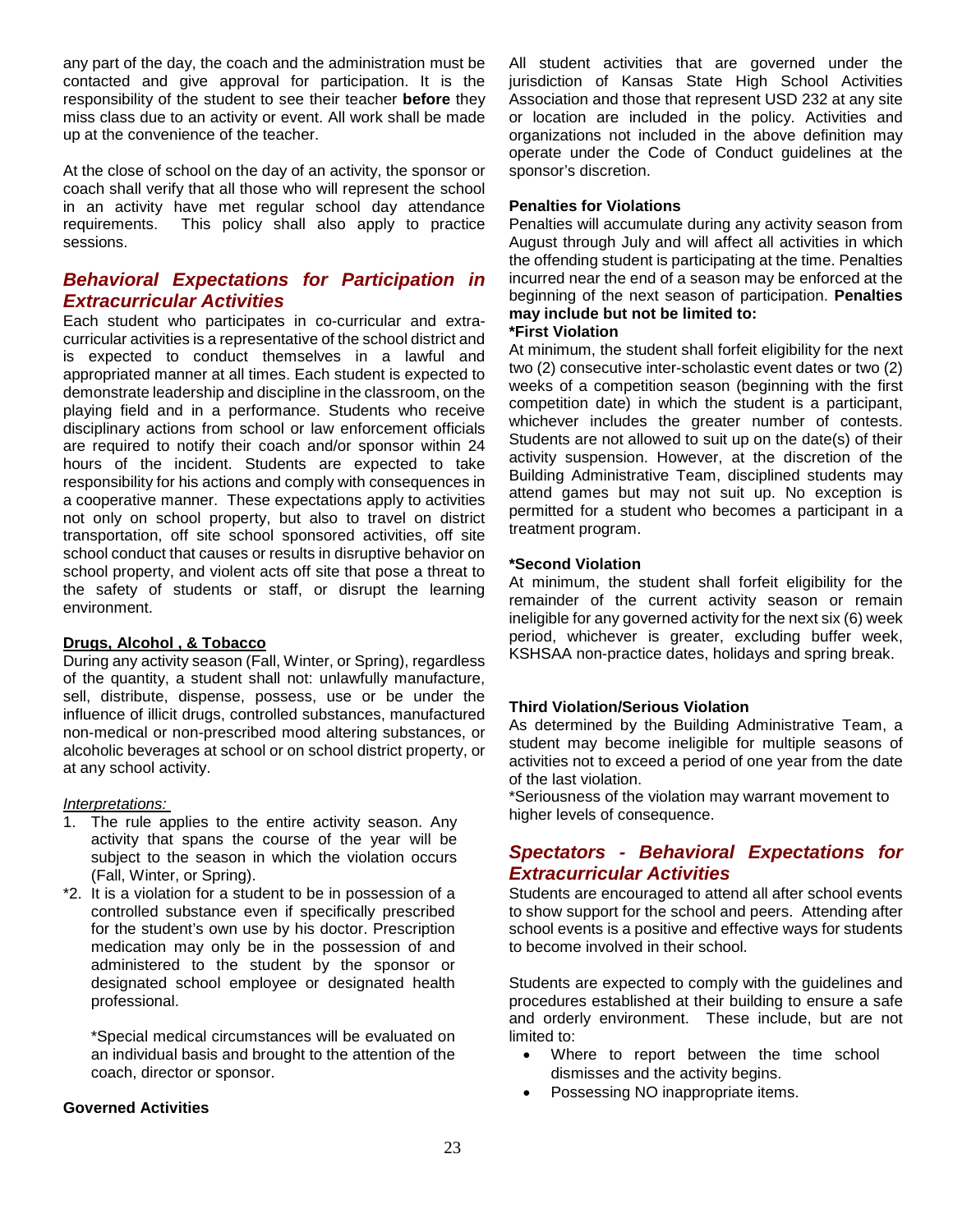- Remaining in the designated locations during the entire course of the activity.
- Providing family arrangements for post-game transportation.

## *Academic Expectations for Participation in Extracurricular Activities*

Starting with the incoming Freshman in August, and extending to all current 10<sup>th</sup>-12<sup>th</sup> graders in January, USD 232 requires that all students must pass six (6) core subjects (based upon a cumulative weekly basis)in the previous semester to be eligible for participation in activities and athletics.

In addition to these requirements, the district requires students to have a "C" average in all current classes with no F's in order to compete or perform. Students' grades will be checked every two weeks by the athletic director. If a student does not meet academic guidelines, the athletic director will give the student a one (1) week warning of pending academic probation. If the student fails to improve grades to meet the academic standards within one (1) week of the warning, the student will be put on academic probation. During academic probation the student will not be allowed to compete, but will be required to attend practices/rehearsals.

At the end of the week the student's probationary status will be reviewed and the student will either be taken off probation or remain on probation for another week. If after two weeks the student shows no signs of improvement, the coach/sponsor, student and administrator will decide the next step. A student may be released from a team, group or club if adequate effort is not seen in deficit academic areas.

Students' grades are posted in Skyward Family Access for students, parents and coaches to review. *It is the collective responsibility of the student, parent and coach to make decisions regarding the student's participant.*

## *Athletics / Sports Offered*

| Fall:   | Football, Boys' Soccer, Cross-Country,<br>Girls' Tennis, Volleyball, and Girls'<br>Golf |
|---------|-----------------------------------------------------------------------------------------|
| Winter: | Boys' Basketball, Girls' Basketball and<br>Wrestling, Boys Swimming                     |
| Spring: | Softball, Girls' Soccer, Track, Baseball,<br>Boys' Tennis, Girls Swimming and Golf      |

#### *Catastrophic Athletic Insurance*

Accident insurance is available as provided by enrollment with Student Assurance Services, Inc. Click here to view [their web site.](http://www.sas-mn.com/k12.html) All students participating in Interscholastic (7<sup>th</sup> -12<sup>th</sup>) athletics, dance, cheer, and other KSHSAA activities are required to pay a fee for Catastrophic Insurance at enrollment or prior to the first day of practice. *Please note that the Catastrophic Insurance has a substantial deductible that* 

*is the responsibility of the parent's private insurance. Please check your private insurance protection to ensure you have adequate coverage.* (See Accidents, Injuries and Insurance)

## *Physical Examination and Student / Parent Acknowledgement of Risk*

As a member of KSHSAA, the district conforms to all rules of that organization.

In order to participate in a Kansas State High School Activities Association (KSHAA) activity, no student is eligible to represent his or her school in interscholastic athletics until a physical is on file with the principal. The physical must consist of a signed statement by a practicing physician certifying that the student has passed an adequate physical examination and is physically fit to participate in interscholastic athletics. The student and parent must also sign and submit the *Acknowledgement of Warning* statement.

The physical examination, KSHSAA form and *Acknowledgement of Warning* form must be on file prior to the first practice.

District Middle Schools are members of the Kaw Valley League and conforms to all rules of that League. Seventh and eighth grade students are eligible to compete in interschool sports as long as they meet the standards of good sportsmanship, citizenship, have a satisfactory grade average and meet the requirements of the Kansas State High School Activities Association.

## *Athletic Team Cut Rule*

Factors that determine the need for an athletic team cut include, but are not limited to: maintaining a manageable number of students for coaches/sponsors, maintaining safety (related to instruction, competition and supervision), limitation of actual "playing time", limitation of facility space and practice time, and limited resources.

When it is necessary to limit the number of students on a squad, coaches are charged with the responsibility of developing an objective system for evaluating skill and ability. Once the evaluation period has concluded, coaches assess the data they have collected and make cuts based on the issues mentioned above.

Ultimately the decision to cut, or not cut, is determined on an individual team basis.

## *High School Activity Passes*

The student activity ticket (ID card) allows students to attend all home athletic events **except** seasonal playoff games.

## *Transportation to and from Activities*

See Board Policy, section JGG, for details.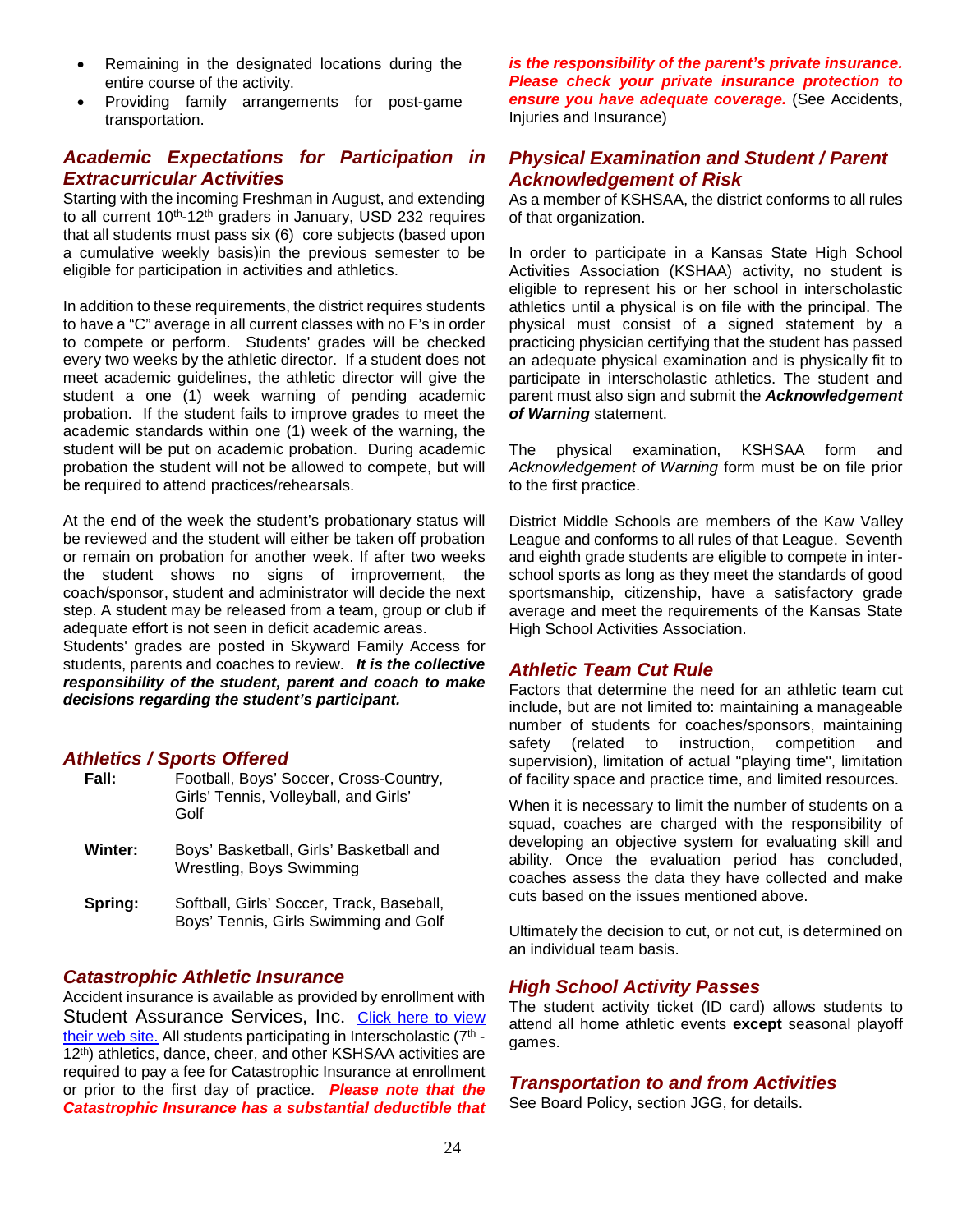Students may be permitted to ride home from an activity with parents if given prior approval from the sponsor.

Students cannot transport other students to or from school or school sponsored activities without prior written parental permission on file.

#### *Contests for Students*

No student shall enter any contest as a school representative unless the contest is approved by the KSHSAA or by the administration.

#### *Social Functions*

All school-sponsored social functions must be held within the district unless permission is obtained from the superintendent to schedule the social event elsewhere. School dances must be scheduled with the approval of the school administration. All high school dances will conclude by midnight unless special permission has been granted by the superintendent. If a student leaves a social event, he or she may not return. All students, including student guests, shall be required to abide by the rules and regulations of the school.

#### *Field Trips*

From time to time, field trips will be planned to carry out curricular or extra-curricular activities.

Administrative procedures and guidelines require the following:

- Prior Administrative Approval
- Prior Parent Permission
- Prior Approved Transportation
- Students-in-good-standing

When students are on field or activity trips they are not considered absent from school, however, students are responsible for any missed work. Students who have excessive absences during a semester may not be allowed to go on field trips.

Once approved, sponsors should give advance notification to teachers, administration and the attendance secretary of all students attending any field trip.

#### *Assemblies and Pep Rallies*

Assemblies will be scheduled as when deemed appropriate by administration. Daily schedules will be altered depending upon the time needed for the assembly. Students are expected to be courteous, treat others with dignity and respect and follow all codes of conduct during pep rallies and assemblies.

#### *School Sponsored Clubs and Organizations*

School sponsored clubs shall be under the direct control of school personnel. Every school sponsored club shall have a constitution which has been approved by the building principal

and filed in the school office. To the extent non-curriculum related school sponsored clubs are allowed to meet in school facilities during non-instructional time, non-school sponsored student clubs may also meet in school facilities.

#### *Non-School Sponsored Student Clubs*

Non-school sponsored clubs shall submit a request for use of school facilities to the administrator prior to using the facilities. A staff member must attend the meetings as a supervisor, but will not participate in the group's activities.

#### *Fraternities and Sororities*

Membership in a fraternity or sorority in public schools is prohibited by law. Any student organization which is not sponsored by a recognized adult organization and whose activities are not subject to review by such adult organization is deemed to be a fraternity or sorority. Members of such organizations shall not be eligible to participate in any school activities.

## *Distribution of Student Newspapers and Other Publications*

School-sponsored student publications shall be under the supervision of the building principal or designated faculty representative. Non-school sponsored publications may not be distributed without prior permission.

Public expression is one way students develop better understanding and appreciation of the democratic process. Students may express opinions and ideas, take stands and support causes, publicly and privately, orally and in writing. However, the freedoms provided by the First and Fourteenth Amendments are not "absolute" and are subject to restrictions that protect social order and morality. It is the duty of the faculty and administration to guide the exercise of personal freedoms so that the education process is not disrupted, and the rights of other students and the community are protected. Policy JHCA states procedures to be followed by students and school faculty members.

No student shall distribute any publication which:

- Is obscene according to current legal definitions;
- Is libelous according to current legal definitions;  $\alpha$ r
- Creates a material or substantial interference with normal school activity or appropriate discipline in the operation of the school.

See "Distribution of Materials".

#### *Student Leadership & Elections*

Student council officers, class officers and class representatives are elected during the 4<sup>th</sup> quarter of the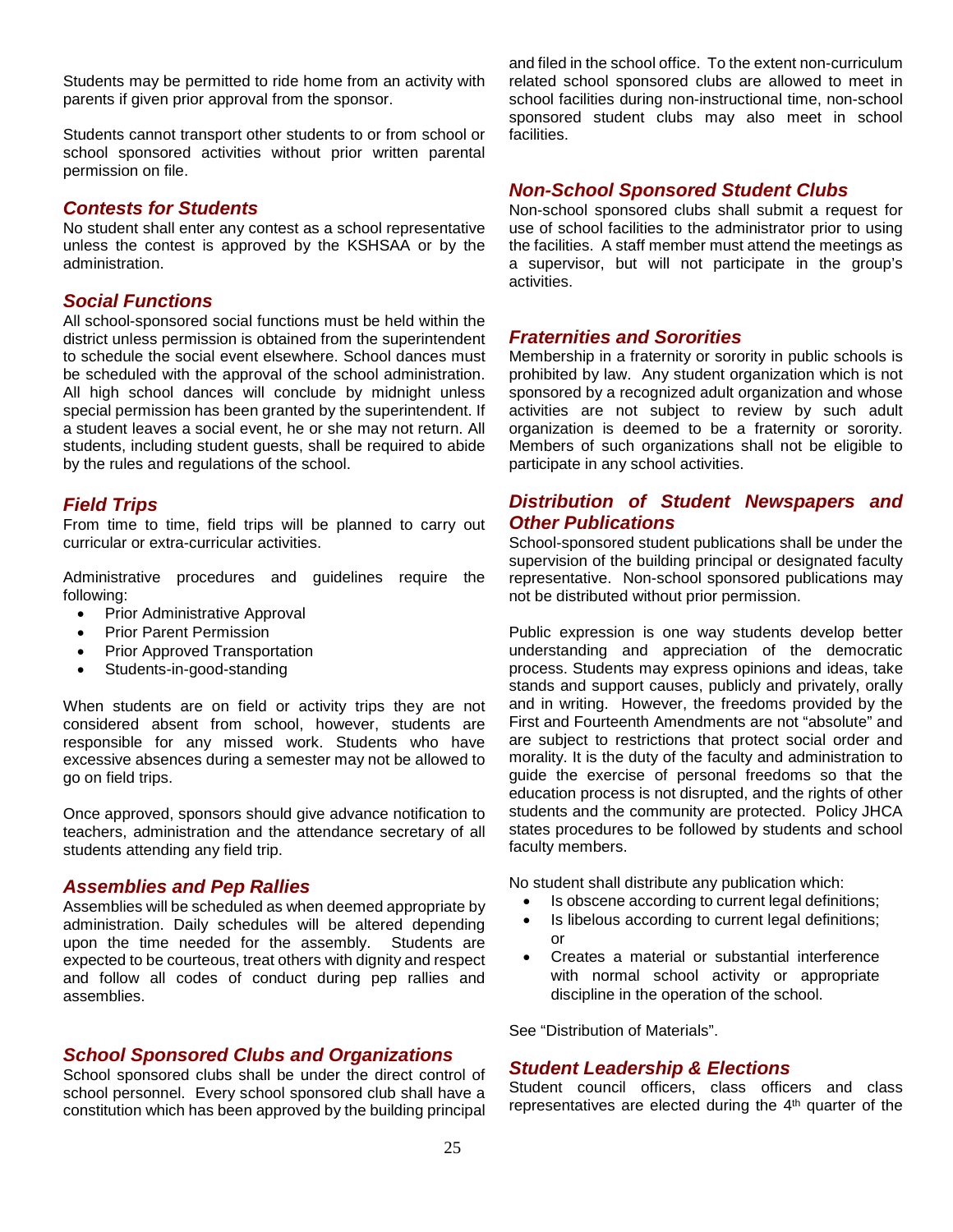current school year for the next academic year. Incoming freshmen will be elected to the class leadership positions within the first two weeks of the school year. Elections are by secret ballot no sooner than one week after nomination. All candidates must prepare and present a speech to run for their desired position. Those who are elected to a leadership position are expected to attend student council meetings and plan and participate in the functions of the council a well as remain in good standing as a student at within the school.

## **Extra-Curricular Fundraising & Solicitations**

All organizations wishing to conduct projects for the purpose of raising funds must have approval from the Board of Education. Applications should be submitted by the organization sponsor, and approved by the principal no later than November 1<sup>st</sup>.

Solicitations by students of students or school personnel during school hours and on school property shall be done only when they are related to school sponsored activities.

Commercial firms are not permitted to solicit students during school hours or on school property without prior approval of the administration.

All sales projects require prior administrative approval.

#### *School Dances*

School dances may be held from time to time. See middle school and high school handbooks for more information.

#### *Royalty Selection – High School*

To be eligible for nomination as royalty, students must be deemed in good standing and meet applicable requirements.

#### *Student-Not-in-Good-Standing - High School*

A student is deemed not in good standing when they have accrued 10 discipline points or as determined by the principal or principal's designee. This will result in a "loss of privileges" for a period of time specified by the principal or principal's designee.

Once a student reaches 10 points in the Student Management Program, he will be subject to a reduction of school privileges including, but not limited to, school dances, attendance at school activities, field trips, etc. It should be noted that a student may also lose privileges due to an accumulation of points rendered for attendance based referrals, as well as for failure to provide funds for unpaid fees from the previous school year(s).

Students who fail to make appropriate arrangements for fee payments may be placed on the loss of privileges list. Any student that reaches 10 points will be deemed "Not In Good Standing" and will be ineligible to participate and represent the district in extra-curricular activities. The terms and privileges will be addressed by the administration in the parent contact indicated in the Student Management System. The student will

be responsible for contacting the administrator to reevaluate his point management and good standing status.

## *Visitations to Institutions of Higher Education*

It is often advantageous for seniors to visit institutes of higher learning in accordance with their post high school plans. Seniors may be excused for visiting institutions of higher learning providing the following four requirements are met:

- 1. The student must be in good academic standing.
- 2. The student must have a solid attendance record.
- 3. All work must be made up before going on a school visitation.
- 4. Parental permission is given for the visitation.

Once the above requirements have been met, the student **must** discuss his plans with one of the counselors. The counselor will tell the student whom he should contact to make arrangements for the visitation. The student is encouraged to make all of the necessary appointments. However, the counselor can make appointments for the student when appropriate. Parents are encouraged to contact the counselor to discuss their student's visitation.

#### *Unauthorized School Activities*

Students participating in any unauthorized and unscheduled school group activity shall be subject to suspension, expulsion, or such other disciplinary action as may be prescribed by the administration and the Board of Education. Students taking part in unauthorized group leave (skip day) may be required to attend additional day(s) after the end of the regular school term. "Senior Skip Day" is considered an unauthorized activity and participants are subject to disciplinary action.

## <span id="page-32-0"></span>*Health and Safety Accidents, Reporting of - JGFG*

Students should report any injury incurred at school or a school-sponsored activity to the principal or appropriate sponsor.

When appropriate, a parent shall be notified of a student injury as soon as possible to determine appropriate action. If the student needs medical attention and the parents cannot be reached, the principal shall seek emergency medical treatment.

## *Illness or Injury During School*

A student who is too ill to remain in class is to report to the health office. If necessary, school personnel will call the parents. School personnel, including the nurse, are not authorized to prescribe medicine, perform treatments or make a diagnosis. **Students who are ill or injured are not to be taken or sent home until parents or other designated responsible people have been contacted.**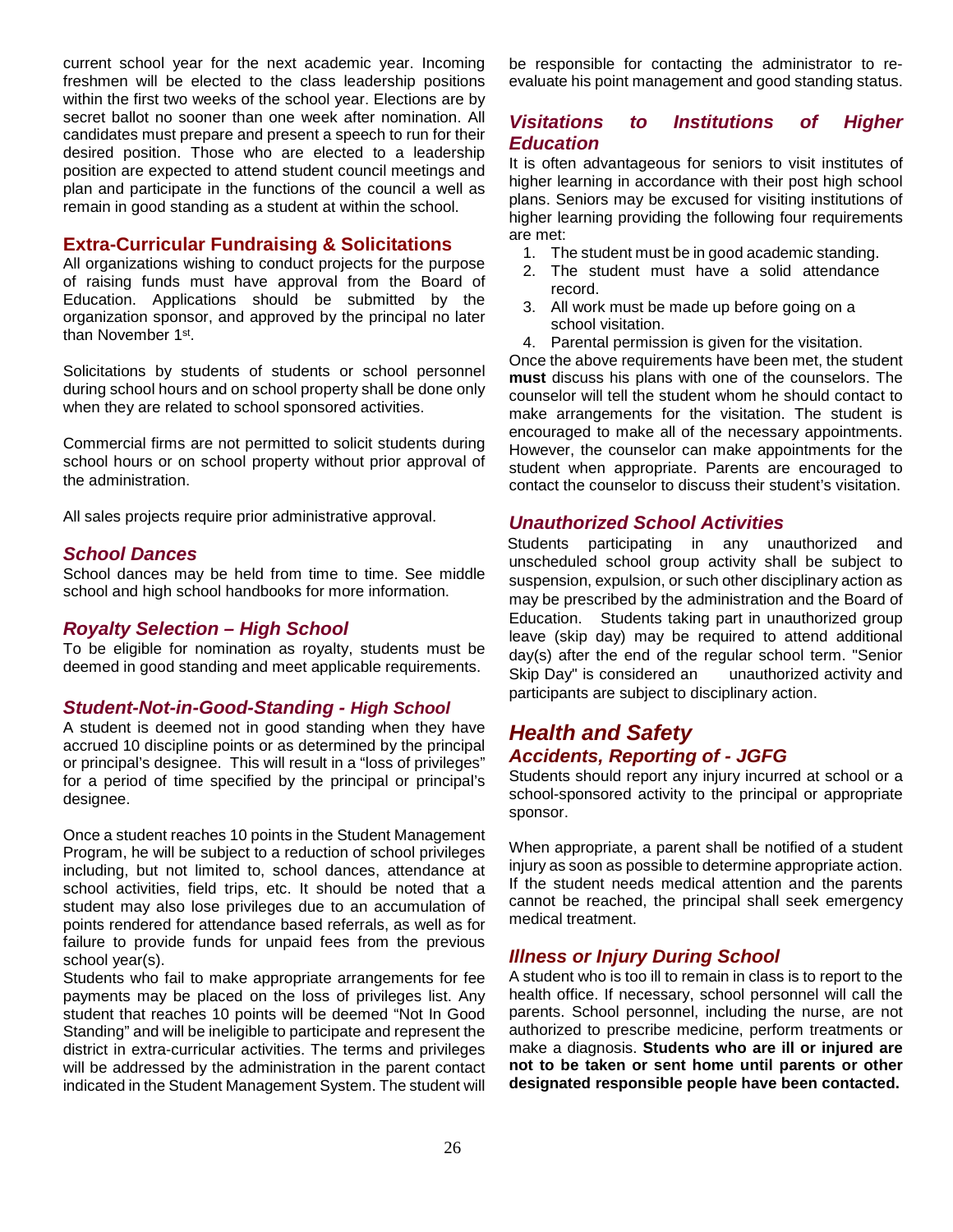## *First Aid*

If a student has an accident which requires medical treatment, no action shall be taken by an employee except the following:

- send for medical help;
- make the student as comfortable as possible while waiting for competent medical assistance to arrive; and
- notify the principal.

If an employee present is qualified to administer first aid, aid may be given. Qualified employees, for this purpose are those employees who have successfully completed an approved Red Cross first aid program.

#### *Medication Policy - (Policy JGFGB)*

The supervision of medications shall be in strict compliance with board policies and guidelines. For any medication, prescription or over-the-counter, to be self-administered or administered by school personnel, the parent must give consent and must agree to release the school district and personnel from liability. The consent and release from liability must be in *writing* on the proper District Medication Form.

Students in *grades 9 through 12* may carry and take their own prescription medication unless the prescribing health professional specifically orders the medication to be administered through the health room. Medication is to be carried in prescription bottles with the name of the medication and directions attached. Controlled drugs, such as Ritalin and narcotic pain medications, must be kept in a locked area of the office or health room and administered by the nurse or the designee. Students with chronic conditions should have a record of medications on file in the health room.

Any changes in type of drugs, dosage and/or time of administration should be accompanied by new physician and parent permission signatures and a newly labeled pharmacy container.

Common over-the-counter medication for minor discomforts (Tylenol, Midol, Advil) may be carried by the students in grades 9 through 12 with parental permission. The student should carry what is needed for that day and it should be carried in the original container that is clearly marked. A limited amount of Acetaminophen and Ibuprofen is stocked in the health room for student use with parental written permission.

All medications to be given to students in *pre-K through 5 grade*, over-the counter or non-prescription medications i.e., lotions, creams, pain medication, vitamins, medicated cough drops, etc., will be stored in the health room.

The building administrator may choose to discontinue the administration of medication provided he has first notified the parents or medical person in advance of the reasons for and date of the discontinuance.

In the administration of medication, the school employee shall not be deemed to have assumed to himself any other legal responsibility other than acting as a duly authorized employee of the school district.

## *Student Self-Administration of Medications for Treatment of Anaphylaxis or Asthma*

Eligible students in grades K-12 are allowed to selfadminister medication for the treatment of anaphylaxis or asthma including, but not limited to, any medicine defined in current federal regulation as an inhaled bronchodilator or auto-injectable epinephrine.

For further information about this policy, please contact your student's school health provider.

#### *Health Services*

In order to provide for your student's health needs, please inform the school if your student has any serious health problems. The school has the services of a nurse working under the supervision of a district nurse who is available by appointment for consultation with parents, students, and teachers.

The school's nurse or appropriate staff - under the supervision of the district nurse - are responsible for vision and hearing screenings, maintaining health records, providing first aid, assessing illnesses, notifying parents if students become ill at school, and administering medications as ordered by physicians. Students who exhibit symptoms of illness should not come to school. Johnson County Health Exclusion Recommendations are followed. Students with a temperature of 100 degrees should remain home until their temperature has been normal for 24 hours without the aid of medication. School personnel reserve the right to decide whether or not a student should remain in school. Parents or other designated responsible persons will be contacted at home or at work to pick up their student. Parents are required to have on file at school the telephone numbers of a relative or neighbor to call if the parent cannot be reached.

#### *Accidents, Injuries and Insurance*

Students are sometimes injured at school or at school sponsored activities. **The school does not maintain an insurance policy on students for such accidents.** 

Accident insurance is available as provided by enrollment with Student Assurance Services, Inc.

This insurance provides coverage for students while the insured is on school premises, during school hours, while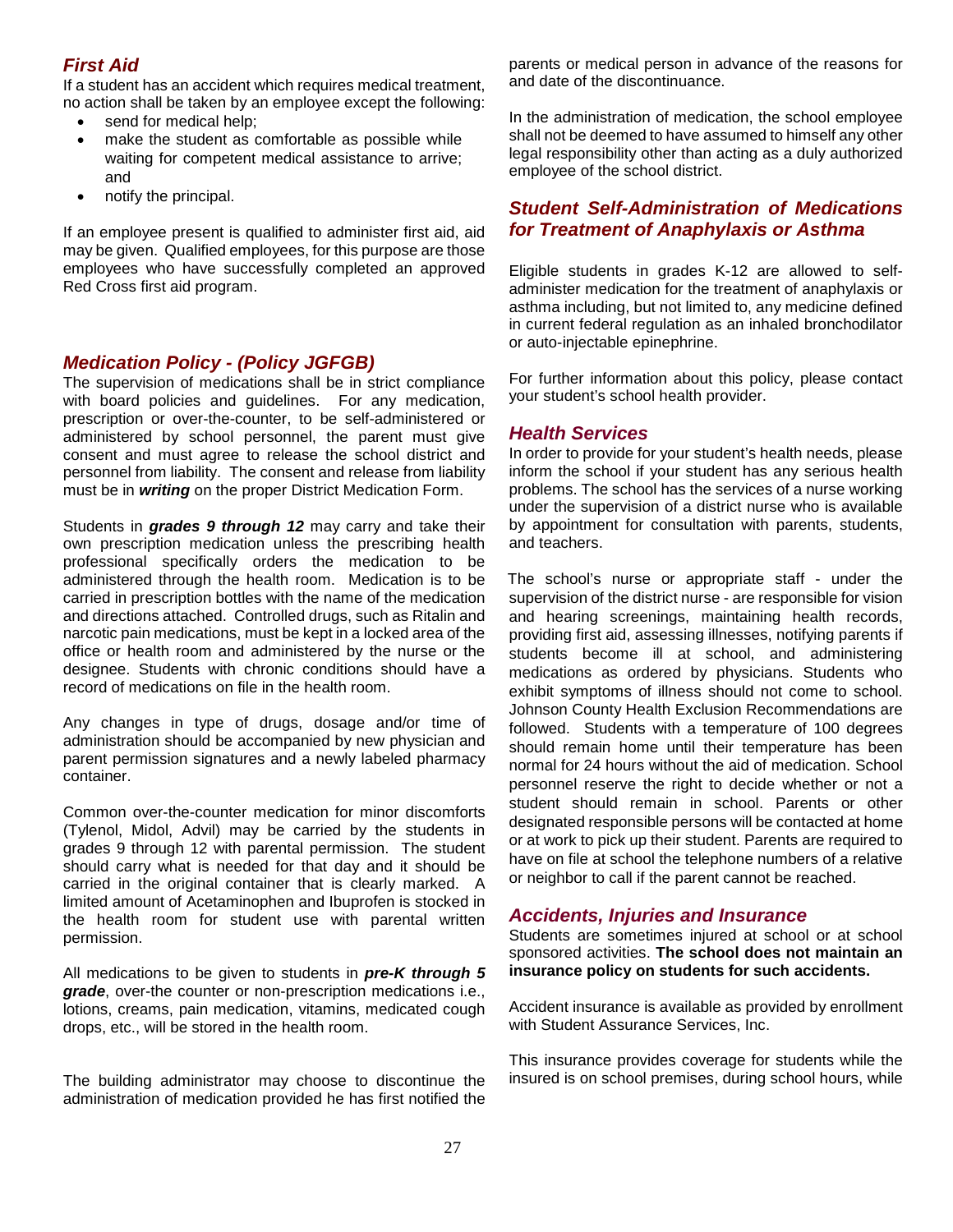the insured is traveling directly to and from school, or on any school sponsored activity.

Applications are available from the building office or district web site. Parents are provided this information at enrollment and are requested to purchase or waive the insurance. [Click](http://www.sas-mn.com/k12.html)  [here to view the SAS](http://www.sas-mn.com/k12.html) web site.

## *Hot Weather Guidelines for Athletics & Recess*

District coaches follow the recommendations of the Kansas State High School Activities Association in regards to hot weather practices. The following recommended practices and precautions will be followed:

- 1. Physical examination by a qualified doctor is required before participation;
- 2. Along with physical conditioning, acclimation to the heat is important and is developed over time. It is necessary to work in the heat to make that adiustment.
- 3. Practice schedules incorporate the KSHSAA recommended 2 or 3 water breaks per hour during which athletes are encouraged to drink plenty of water.

Coaches will adjust practice schedules and activities to compensate for the physical fitness level of the athletes and high temperatures and/or humidity. Coaches remain alert for signs of heat exhaustion or heat stroke throughout each practice.

In addition to following the guidelines of the KSHSAA, coaches will use alternate practice schedules; chalk talks in the classroom, cut back on drills used for conditioning alone, and spend extra time on strategies, and player positions.

#### *Recess*

Principals and staff are strongly encouraged to monitor all outdoor activities and to allow extra time at the end of recess so students have time to drink plenty of water.

## *Crisis Plans, Drills, & Security*

A building crisis plan has been established and will be practiced throughout the year. As a part of this plan, all visitors must enter through the main entrance and report to the office. Visitors who are new to the building may be asked to show a photo ID. All visitors will be issued a visitor's badge, which must be worn at all times while on school property. The staff will immediately report any person in the building or on school grounds who is not wearing the appropriate visitor's badge provided by the office.

If a potentially dangerous situation should occur, an emergency plan designed to keep students safe will immediately be implemented and the police will be called. If evacuation from the premises is necessary, students will be escorted to the appropriate evacuation location and parents will be notified as soon as possible. Evacuation plans are in place for all students with disabilities. Parents are discouraged from removing their students from the school until the crisis is resolved.

The Kansas Legislature has established a school safety hotline. This hotline is a toll free number available 24 hours per day to give students, parents, and community members the opportunity to anonymously report potential violence.

> School Safety/Violence Hotline **1-877-626-8203**

#### *Fire & Severe Weather Drills*

Fire drills are required by law at regular intervals and are an important safety precaution. The first fire drill will be announced. After the first drill, no announcements will be made. When the fire alarm or other signal is given, it is imperative that everyone promptly vacates the building by the prescribed route which is posted in each room. A fire drill plan is posted in each room and students should be aware of the route to be taken for any given hour of the day. Students are to remain outside the building until a signal is given to return inside. Each teacher will be responsible for assisting any student with a disability in their charge to the nearest accessible exit or safe refuge area. Each building administrator will be responsible for assisting any visitor with a disability to the nearest accessible exit or safe refuge area.

Three severe weather drills will be conducted during the school year. During a tornado drill or tornado warning, all students are taken to designated areas until an "all clear" is sounded. Students should know where there are assigned to go during a storm warning drill.

After the "all clear", students may only be released to their parents or to an authorized adult. If the severe weather warning extends beyond the school day, students will remain at school until the "all clear" sounds or are picked up by their parent(s)/ guardian(s) or authorized adult.

#### *Guidance & Counseling*

USD 232 maintains a guidance counseling program for the benefit of students. There are several reasons why students may wish to confer with the guidance counselor:

- 1. To have someone listen to and work with personal problems.
- 2. Gain information concerning vocations and careers.
- 3. To receive help with class scheduling.
- 4. To plan for future class enrollments.
- 5. To gather information concerning colleges, trade schools, military service, scholarships and other information about post high school training.
- 6. To receive interpretation of test results.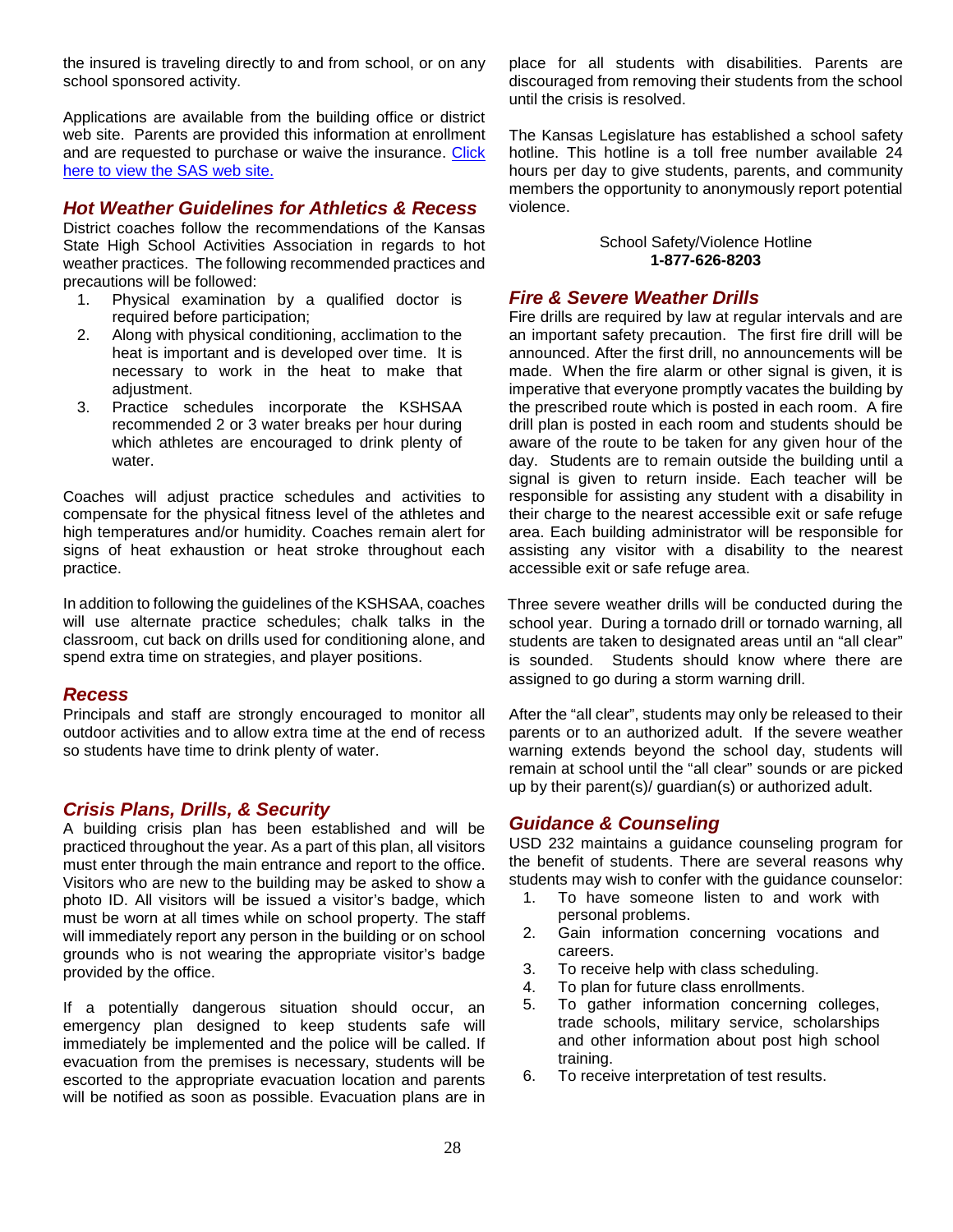## <span id="page-35-0"></span>*General Information Telephone Calls*

Telephone calls may be made to the school office between the hours identified under specific building information. The office is not open on Saturdays, Sundays or holidays.

Students may make necessary calls home from the office with permission. *Students are not to make or receive calls or text messages on personal cell phones during school hours.* (See electronic devices) Parents are requested to NOT call their students cell phone during school hours. If it is important, please call the office and ask that a message to be delivered. Tardies resulting from the use of the telephone between classes will be unexcused. **No passes will be given to the office for telephone use.**

#### *Fees*

A student material fee will be assessed each year. For students in grades  $6 - 12$ , this fee includes the cost of one school planner. Additional fees are charged in classes where materials are used and retained by the student. The following list of additional costs is not all inclusive:

- materials for class projects;
- membership dues in student clubs;
- voluntarily purchased pictures, publications, class rings, graduation announcements, etc.;
- voluntarily purchased student accident insurance;
- musical instrument rental and supplies;
- personal apparel, used in extracurricular activities, that become the property of the student; and
- activity trip fees.

## *Student Rights and Responsibilities*

USD 232 students are citizens within their school community and, as such, have rights and responsibilities. The rights are referenced to the U.S. Constitution, statutes and regulations of Kansas, and to policies of USD 232. The responsibilities are those willingly assumed by good citizens in their efforts to create and maintain the greatest amount of individual freedom of action and within the constraints of concern for the good of the total group.

#### *Student Discrimination Complaints - JCE*

Any student who believes that he or she has been discriminated against may file a complaint with the building principal, another administrator, the guidance counselor, or another certified staff member.

\*See your building administrator for information regarding the Grievance Procedure.

## *Student Privacy Rights*

District employees may have ongoing opportunities to access confidential information or records that are only available to the public on a limited review basis. Much of the information processed by district employees is confidential, and law governs its release; for example, driver record and vehicle

registration information, confidential student records, criminal history background check information, information obtained pursuant to Kansas Department for Children and Families (DCF) intervention, social security number information, and professional misconduct background checks.

Employees are prohibited from divulging information contained in the records and files of the district, except to other authorized employees who may need such information in connection with their duties and to authorized persons or agencies only in accordance with law, district policies, and administrative rules.

If an employee is approached to provide information inappropriately, the employee must refuse to release the requested information unless authorized by his supervisor or otherwise required to release the information under law or court order. In all cases, the employee's immediate supervisor shall be informed, immediately, of any requests.

Any employee who inappropriately releases information, or uses confidential information obtained in the course of his employment with the district for personal reasons or private gain, will be disciplined in accordance with Board policies, collective bargaining agreements, and district procedures. Disciplinary action may include severe penalties, up to, and including, discharge.

#### *Student Records*

All student records shall be treated as confidential and primarily for local school use unless otherwise stipulated.

Upon enrollment, parents of all school-age students must give written notice, via the district's Student Media & Directory Information Permission Form, to their school's principal to exclude the release of student information, schoolwork, activities, pictures and Directory Information.

Under the provisions of the Family Educational Rights and Privacy Act (FERPA) parents of students and eligible students (those who are 18 or older) are afforded various rights with regard to educational records which are kept and maintained by the school. In accordance with FERPA, you are required to be notified of those rights which include:

- The right to review and inspect all of your educational records except those which are specifically exempted.
- The right to prevent disclosure of personally identifiable information contained in your educational records to other persons with certain limited exceptions.

Disclosure of information from your educational records to other persons will occur only if: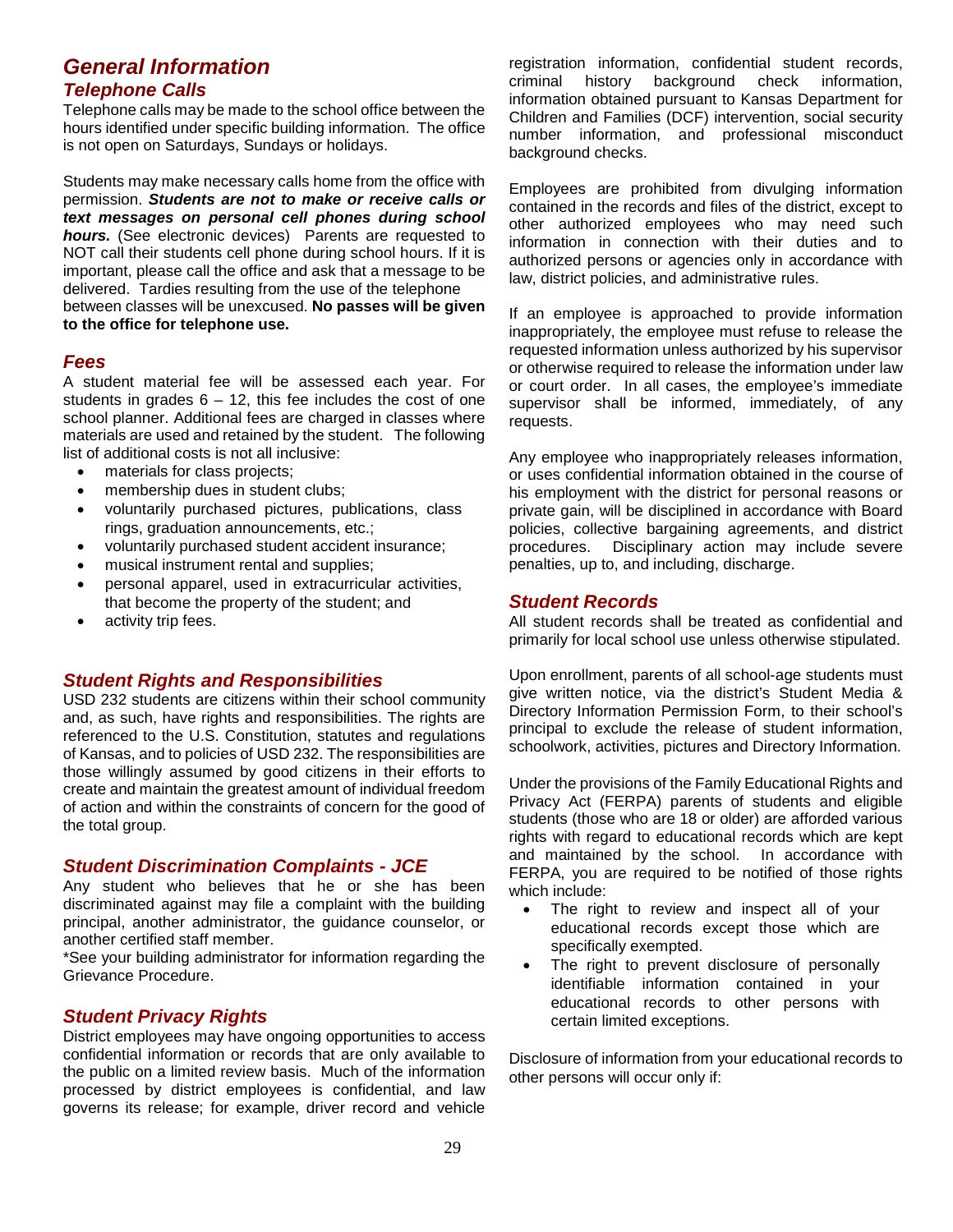- We have your prior written consent for disclosure;
- The information is considered directory information and you have not objected to the release of such information (see "Directory Information" ); and
- Disclosure without consent is permitted by law.
- The right to request your educational records be amended if you believe the records are misleading, inaccurate, or otherwise in violation of your rights. This right includes the right to request a hearing at which you may present evidence to show why the record should be changed if your request for an amendment to your records is denied in the first instance.
- The right to file a complaint with the Family Policy and Regulations Office at the U.S. Department of Education if you believe USD 232 has failed to comply with FERPA's requirements. The address of this office is 400 Maryland Ave. SW, MES, Room 4074, Washington, D.C. 20202.
- The right to obtain a copy of USD 232 policies for complying with FERPA. A copy may be obtained from the Office of the Superintendent, 35200 W. 91st, De Soto, KS 66018.

#### *Directory Information*

For purposes of FERPA, USD 232 has designated certain information contained in educational records as directory information which may be disclosed for any purpose without your consent.

Directory information categories includes the following: the student's name, address, telephone number, picture, parent or guardian; major field of study; weight, height, participation in and eligibility for officially recognized activities and sports; dates of attendance or grade placement; honors and awards received; and the most recent educational agency or school attended by the student.

## *Permission to Publish / Release Student Records*

Student photographs, names, and/or student work may be used in the building/district publications, local media, and/or other publications deemed appropriate by the building/district. The information will be used for program descriptions and/or student participation.

You have a right to deny the release of directory information by completing the *Student Media and Directory Information Permission Form.* The form *must* be returned to your student's school by September 20. If this form is not filed indicating your denial for releasing information, USD 232 assumes there is no objection.

## *Photographs/Video*

Parents who visit classrooms or school activities during the school day may take photographs or video of their own children. However, to protect the privacy of students, parents may not take photographs or video of other children. This

does not apply to public events, such as games, concerts and other performances that occur outside the school day.

## *Parking Lot Regulations*

The officer on duty is to enforce all city, state, and school regulations concerning operation of motor vehicles, such as:

- Speed Limit, 15 m.p.h.
- Reckless driving.
- Illegal mufflers, fireworks, and noisemakers.
- No Loitering.

Vehicles driven to school must be registered, marked with an official school vehicle registration permit, and parked in designated parking areas. Permits are obtained from the school office.

If a school official has reasonable suspicion that a vehicle located on school property contains contraband or items which violate state or federal law or school rules, the school official may search the vehicle. In the event of an emergency of imminent violence at the school, it may be necessary for the school to search all vehicles located on campus in order to protect the safety of the student population and school personnel.

Violation of parking or vehicle operating regulations may result in fines being levied, loss of the privilege of driving to school, the vehicle being towed at the owner's expense and/or the loss of the use of school parking facilities. Where necessary, schools may deny parking privileges to freshmen and sophomores to alleviate overcrowding, or to other students experiencing unexcused absence problems. Once students have arrived at school they are to proceed directly to classes. They are not to leave the grounds before the normal dismissal time without written permission.

## *Parking*

Parking on campus is a privilege extended to high school students. For the purposes of organization and security, the administration has developed a list of guidelines and consequences for violation of parking privileges on the campus.

All students must register any car they drive and park in the high school parking lot with the school SRO, **PRIOR** to parking the vehicle on school property. The parking lot is the property of USD 232 and as such, cars parked in it are subject to search and inspection by authorized personnel and/or school officials. Students may receive a school-issued parking ticket for failure to comply with parking lot regulations.

> 1<sup>st</sup> time parking violation - \$5 fee 2<sup>nd</sup> time parking violation - \$10 fee

Each subsequent parking infraction increases in \$5 increments.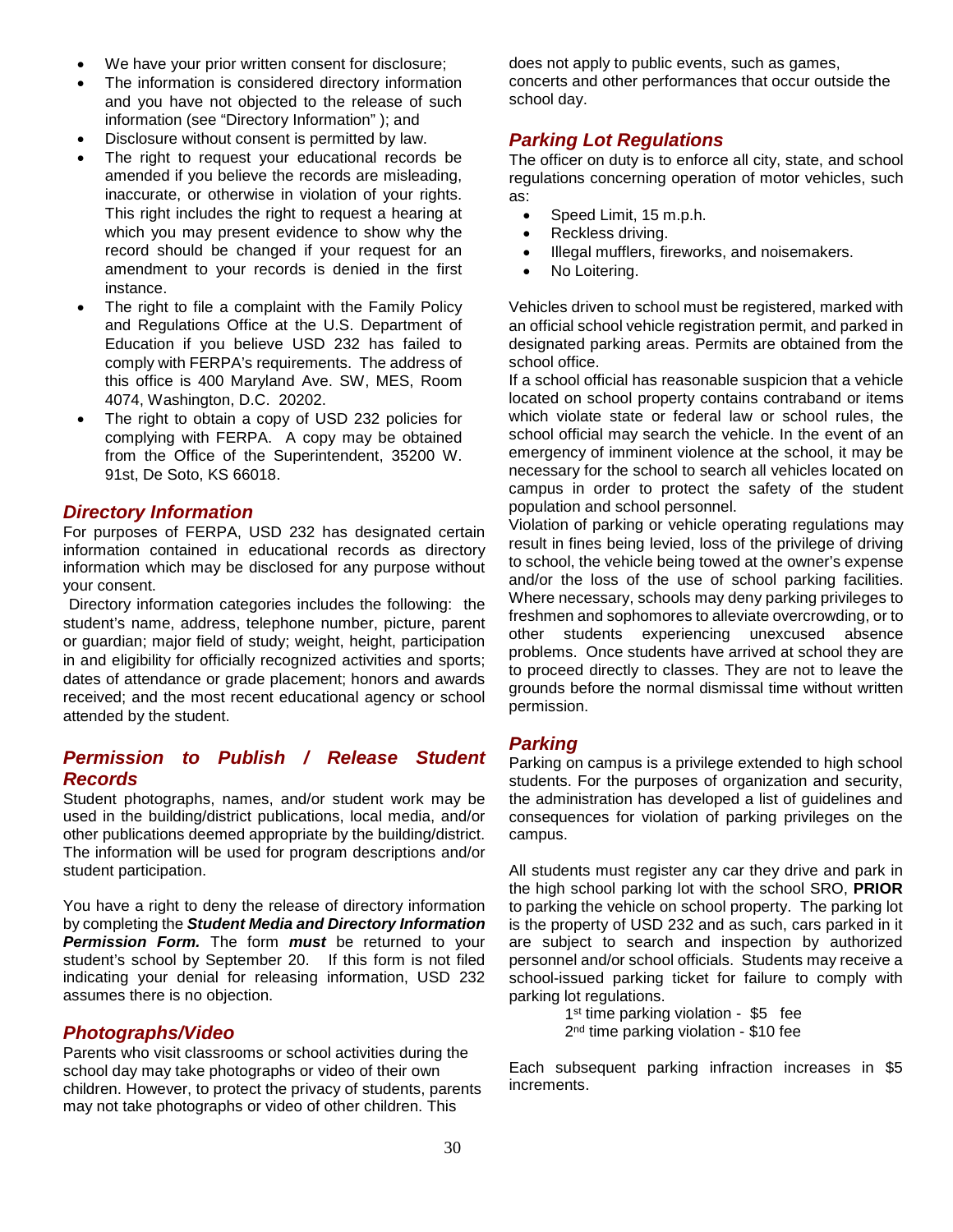Enforcement of parking infractions is the responsibility of the administration. Several key rules govern parking on campus. Among these are:

- 1. Do not park in teachers' parking area.
- 2. NO parking in designated handicap or visitor parking spaces
- 3. Park within the marked lines
- 4. Loitering in the parking lot is NOT allowed; once on campus, proceed into the building
- 5. Follow posted speed limits -15 MPH
- 6. Students are not allowed to go to their cars during the school day without permission from an administrator or the SRO.
- 7. No through traffic before and after school between high school and middle school parking lots.

#### *Driving Violations*

Students driving on campus will display prudent and cautious driving behavior at all times. Reckless driving and speeding will be dealt with severely. The administration and law enforcement will determine punishment for this type of driving. The administration may suspend parking and driving privileges.

#### *Transportation*

First Student provides transportation services under contract with USD 232. Parents with transportation questions may call the school bus information line at (913) 422-8501.

The school district provides bus transportation to and from school for students who reside in the attendance area and live outside of a 2.5 mile radius of the school. Students living closer than 2.5 miles may participate in the "FareRide Program." This program allows students to ride the bus for a fee. Contact First Student at 913-422-8501 to make these arrangements.

Free transportation will be provided to K-5th graders qualifying for the Federal Free and Reduced Lunch Program, even if they reside within the 2.5-mile radius.

Riding the school bus is a privilege. The bus driver is in charge of students, has authority to issue misconduct notices, and will report any infractions to a school administrator for investigation of the incident and appropriate disciplinary action. Improper conflict may result in the transportation privilege being denied.

Students who pay to ride the bus and are removed from the bus for inappropriate conduct will not receive refunds.

#### *School Bus Discipline*

At the first indication of a persistent behavior problem on the part of a bus rider, the driver must arrange for a personal and private conference with the individual. A written record of the conference and any action taken shall be made and the

building administrator shall receive a copy. The student must sign this conference slip or a notation must be made that the student refused to sign. The building administrator shall notify the parents of possible consequences. In the event the behavior problem is still not corrected, a green slip will be issued, the bus driver shall contact the parent personally and the student shall be suspended from bus service for three days. If the student continues to be disruptive, the school will have no choice but to protect the rights of other riders through long-term suspension of bus service. A second green slip is required plus notification to the parent.

Parents may request a hearing in the case of long-term suspension. The hearing committee shall consist of a representative of the board and an administrator.

If a green slip is given in the morning, the student's suspension will begin the following day. Activity or behavior by a student riding the bus, which threatens the safety of other bus riders or is in open defiance of a request by the driver, shall result in immediate suspension of bus service pending a parent conference.

Students riding the bus should immediately board the buses as soon as they are dismissed from school in the afternoon.

If your student normally rides the bus, you must write a note or call the school if you plan to pick him up after school. If the school office has not been contacted or the parent is not present, the students will be sent home on their regular bus. Bus policy states that students may not ride a bus other than their assigned bus.

*\*Students riding the bus home are to load the bus at the designated time and location. They are not allowed to walk between schools to board.*

#### *Prior to Loading*

- Students must be on time! The bus cannot wait beyond its regular schedule for those who are tardy.
- Bus riders must conduct themselves in a safe manner while waiting for the bus.
- Be careful in approaching buses. Remain a safe distance from bus until bus comes to a complete stop and the driver signals you to load.

## *While in the Vehicle*

All students riding in school vehicles, owned or contracted, by USD 232, are subject to all the same rules and regulations applicable to school/classroom behavior in addition to rules designed to help achieve safe transportation to and from school and school sponsored activities.

Rules of conduct specific to school transportation include,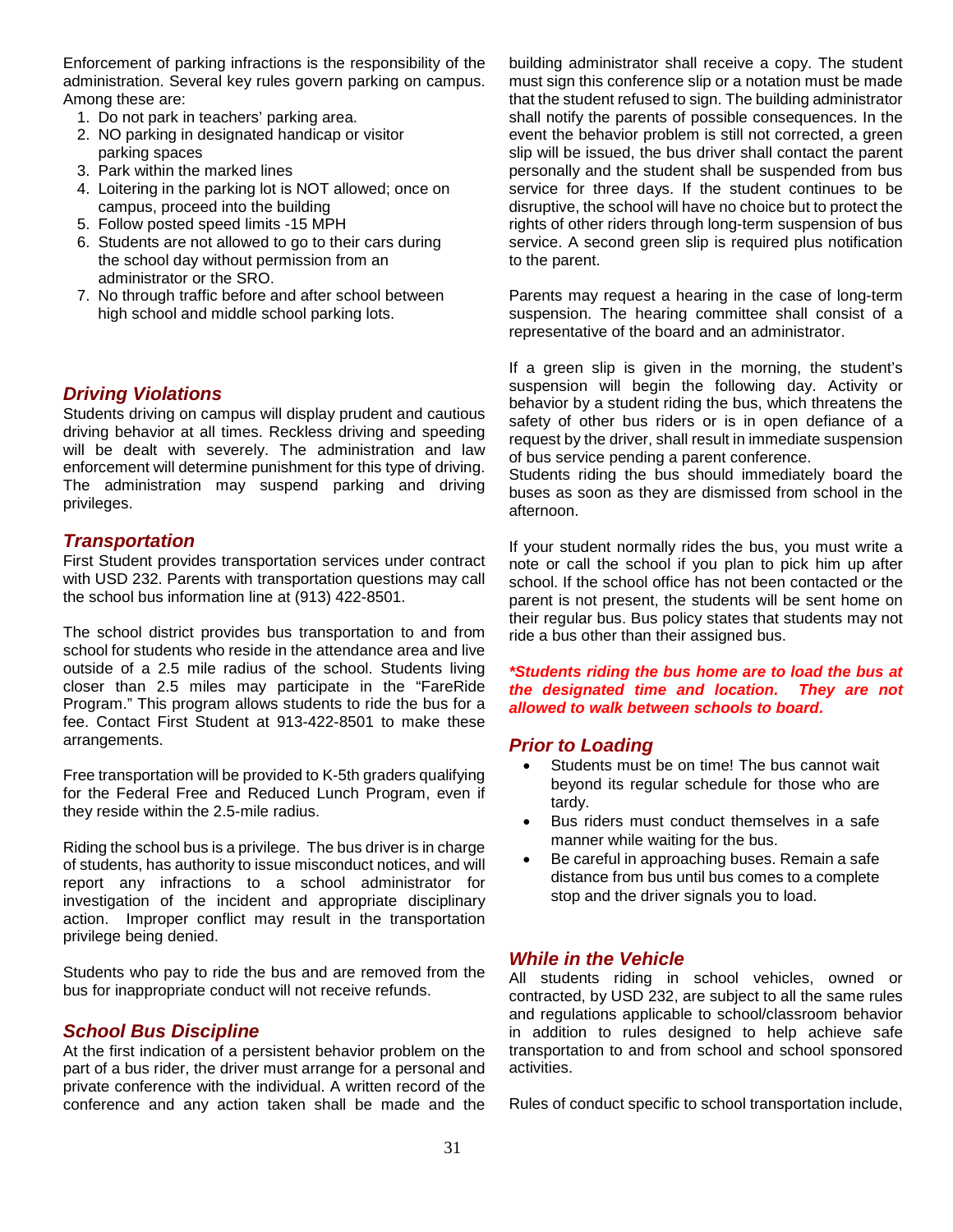but are not limited to the following:

- Follow the driver's instructions at all times.
- Proper boarding/departing procedures walk as you get on and off the bus. Don't push others.
- Stay seated at all times facing forward until the driver says it is safe to exit the bus.
- Keep the aisle way clear at all times.
- Keep all body parts inside the vehicle at all times (i.e. no hands, feet, heads, etc., extended from doors or windows.)
- Do not distract the driver.
- Do not tamper with or deface any bus equipment.
- No unnecessary noise, loud talking, or yelling.
- No bullying or horseplay. Touching, hitting, and tripping are prohibited.
- No rude, discourteous and annoying conduct.
- No inappropriate language/gestures.
- No eating or drinking on the vehicle.
- No spitting or littering.
- Weapons or injurious articles of any type may not be brought onto the vehicle except by law enforcement officers in the performance of official duties.
- Articles of an objectionable nature are not to be brought onto the vehicle.
- No lighting matches or smoking in the vehicle.
- Do not throw objects in or out of the windows or doors.
- Do not destroy or vandalize the property of others.
- Any other behavior interfering with the safe operation of the vehicle or well-being and respect for others.

Violation of this policy may result in the following disciplinary action, up to and including, suspension from school owned vehicles or contracted transportation service:

- Warning: No suspension
- 1st Offense: 3 day suspension (Parent conference not required)
- 2nd Offense: 5 day suspension (Parent conference not required)
- 3rd Offense: Indefinite suspension from bus or until personal conference between principal, transportation office, bus contractor, students and parents has been made.

## *After Leaving the Vehicle*

- Following departure from the bus, students crossing the road are to walk to at least eight steps out and eight steps in front of the bus; bus driver will signal when it is safe to cross the road; and student will also look to make sure that no traffic is approaching from either direction.
- The driver will not discharge riders at other places than the regular designated bus stop at home, or at school, unless proper authorization is received from the parent or a school official.

## *Extracurricular Trips*

- The above rules and regulations would apply to any trip under school sponsorship.
- The driver is in charge of the bus at all times however, pupils shall respect the wishes of a teacher or a chaperone appointed by the school.

## *Cafeteria Visitors*

Parents, grandparents and/or other legal guardians are welcome to join their students for lunch. *Due to various food allergies and restricted diets, visitors may only bring food in for their student which is not to be shared with other students. Students may not leave campus during their lunch period.* In addition to specific building procedures, all visitors must respect the following guidelines established to maintain a safe and orderly cafeteria:

- 1. All visitors must check-in at the office and wear a visitor's badge
- 2. Once in the cafeteria, visitors must check-in with one of the lunch room supervisors
- 3. Staff cannot pre-arrange or guarantee specific students will be seated together. If students are in assigned seats, preferential seating will not be permitted
- 4. At the conclusion of lunch, visitors should checkout in the office.

## *Volunteering at School*

To ensure a quality learning environment and for the protection of our students; children who are not enrolled in school may not accompany a parent who is working/volunteering at the school or chaperoning a field trip during the school day. This allows parents to give their full attention to the students.

## *School Day Disruptions*

In an effort to guard student instructional time, parents should bring items needed to the office rather than deliver them to the classroom. Except in very rare instances, students will not be called from class. When you need to speak with a teacher, please call the office and request a return call during his planning time, or leave a voice mail message. Please understand that phone calls and conferences will be at times when the teacher is not with students.

## <span id="page-38-0"></span>*Gifts*

The giving of gifts between students and staff members is discouraged.

## *Food, Candy, Gum & Pop*

Gum will not be allowed in PE, Band, Music, or the Media Center. In all classes, the decision to allow gum will be left to school staff. It must be noted that gum chewing will be considered a privilege. If gum and/or wrappers are not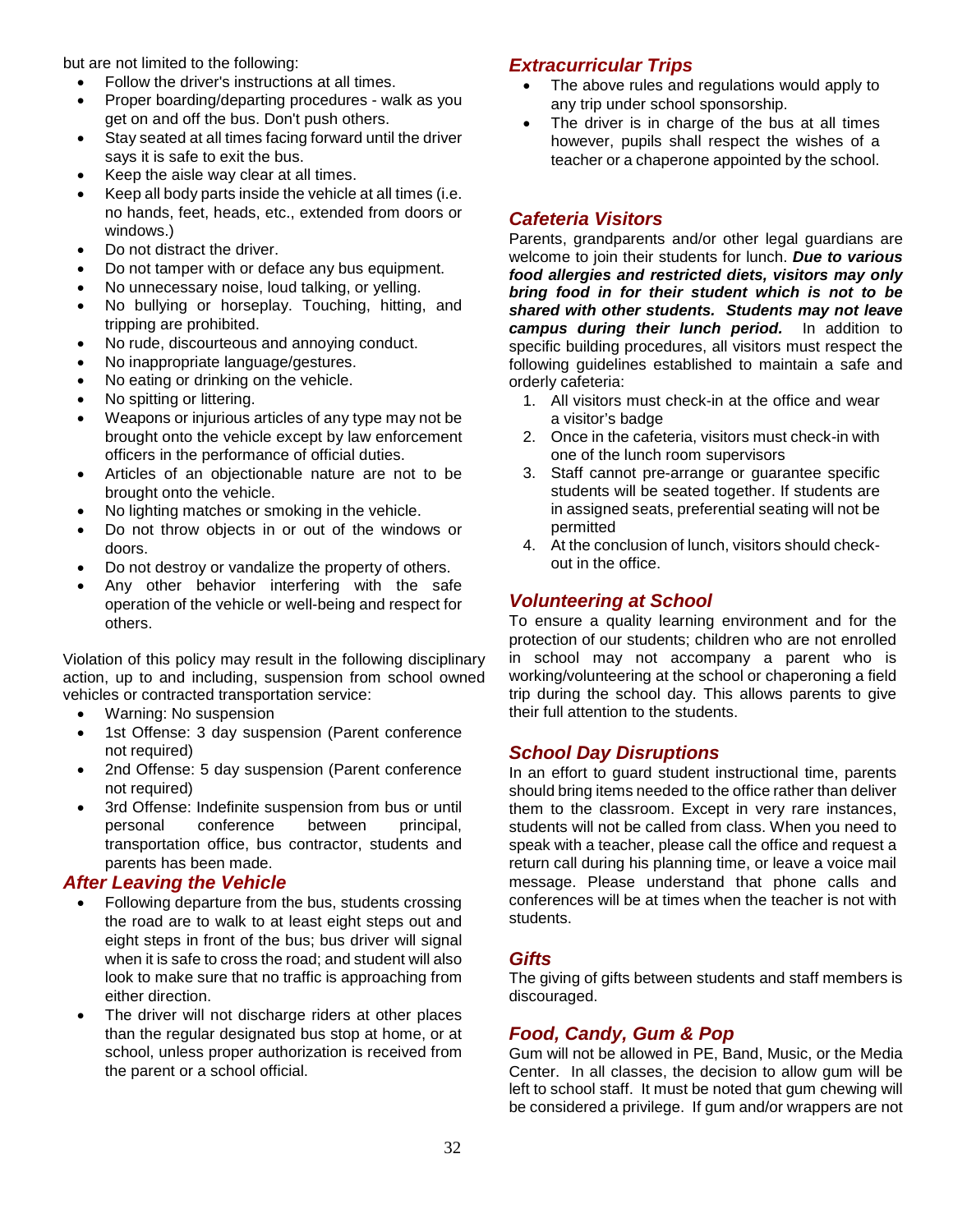disposed of properly, the privilege will be removed. During the regular school day pop, food, and candy will not be allowed in the halls, auditorium, or gym. Open food, candy, and pop containers are not allowed in the halls or lockers. At times staff members may allow students to have snack food or drink as an incentive or reward. These must be consumed in the classroom where given or left behind.

#### *Reward/Incentive Parties*

Food and beverage brought in for rewards/incentive parties must be consistent with the district's healthy food guidelines. Classroom teachers, program sponsors and/or building administrators must approve all food and beverage due to possible allergies. Parties should be limited to 1 healthy beverage and 2 - 3 healthy foods. Ask your teacher for the "USD 232 Fun Fit Foods" guidelines sheet for examples of both healthier alternatives and non-food items.

#### *Fundraising*

The district encourages organizers of all school-sponsored fundraisers to choose healthy alternatives in consideration of supporting a healthier student body.

#### *Distribution of Materials*

Materials unrelated to the school's curriculum may not be distributed without prior administrative consent.

#### *Staff-Student Relations*

All communications between staff and students will be of a professional nature. Except for extenuating circumstances, staff members are to utilize district provided means of communication. All communication is to serve the purpose of creating and maintaining a professional – not personal relationship with a student.

Students are not to leave school property with a staff member unless pre-approved by the Principal and the student's parent(s).

Staff members will not meet a student outside of school without prior approval from the Principal and the student's parents.

Under no circumstances will a staff member allow their personal vehicle or a vehicle for which they are responsible to be driven by a student.

## *Pest Control*

The district periodically applies pesticides inside buildings. Information regarding the application of pesticides is available from the Facilities Department.

#### *School Pictures*

Information will be sent home in advance of school pictures. No student or family is required to participate or purchase.

## *Student Nutrition* - *JGH*

The district provides a quality lunch program at a competitive price that is readily available to all students in each building or students may bring their lunch. Breakfast is served at many district schools. Check with your school for availability. Students may establish an account to purchase a meal, extra milk or juice with the meal; milk or juice for the lunch they bring from home. School lunch prices are posted on the district web site.

All secondary schools offer a large selection of a la carte items which can be purchased separate from the student meal. It is important that you and your student discuss available options and set limits that meet your family goals and the nutritional needs of your student. Additional information is available at [www.usd232.org.](http://www.usd232.org/)

- Monthly menus
- Free and Reduced meal application
- Cafeteria contacts
- Product listings of items containing peanut, dairy, or soy ingredients
- Complete nutritional information for all menu items
- Links to other websites that offer nutrition education resources

#### *Due to various food allergies and restricted diets, parents may only bring food in for their student which is not to be shared with other students. Students may not leave campus during their lunch period.*

Please contact the school nurse if the student has a medical necessity for a restricted diet.

*Student Nutrition Charging Policy (School Lunch) Elementary* students may charge up to three meals (3 at any one time). After three charges a student will be offered crackers, cheese and white milk at no charge. Reminder notices are sent home to parents of elementary students.

*Secondary* students may charge up to three meals (3 at any one time). After three charges, students will be offered crackers, cheese and white milk at no charge. Charging of ala carte items is not permitted.

Parents may view the status of their child's account on Skyward Family Access.

## *Application for Free / Reduced Price Meals*

School lunches operate under the National School Lunch program. Under this program, students are served 1/3 of the Recommended Daily Allowances for their age groups. The application form is mailed annually (after July 1st) and is also available to families from their building administrator, the district Student Nutrition Office, or the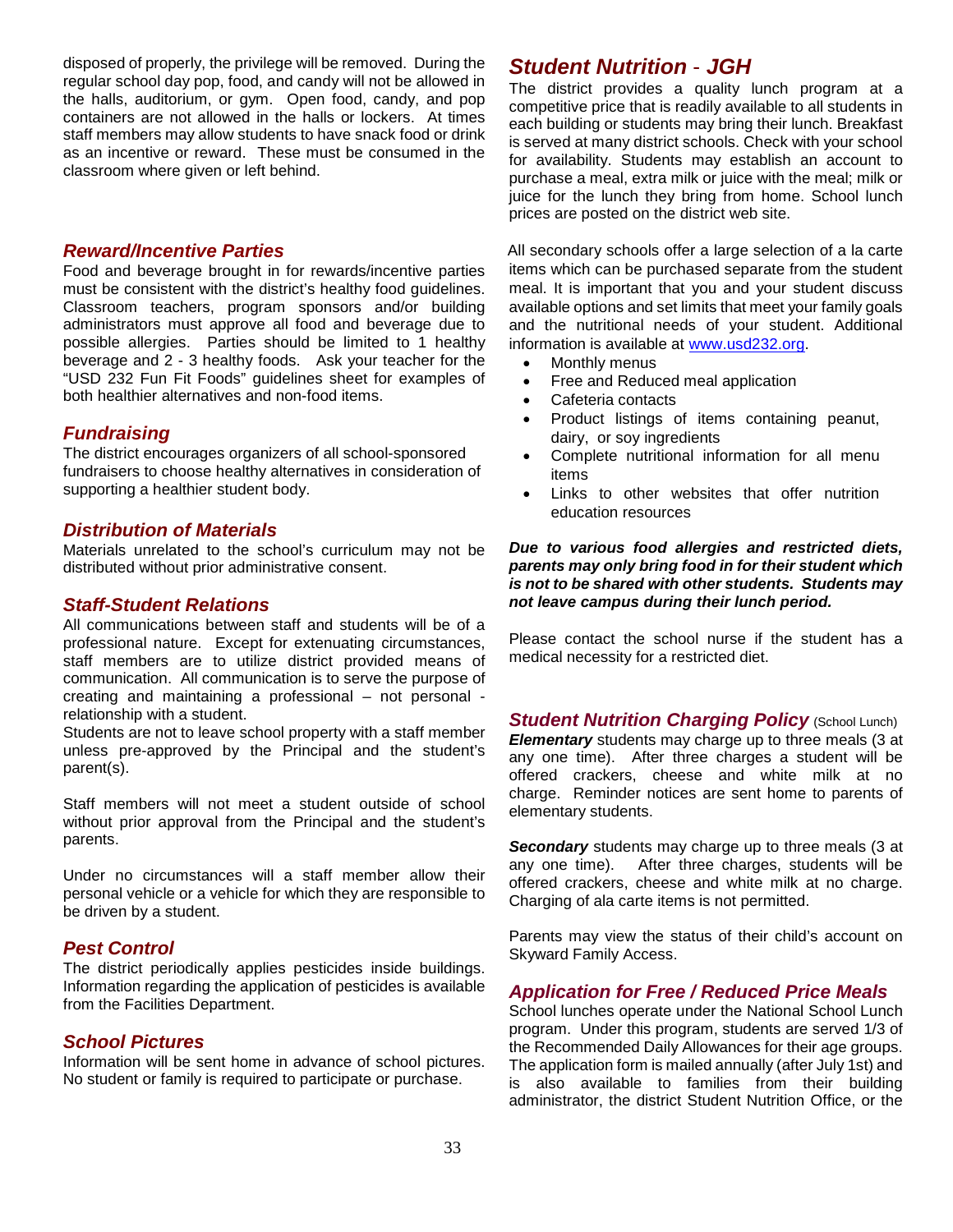district website.

Additional/optional benefits are available to students who qualify, including transportation fees, textbook fees, and summer school fees. A new application must be completed each year.

## *Cafeteria/Commons*

Each student is expected to practice the general rules of good manners that one should find in the home. Some simple rules of courteous behavior that will make the lunch period pleasant and relaxed are:

- Observing good dining room standards at the table.
- Leaving the table and the surrounding area clean and orderly.
- Replacing chairs and putting trash in the proper containers.
- Not leaving the commons while eating or carrying food.
- Only seniors are allowed to eat lunch in the outdoor dining area.

All students will report to the cafeteria during their assigned lunch period unless the lunchroom supervisor or their classroom teacher grants them permission to be in other areas of the building. Violators are subject to penalties appropriate for skipping classes.

## <span id="page-40-0"></span>*Elementary Section*

## *Commitment to Character*

USD 232 is committed to the development of the whole student and providing them with skills that will enhance their life. Positive life skills and lifelong behavior guidelines are emphasized.

## *Recess/Playground Rules*

Whenever possible, students will go out for recess. There will be times, however, when the weather prevents that from occurring.

## *Weather Guidelines*

In accordance with our commitment to student safety, and recognizing the impact extreme temperature can have on student health and wellness, USD #232 has established the following guidelines for outdoor recess/activities:

Heat Index Considerations:

- Full recess (and other outdoor activities) permitted when heat index temperature is at (or below) 96 degrees and when water is available for students on the playground or a process is in place by which students (upon request) may enter the building for water breaks
- Fresh air breaks, of no more than 10 minutes, are permissible (according to individual teacher

discretion and administrative consultation) when the heat index temperature is between 97 and 99 degrees and when water is available for students on the playground or a process is in place by which students (upon request) may enter the building for water breaks

Wind Chill Considerations:

- Full recess (and other outdoor activities) permitted when wind chill temperature is at (or above) 25 degrees and participating students are considered to be appropriately dressed
- Fresh air breaks, of no more than 10 minutes, are permissible (according to individual teacher discretion and administrative consultation) when wind chill temperature is between 20 and 24 degrees and participating students are considered to be appropriately dressed

It is understood that students may need to miss recess on occasion in order to complete classroom assignments when sufficient time was given but wasted by the student or as a consequence of student behavior.

Playground rules will be reviewed with students and revised when necessary by those who supervise the playground. The acceptable rules will be taught to the students at the beginning of the school year and as needed so that expectations are clear.

## *Birthday Recognition*

If you wish to provide special recognition for your student's birthday, arrangements must be made in advance with the classroom teacher and they must approve all food and beverage due to possible allergies. Our district is committed to promoting student health and well-being, therefore, food and beverage brought in to recognize birthdays must be consistent with the district's healthy food guidelines. We encourage parents to consider supplying non-food items for the birthday student to share with his classmates. Ask your teacher for the "USD 232 Fun Fit Foods" guidelines sheet for examples of both healthier alternatives and non-food items.

## *Invitations*

Students may not distribute party invitations at school unless they are inviting every student in the class.

#### *Classroom Parties*

Room parties (Fall, Winter and Valentine) are held for students under the supervision of the teachers and room parents.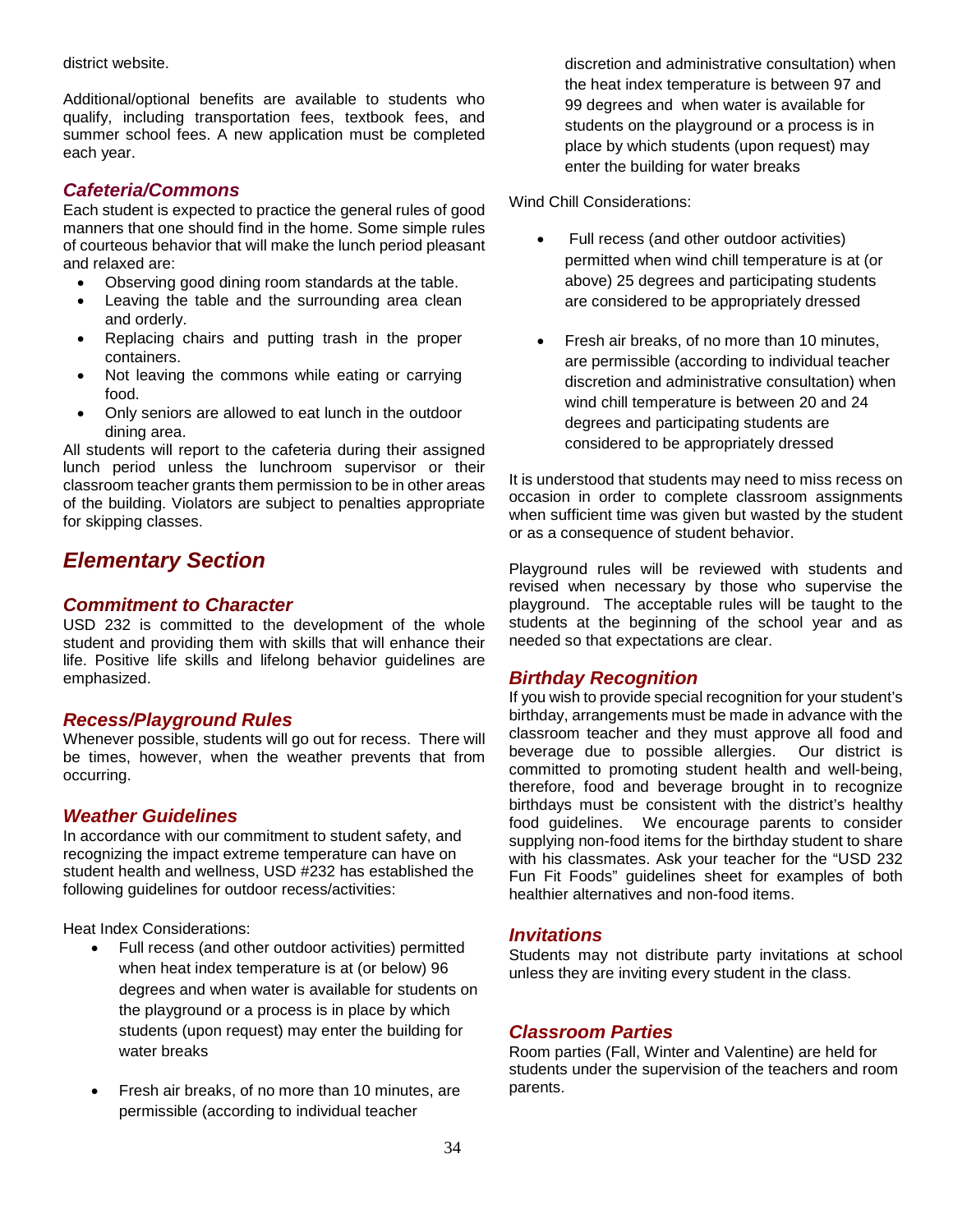Food and beverage brought in for classroom parties must be consistent with the district's healthy food guidelines. Classroom teachers must approve all food and beverage due to possible allergies. Parties should be limited to one (1) healthy beverage and two (2) – three (3) healthy snacks. Ask your teacher for the "USD 232 Fun Fit Foods" guidelines sheet for examples of both healthier alternatives and non-food items.

*In order for parents to give their full attention to their school-age child, pre-school and middle/high school children are not to attend elementary classroom parties.*

## *Room Parents*

Contact PTA for information.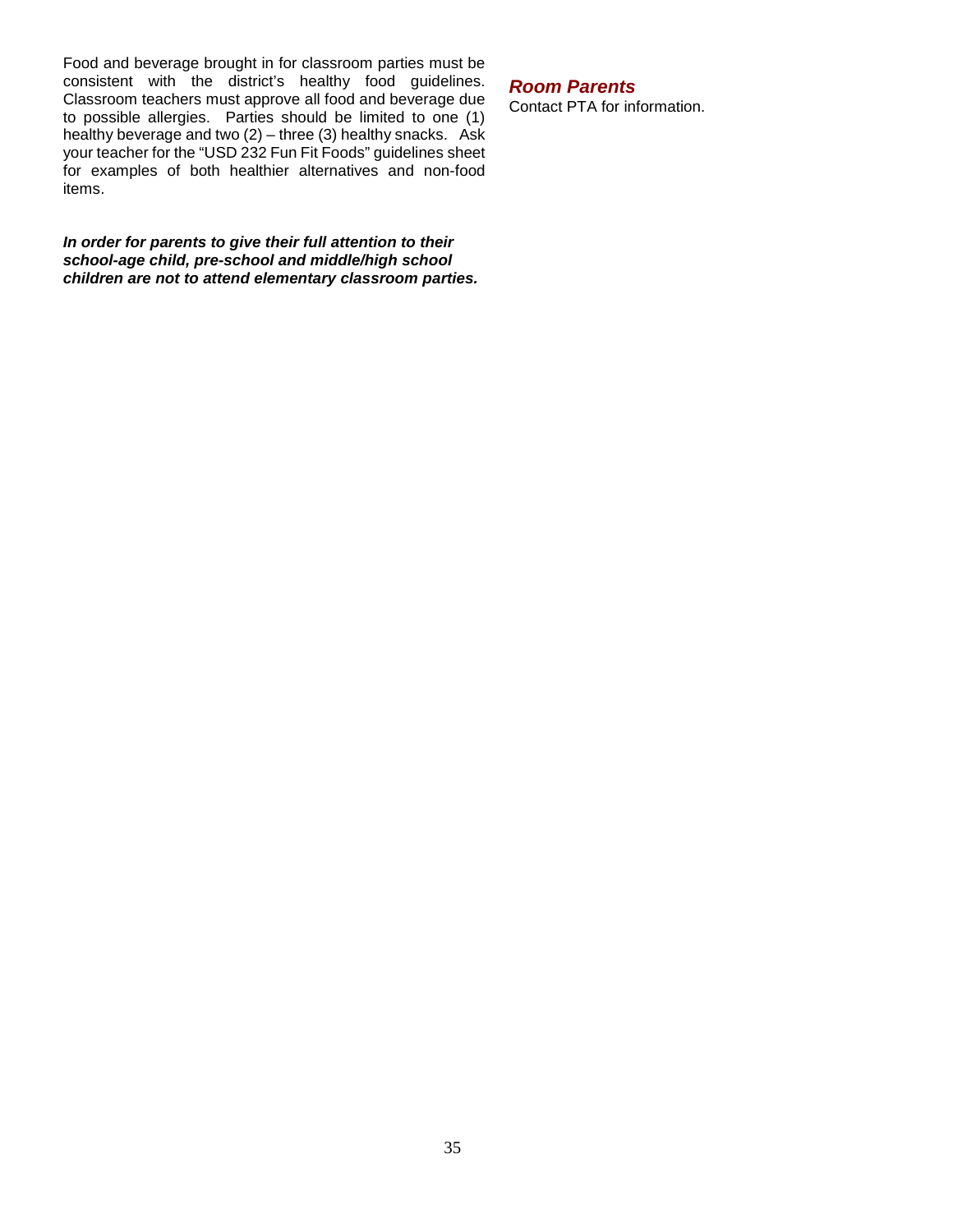## **APPENDIX**

## **Intra-District Transfer Request**

#### 1. Procedure

- a. Transfer request packets are available to parents in the principal's office at each school and at the Education Center.
- b. Please review the Board of Education transfer policy.
- c. Complete pages 5 and 6 of the application. Provide written comments describing the reason(s) for requesting a transfer.
- d. Return the completed transfer application to the home-school principal (sending school) for comments.
- e. The sending school principal will forward the application to the receiving school principal.
- f. The transfer application will be reviewed and a decision made by both the sending school and receiving school principals.
- g. Written notification of the disposition of the transfer request will be provided to parents by the sending school principal.

#### 2. Student Assignment to Schools Within the School District

Best educational practice and school building capacities limit the number of students attending each school. While the Board of Education provides comparable educational programs and curriculum among all schools, it is understood that circumstances do exist necessitating a request for student transfer to a school out of their attendance area.

In order to protect the educational needs of each student and to give appropriate consideration to class size and building enrollment limits, the following transfer policy is provided. Designated attendance areas for all schools shall be established by the Board of Education. Students residing within the attendance area of a school shall attend that school, except as otherwise provided by policies of the Board of Education.

#### 3. Transfers

Students shall attend the school designated for the attendance area in which the student resides. Under exceptional circumstances, however, a student may be permitted to transfer to a school outside of the student's attendance area. Reasons for Transfers Based Upon Exceptional Circumstances:

- a. Family move: Students whose parents move during the regular school year into the attendance area of another school within the school district may remain enrolled until the end of the regular school year at the school in which the student was enrolled immediately prior to the move.
- b. Request from a governmental entity or social service agency: Request from Juvenile Court, DCF (KS Department for Children and Families), a mental health center, etc., may be approved if the transfer will improve the student's educational welfare and the receiving building has the capacity to accommodate the student.
- c. Family hardship: Transfers for hardships in the family such as dissolution of the family unit by divorce, placement of a student outside the home, or other special circumstances involving changes of family structure. Childcare needs (for elementary grade students only) may be considered when the transfer is in the best interest of the student and the school district. In cases involving childcare, the district may determine an appropriate amount of time for making other childcare arrangements.
- d. Special Programs: Students may request a transfer in circumstances where special programs are available in limited/designated sites (schools), i.e. curricular offerings or extra-curricular programs (subject to all eligibility rules of the Kansas State High School Activities Association and such eligibility rules as may be adopted by the Board).
- e. Exceptional psychological or health reasons: A transfer may be requested on the basis of extraordinary psychological or health related circumstances. As supportive evidence, the district may require a report (which includes the reasons for and benefits of the transfer) prepared by a licensed mental or medical health professional with extensive knowledge of the student and the circumstances surrounding the request.
- f. Administrative placement: In special circumstances, the Superintendent of Schools or his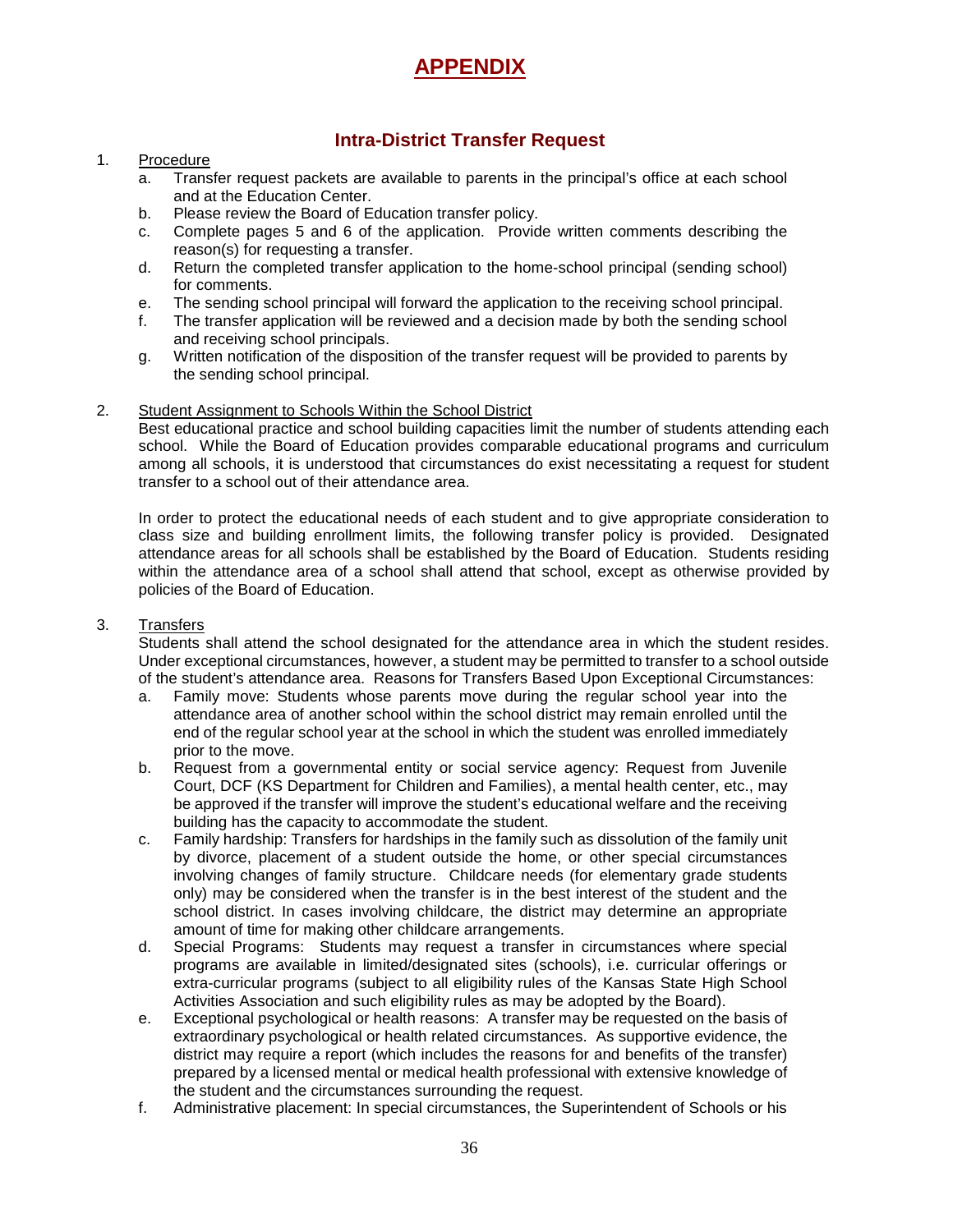designated representatives (transfer committee) may place a student in a school other than the school he or she would attend under Board of Education policies. Such placement may be made after consultation with the student's parents or guardians, sending and receiving principals, and other school personnel.

g. Enrollment Balancing: A transfer may be requested on the basis of moving to a school with reduced numbers. In order for such a transfer to take place, the receiving school must be at or below 80% of enrollment capacity, and the transfer cannot create the need for an additional section, program or instructor, nor can it result in the loss of a section, program or instructor at the sending district school. Transfers requested for a move to a building of reduced enrollment can only take place at the beginning of the first semester of each school year, and determination of enrollment capacity will be made following the district enrollment period.

#### 4. Transfer Procedures

a. Application: Students and/or parents/guardians may request a transfer to a school outside their assigned attendance area by submitting an application for transfer based upon exceptional circumstances and for justifiable reasons. A request for transfer may be granted if it is deemed to be in the best interest of the student and the school district. The request for transfer must include written comments from the parent/guardian as well as comments and signatures from the sending school principal and the receiving school principal.

The initial period of time within which applications for transfer for the succeeding school year may be made shall be May 1-June 15. Application for transfer of enrollment at times other than within the designated period are discouraged. However, if a transfer request is initiated during the school year by a parent or building administrator, for reasons of discipline, student conduct, or detracting associations, such requests shall be made through building principals.

Although the district will attempt to accommodate transfer requests involving members of the same family, the district may not always be able to do so. Consequently, the granting of a transfer request for one student does not necessarily mean all students within that family will be granted transfers. The district reserves the right to cancel, revoke, or rescind transfers at any time.

Applications for transfer of enrollment to another school shall be reviewed by sending and receiving school principals. The sending school principal shall notify the requesting party of the disposition of the request for transfer. A copy of each approved transfer will be provided to the receiving school.

Requests for transfer must be renewed annually. It should be noted that approval one year is not a guarantee for future approvals. Students moving up to the secondary level are expected to enroll in the secondary school designated for the attendance area in which the student resides.

b. Criteria for Approval or Denial: Principals of each school in the district shall review annually the number of additional students, if any, who will be permitted to enroll in that school during the next school year. Determination will include an analysis of space available for additional enrollment by grade levels and class, and will be based upon the district pupilteacher-ratio standards. Additional consideration shall include the number of students presently residing in the attendance area of the school who can be expected to attend that school in the next school year.

Application forms must be completed (with an explanation of the transfer request) and signed by the parent or guardian and the principals of the "home" and "receiving" schools.

c. Activity Expectations: Secondary school students who have been approved for voluntary transfer of enrollment and entering high school for the first time shall be permitted to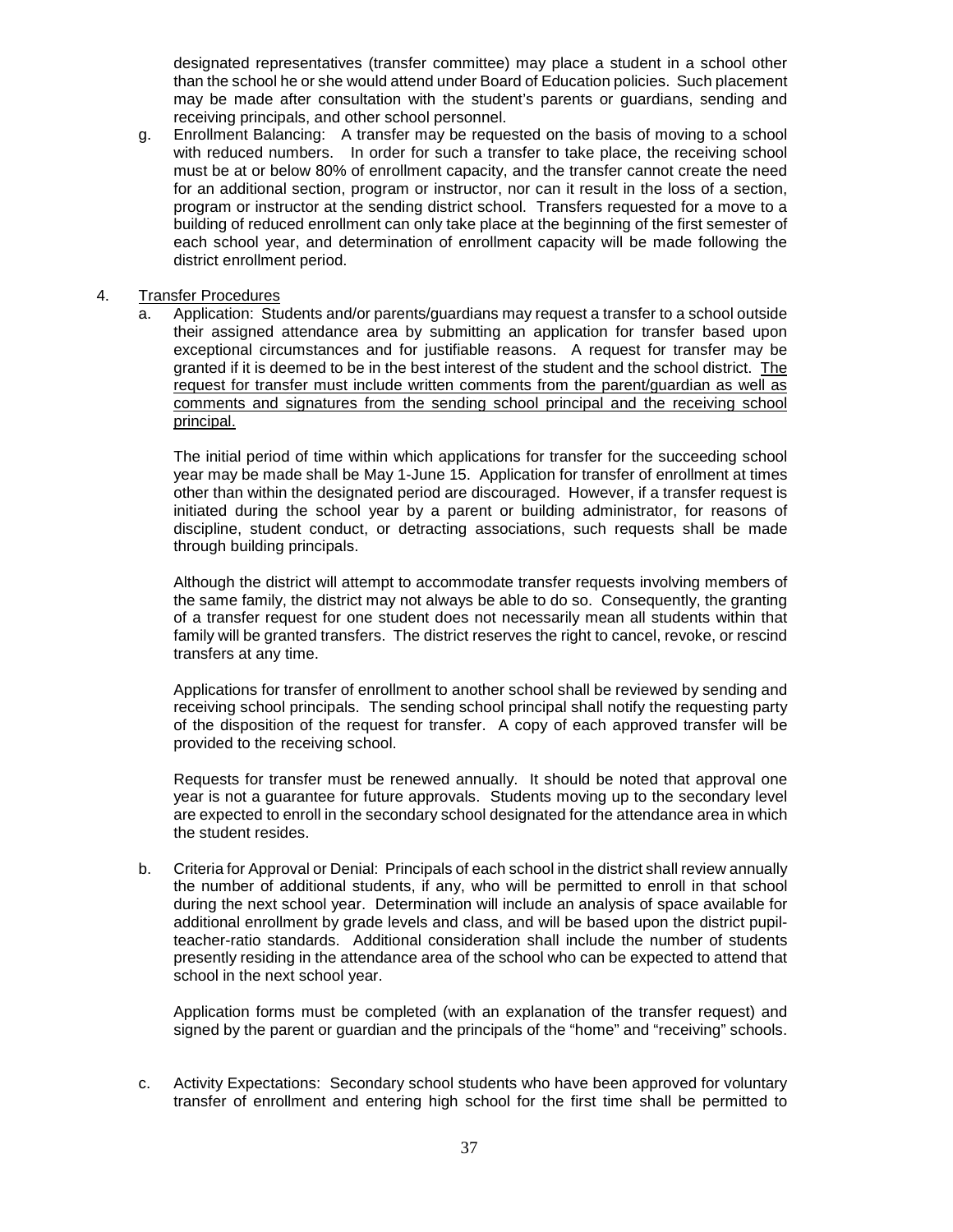participate in interscholastic activities in accordance with regulations of the Kansas State High School Activities Association\*. In general, a student is ineligible for 18 weeks from the first day of attendance at the new school, if a change in school is made without an accompanying move on the part of the student's parents. For exceptions and additional information, refer to the Kansas High School Activities Association (KSHSAA) regulations for eligibility.

[**NOTE:** In addition to the transfer rule, the student must meet all other rules and regulations such as age, scholarship, bonafide student in good standing, etc. to be eligible for KSHSAA activities. Ninth grade students will participate in activities at the high school level of their home attendance area only.]

d. Transportation: As a condition for approval of any request for voluntary transfer, requesting party shall sign a transportation waiver form provided by the district on which it is acknowledged that the requesting party waives any and all entitlement to districtprovided transportation that a student may otherwise have by reason of Board policy or state statute.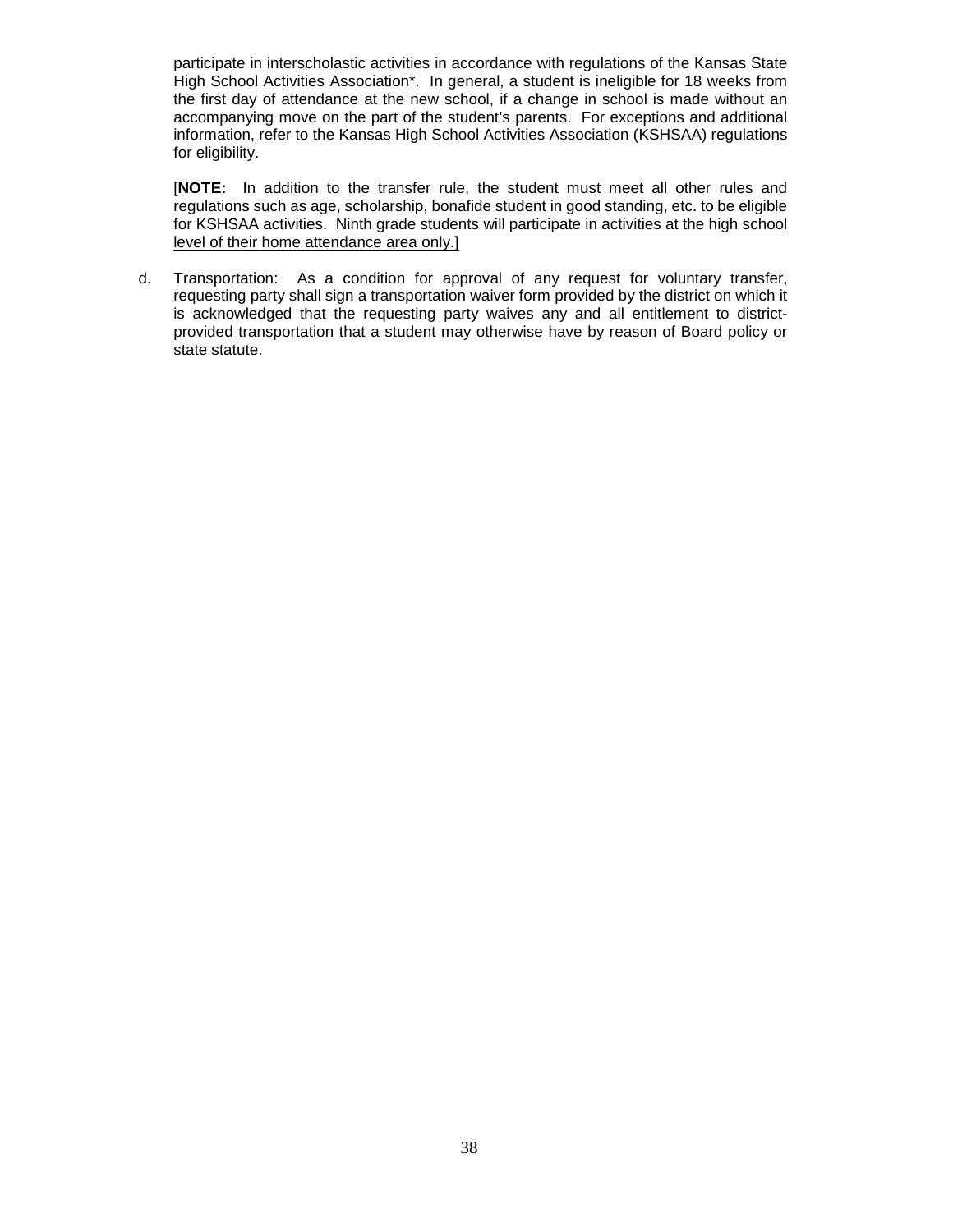## USD 232 Observer Form

Dear observer:

During your observation, you will see or hear things about children which should be kept confidential. In other words, we ask you not to share school information with persons other than school staff and, then, only if there's a "need to know." If you can agree to this and the attached guidelines, please sign your name below and return the signed form to the school's office.

Thank you.

--------------------------------------------------------------------------------------------

## **Please return the bottom portion of this signed form to the school's office.**

As an observer, I have read and will follow the guidelines provided to me. I will not share student information with persons other than school staff and then, only if there's a "need to know."

| Observer's Signature                                                                                          | Date |
|---------------------------------------------------------------------------------------------------------------|------|
|                                                                                                               |      |
|                                                                                                               |      |
| Student Name/Class Manual Manual Manual Manual Manual Manual Manual Manual Manual Manual Manual Manual Manual |      |
| Student Name/Class                                                                                            |      |

Please return the bottom portion of this signed form to the school office. Thank you.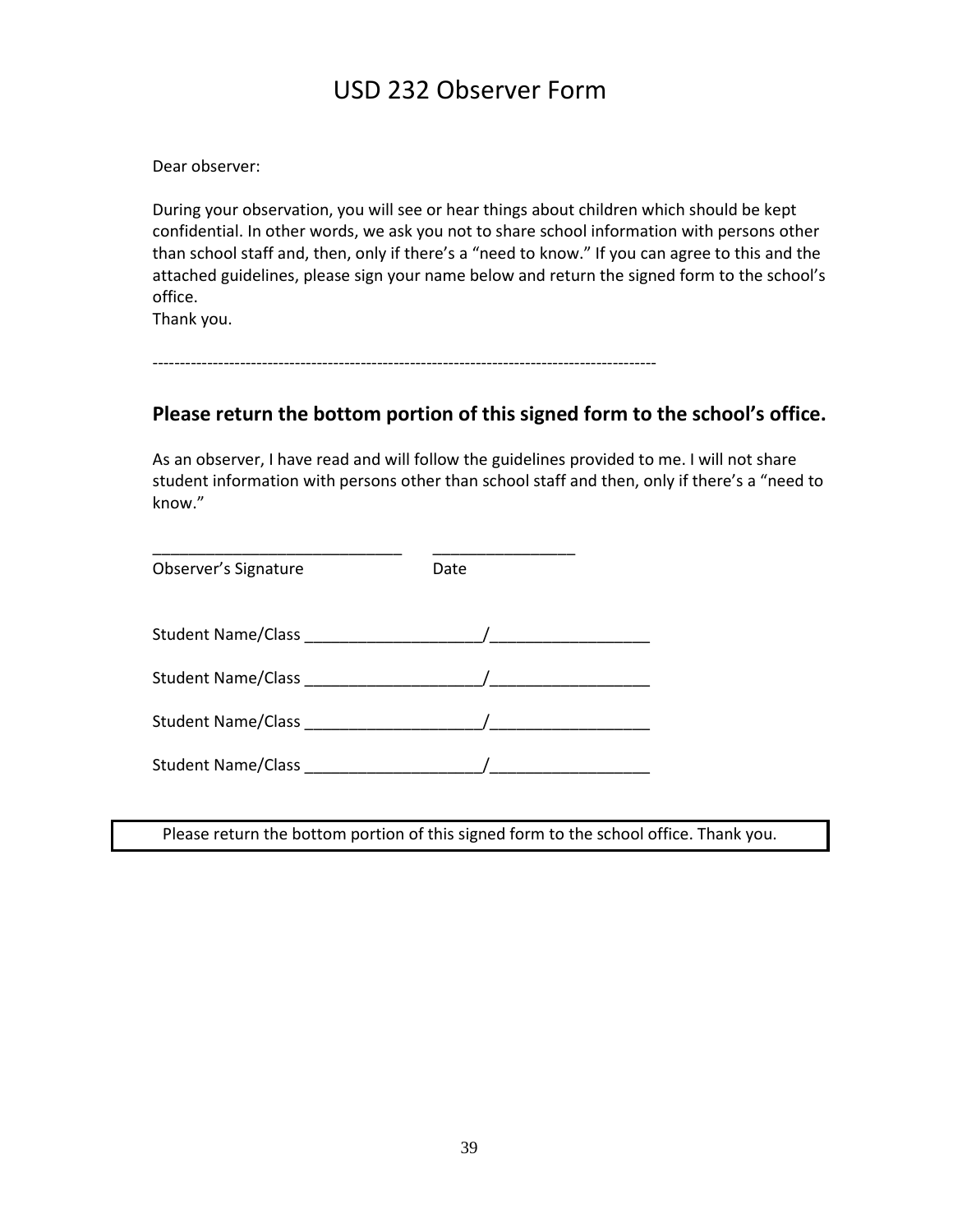## **Guideline for Observations of Individual Students or Programs by Parents or Representatives from Other Agencies**

**We believe education is a shared responsibility between parents/guardians and school personnel. At times parents/guardians may wish to visit or observe the classroom or ask that someone observe on their behalf. In compliance with board policy (***KM Visitors to the Schools)***, all visitors are under the jurisdiction of the building principal who has the responsibility to minimize disruptions in the educational environment, ensure safety and security, and protect student privacy. To assure a successful school visit or observation, we ask for your cooperation in following these guidelines:** 

- Please arrange a mutually agreed upon date and time with the building principal for the requested visit or observation.
- For security reasons, visitors are required to check in at the school office before proceeding to contact any other person in the building or on the school grounds.
- All observation sessions will be planned so as not to create conflict with the teacher and student schedule. The principal and/or teacher reserves the right to refuse, cancel, change, or limit observation time, duration, or frequency if it is determined that such a visit would cause undue disruption in the educational process. No walk in observations should be allowed. *The general rule on frequency of observations is one time per quarter. Exceptions to this guidance can be made through an IEP team decision. The determination of the frequency should be based on factors such as the availability of staff, class activities, potential disruption to classroom routine, and the effect of observation on the student being observed.*
- To protect the learning environment, only one visitor is allowed in the classroom during the observation. Out of respect for the teaching environment, parents/guardians are asked not to bring younger siblings or children while visiting/observing in the classroom.
- An observer, other than the parent/guardian, must be approved by the principal and have written consent from the parent/guardian describing the reason for the visit and/or observation. If requesting to observe in a special education classroom or an individual student with a formal 504 plan, the purpose of the observation should be clearly articulated by the individual requesting the observation. *USD 232 is not culpable for any costs incurred by the parents.*
- Observations are limited to individuals with a legitimate and educational need to observe.
- Observations will be limited to one hour unless there are extenuating circumstances that have been discussed and approved by the building principal in advance.
- Observers need to sit at least five feet away from student to decrease distractions in the student's learning environment.
- Observer should refrain from interacting with the teacher or students in the classroom during the observation. Any questions should be addressed to the staff member accompanying the visitor or with the teacher after the observation. Any suggestions should be submitted in writing after the observation.
- Note taking is permissible; however, copies of the notes must be given to a designated member of the school team.
- Observers agree to respect the confidentiality of other students, and refrain from talking about the students outside of the school setting, and only for the original intent of the observation.
- Pictures and video/audio recording devices are prohibited.
- The principal reserves the right to ask the visitor to leave at any time.
- During the observation, the principal or his designee may be present in the observed setting, in order to accommodate followup discussion or clarify questions that may arise. All individuals observing in a special education classroom will be accompanied by one of the following staff members for the purpose of clarification and interpretation of activities and instruction that is occurring:
- **Building Principal**
- **Student Service Consultant**
- **School Psychologist**
- **Special Education Coordinator**
- **Administrative Designee**
- All aspects of individual student confidentiality must be preserved and respected.
- Tape recording devices are prohibited.
- Note taking is permissible only if approved in advance from the administrator and the administrator also takes notes. If the suggestions require a change to the IEP, an IEP meeting will be scheduled. It is most helpful to have the observer at the IEP meeting to explain the rationale and reasoning for suggestions. USD 232 will consider the suggestions and determine the appropriateness of the recommendations in light of student progress and the educational setting.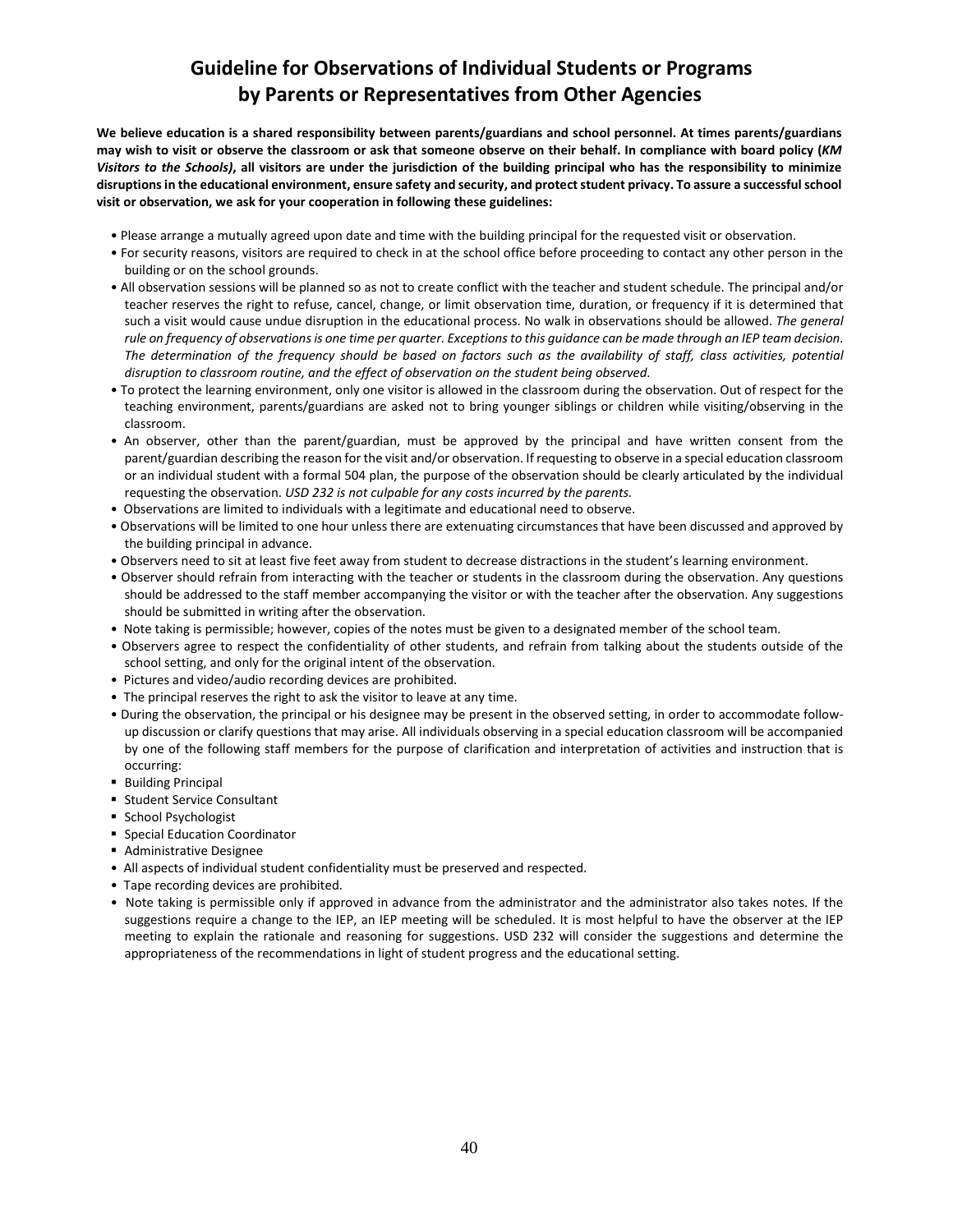## **Progressive Disciplinary Actions Include, But Not Limited To:**

- **Informal Talk by the Staff Member** attempts to reach an agreement with the student as to acceptable behavior, positive interactive relationships, and acceptance of responsibilities. Parents may be contacted in person or by phone, providing communication, seeking involvement, and support.
- **Formal Conference Between Student and Teacher occurs outside class.** A record is kept of the student's commitment to corrective behavior. Parental/guardian contact in person or by phone, providing information, seeking involvement and support usually occurs.
- **Teacher Assigned Detention Period.** Significant time expenditure and work completion is expected. A record is kept and parent contact in person or by phone will occur.
- **Formal Conference Between Student, Teacher, and Other School Personnel (counselor, special education teacher, etc.)** Prescriptive action will occur by some form of teacher action, i.e., student improvement contract, teacher detention. A record is kept of student's commitment to corrective behavior. Parental/guardian contact in person or by phone will occur.
- **Office Referral/Formal Conference Between Student and One or More School Administrators.**
- **Prescriptive action will occur,** i.e., student contract, detention, apology, restitution, etc. A record is kept of the student's commitment to corrective behavior. Parent communication occurs in writing, by telephone, or in person.
- **Administrative Detention.** A student is detained before school, during lunch period, or after school for a specific purpose. Parent contact in person or by phone occurs.
- **Appropriate Individualized Assignment and/or Loss of Privileges.** The school official devises an assignment to fit the offense and/or removes from the student one or more privileges usually associated with the offense. Parent contact in person or by phone occurs.
- **Friday Night School.** The student is assigned specific dates to attend class on Friday to complete specified learning activities frequently related to the absence from class. (Students missing the assigned Friday School will be assigned two days in-school suspension.) Parent contact in person or by phone occurs.
- **In-School Suspension.** The student is removed from class but must remain on campus isolated from other students under the supervision of a staff member. The student will be given appropriate assignments to complete for the class time being missed and will earn academic credit for work completed (one-five days). A missed in-school suspension will result in additional in-school days being added and in some cases, suspension from school. Parent contact in person or by phone occurs.
- **Formal Conference.** Parental involvement by personal conference with appropriate personnel (teacher, student, counselor, administrator, nurse, etc.) Prescriptive written action plan outlining student, school, and parent responsibilities will be created and maintained in the discipline file.
- **Temporary Removal from Class.** The student is not permitted to attend one or more classes for a brief period of time. During this period of removal, the student may be assigned appropriate on-campus duties. Parent contact in person or by phone occurs.
- **Exclusion for the Remainder of the Day.** The student is removed from classes usually following the offense to separate him/her from the school environment in a preventive manner. Credit may be given for makeup work completed unless the missed time becomes part of an out-of-school suspension. Parent contact in person or by phone occurs.
- **Short-Term Out-of-School Suspension.** The student is provided formal due process and is removed from school, campus, and activities and placed under the supervision/responsibility of the parent (1 to 10 days). Parent notification occurs by phone and in writing.
- **Long-Term Out-of-School Suspension.** The student is referred to the suspension and expulsion committee for a formal hearing to determine possible long term suspension not to exceed 90 days. Parent contact will be made as per state statute.
- **Expulsion.** The student is referred for suspension and/or expulsion for a formal hearing to determine possible expulsion not to exceed one calendar year. Parent contact will be made as per state statute.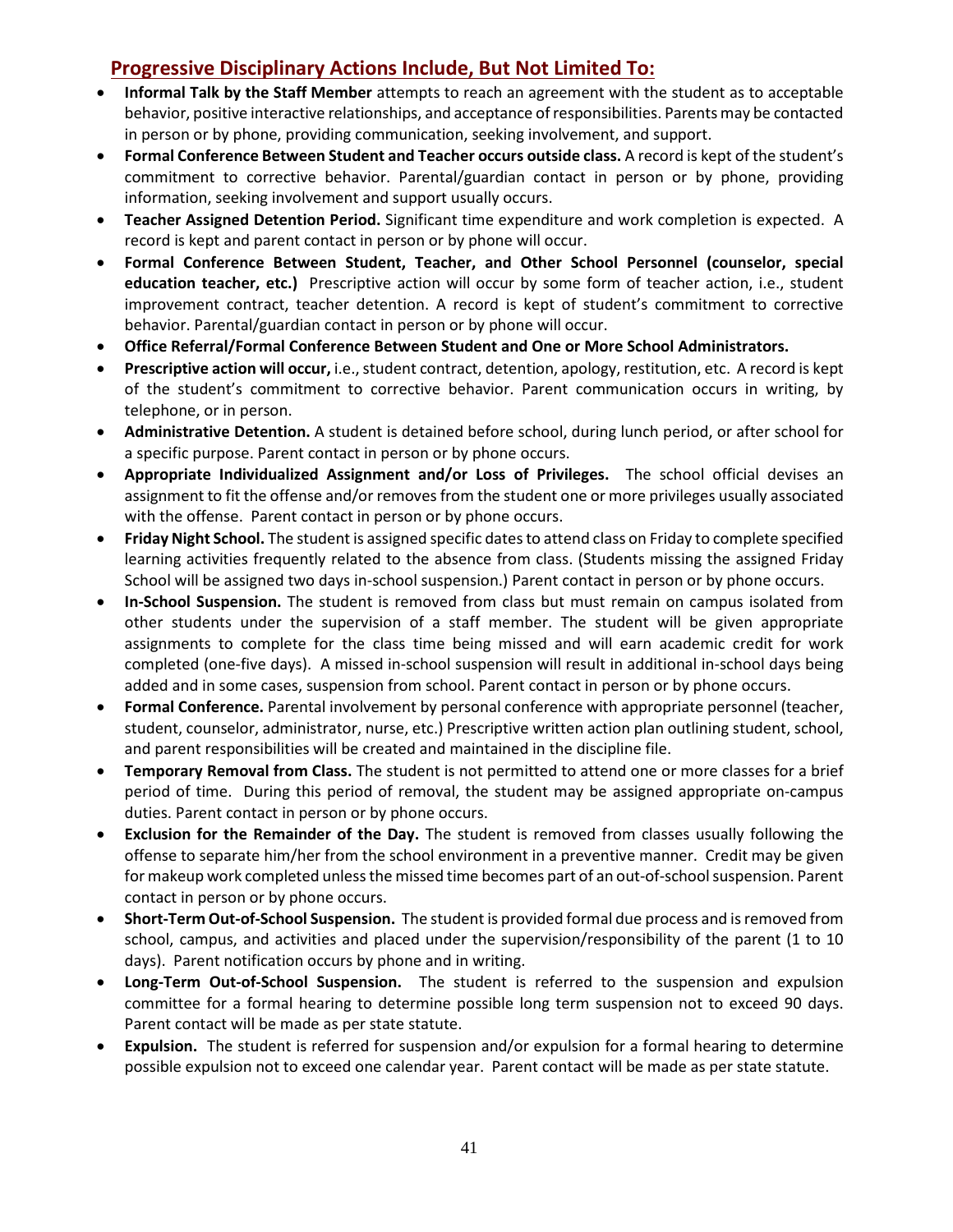## **Definition of Consequences**

- 1. **IN-SCHOOL CONFERENCE WITH STUDENT:** A private conference between student, teacher and/or Principal attempting to resolve unacceptable behavior.
- 2. **DETENTION:** A period of temporary custody during regularly scheduled recess or beyond the length of the regular school day.
- 3. **EXTENDED SCHOOL TIME:** A period of temporary custody for a period of several hours, i.e., Friday evening or on Saturdays. Appropriate supervision, school assignments, and parental notification will be provided. Transportation is not provided.
- 4. **PARENT CONTACT:** Written notice, phone conference or meeting in person with school representative regarding student misbehavior.
- 5. **PARENT/TEACHER CONFERENCE:** A meeting between parent and teacher or other school representative.
- 6. **SUSPENSION OR FORFEITURE OF ACCESS TO COMPUTER PRIVILEGE:** As stated in the Acceptable Use Guidelines, any student found responsible for misuse or inappropriate network or technology practices may have access privileges suspended for a specific period or terminated. This includes district computer access, Internet, or any other technology applications.
- **7. LOSS OF BUS PRIVILEGE:** Subject to the offense, students may lose bus transportation privilege for a specified amount of time according to guidelines developed by the district and transportation provider.
- 8. **REVOCATION OF PARKING PRIVILEGE:** The cancellation of student vehicle parking privilege in school parking lots for a specified amount of time.
- 9. **RESTRICTION OF ATTENDANCE AT SCHOOL SPONSORED ACTIVITIES:** Cancellation of student privilege to attend school sponsored activities as a spectator for a specified amount of time.
- 10. **INDIVIDUAL BEHAVIOR PLAN:** A behavioral agreement between parties outlining future actions, limitations, and/or consequences.
- 11. **LOSS OF ATHLETIC/ACTIVITY PRIVILEGE:** Cancellation of student privilege to participate in school sponsored athletics or activities for a specified amount of time.
- 12. **RESTITUTION:** An agreement between student and school that the student will attempt to restore or replace damaged property, equipment or supplies to their original condition.
- 13. **PROBATION:** Requires meeting standards in specific areas where adjustment must be shown and maintained for continued placement. Notification will be provided to parent before initiation.
- 14. **IN-SCHOOL SUSPENSION (ISS):** The interruption of classroom attendance and regular school participation, by official directive from the chief building administrator or the designated representative, for a period of time not to exceed five days. A designated, supervised, academically conducive but restrictive atmosphere will be substituted. Administrators will attempt to notify parents prior to placing a student in In-School Suspension.
- **15. IN-SCHOOL SUSPENSION BEHAVIORAL CONTRACT:** An in-school suspension followed by a behavioral agreement between parties outlining future actions, limitations, and/or consequences**.**
- 16. **SHORT-TERM SUSPENSION:** The interruption of school attendance by official directive from the chief building administrator or the designated representative, for a period of time not to exceed 10 school days. Notification will be provided to parent before initiation. Students may not participate in extracurricular activities during suspension.
- 17. **LONG-TERM SUSPENSION:** The exclusion from school for a period of up to 90 school days. A long-term suspension begins with a short-term suspension (see #16). Parental notification is given at the time of the short-term suspension. Students may not participate in extra-curricular activities during suspension.
- 18. **EXPULSION:** The exclusion from school for a period up to 186 days begins with a short-term suspension. (See #16). Parental notification is given at the time of short-term suspension. Students may not participate in extra-curricular activities during expulsion.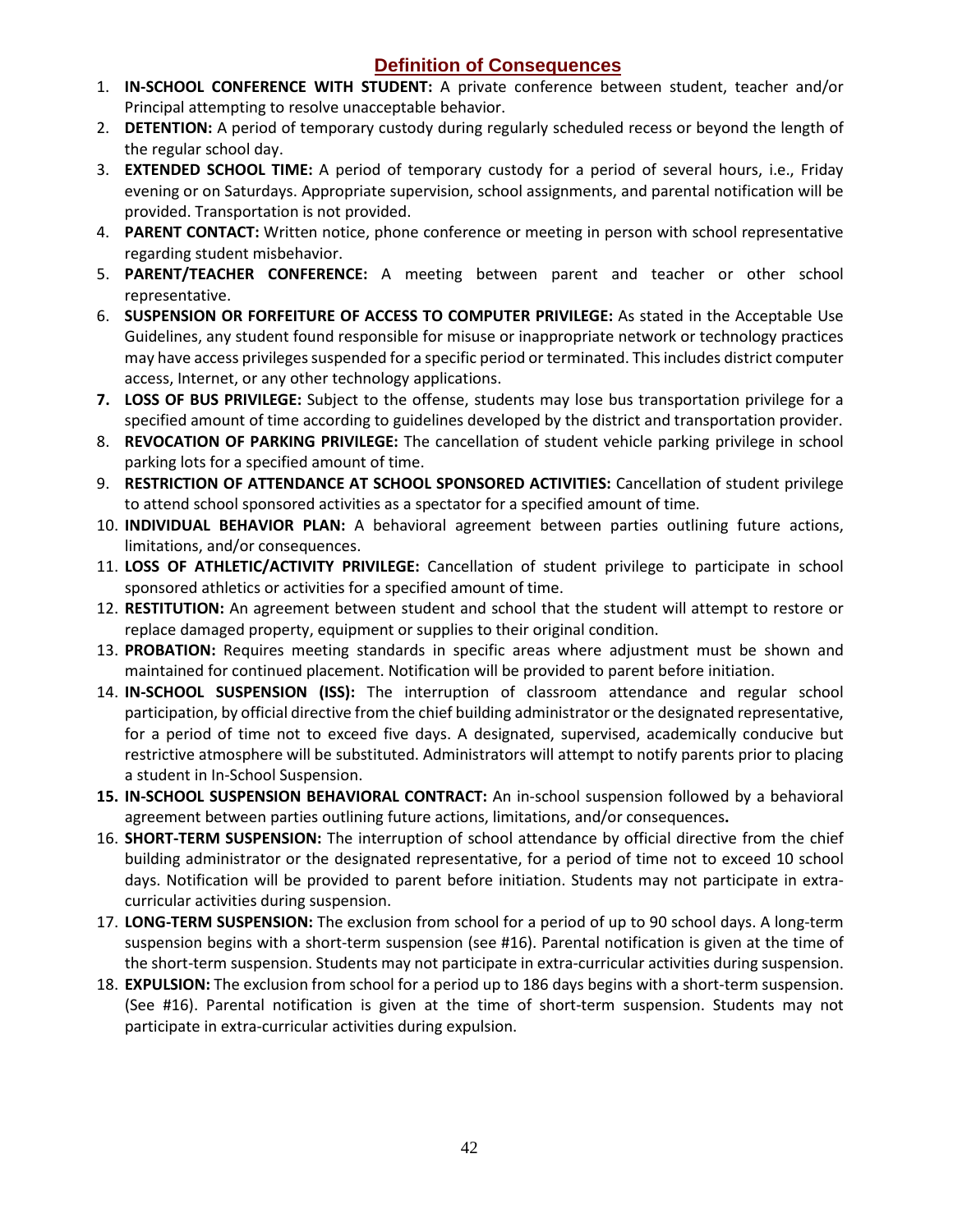#### USD 232 **Anti-Bullying Statement**

USD 232 is a place where the business of education can be conducted in a welcoming environment free of intimidation, violence, and fear. This setting provides an educational climate that fosters a spirit of acceptance and care of every student. It is a place where behavioral expectations are clearly communicated, consistently enforced, and fairly applied.

#### **Student Anti-Bullying Pledge**

We, the students of USD 232, agree to join together to stamp out bullying at our school. We believe that everybody should enjoy our school equally, and feel safe, secure and accepted regardless of color, race, gender, popularity, athletic ability, intelligence, religion, and nationality.

Bullying can be pushing, shoving, hitting, and spitting, as well as name calling, picking on, making fun of, laughing at, and excluding someone. Bullying causes pain and stress to victims and is never justified or excusable as "kids being kids," "just teasing" or any other rationalization. The victim is never responsible for being a target of bullying.

## **By signing this pledge, we the students agree to:**

- Value student differences and treat others with respect.
- Not become involved in bullying incidents or be a bully.
- Be aware of the school's policies and support system with regard to bullying.
- Report honestly and immediately all incidents of bullying to a faculty member.
- Be alert in places around the school where there is less adult supervision, such as bathrooms, corridors, and stairwells.
- Support students who have been or are subjected to bullying.
- Talk to teachers and parents about concerns and issues regarding bullying.
- Work with other students and faculty, to help the school deal with bullying effectively.
- Encourage teachers to discuss bullying issues in the classroom.
- Provide a good role model for younger students and support them if bullying occurs.
- Participate fully and contribute to assemblies dealing with bullying.

## **I acknowledge that whether I am being a bully or see someone being bullied, if I don't report or stop the bullying, I am just as guilty.**

**Signed by: \_\_\_\_\_\_\_\_\_\_\_\_\_\_\_\_\_\_\_\_\_\_\_\_\_\_\_\_\_\_\_\_\_\_\_\_\_\_\_\_\_\_\_\_\_\_**

**Print name: \_\_\_\_\_\_\_\_\_\_\_\_\_\_\_\_\_\_\_\_\_\_\_\_\_\_\_\_\_\_\_\_\_\_\_\_\_\_\_\_\_\_\_\_\_**

**Date: \_\_\_\_\_\_\_\_\_\_\_\_\_\_\_\_\_\_\_\_\_\_\_\_\_\_\_\_\_\_\_\_\_\_\_\_\_\_\_\_\_\_\_\_\_\_\_\_\_\_**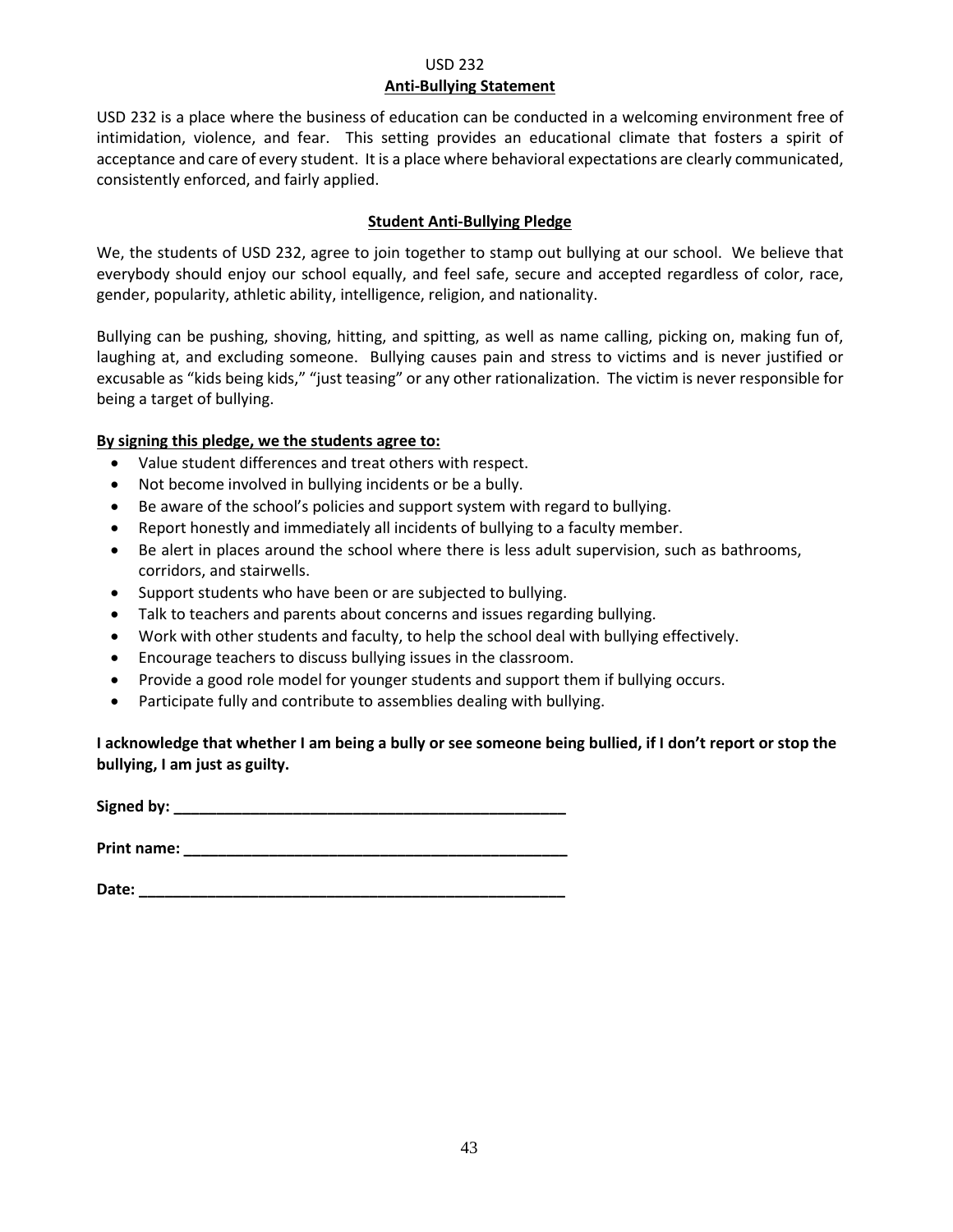#### USD 232 **Anti-Bullying Statement**

USD 232 is a place where the business of education can be conducted in a welcoming environment free of intimidation, violence, and fear. This setting provides an educational climate that fosters a spirit of acceptance and care of every student. It is a place where behavioral expectations are clearly communicated, consistently enforced, and fairly applied.

#### **Parents Anti-Bullying Pledge**

We, the parents of \_\_\_\_\_\_\_\_\_\_\_\_\_\_\_\_\_\_\_\_\_\_\_\_\_\_\_\_, agree to join together to stamp out bullying at our school. We believe that everybody should enjoy our school equally, and feel safe, secure and accepted regardless of color, race, gender, popularity, athletic ability, intelligence, religion, and nationality.

Bullying can be pushing, shoving, hitting, and spitting, as well as name calling, picking on, making fun of, laughing at, and excluding someone. Bullying causes pain and stress to victims and is never justified or excusable as "kids being kids," "just teasing" or any other rationalization. The victim is never responsible for being a target of bullying.

#### **By signing this pledge, we the parents agree to:**

- 1. Keep our students and ourselves informed and aware of school bullying policies.
- 2. Work in partnership with the school to encourage positive behavior, valuing differences and promoting sensitivity to others.
- 3. Discuss regularly with our students, their feelings about school work, friendships, and relationships.
- 4. Inform faculty of changes in my student's behavior or circumstances at home that may change my student's behavior at school.
- 5. Alert faculty if any bullying has occurred.

**Signed by: \_\_\_\_\_\_\_\_\_\_\_\_\_\_\_\_\_\_\_\_\_\_\_\_\_\_\_\_\_\_\_\_\_\_\_\_\_\_\_\_\_\_\_\_\_\_**

**Print name: \_\_\_\_\_\_\_\_\_\_\_\_\_\_\_\_\_\_\_\_\_\_\_\_\_\_\_\_\_\_\_\_\_\_\_\_\_\_\_\_\_\_\_\_\_**

**Date: \_\_\_\_\_\_\_\_\_\_\_\_\_\_\_\_\_\_\_\_\_\_\_\_\_\_\_\_\_\_\_\_\_\_\_\_\_\_\_\_\_\_\_\_\_\_\_\_\_\_\_**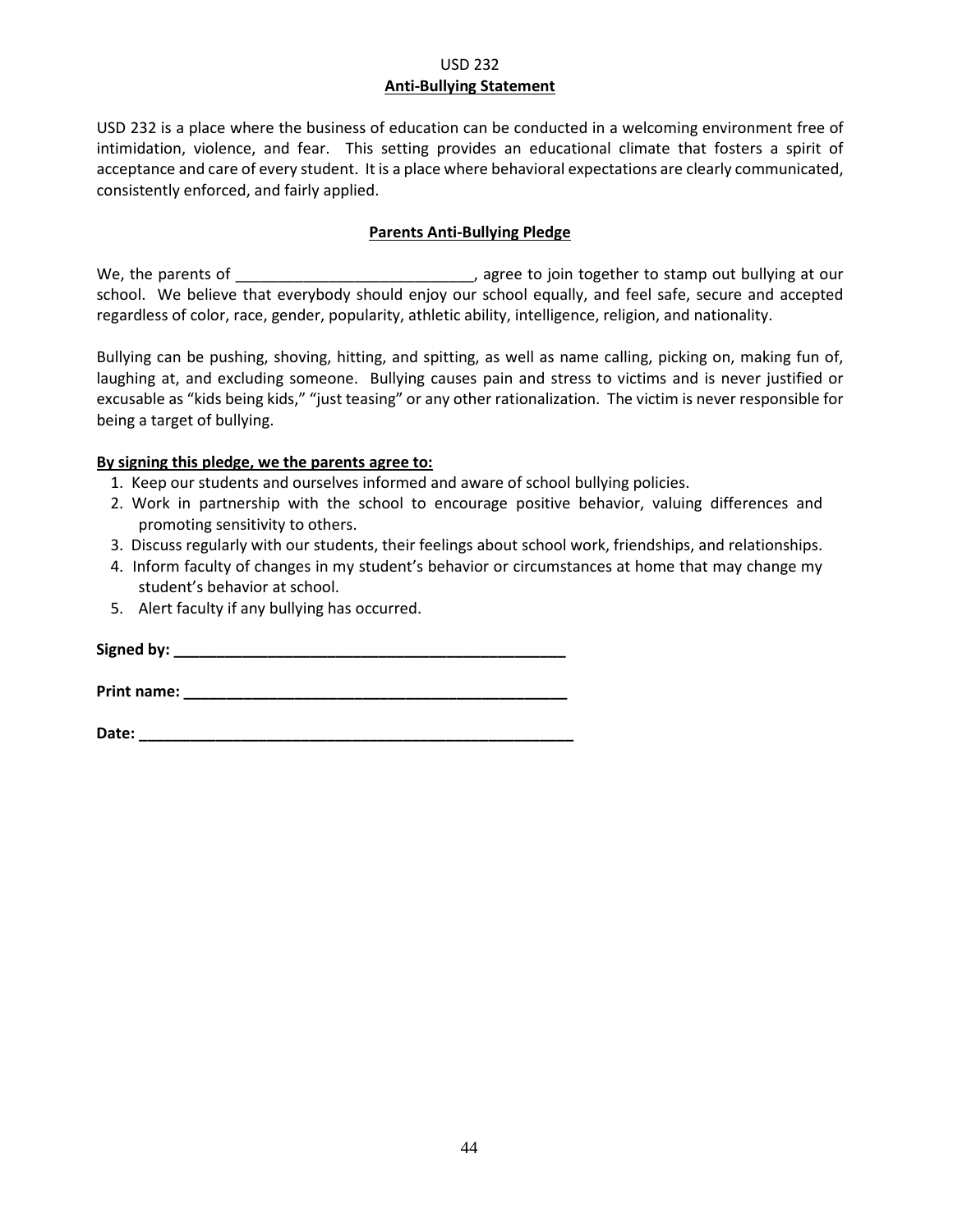## <span id="page-51-0"></span>**Board of Regents Qualified Admissions Precollege Curriculum**

Under the provisions of 1996 House Bill No. 2668, a graduate of an accredited Kansas high school is entitled to admission to a State Board of Regents' Institution if the student has completed the precollege curriculum prescribed by the State Board of Regents with a minimum grade point average of 2.0 on a 4.0 scale.[1](#page-51-1) **This law applies to students who graduate in the year 2001 or later.**

Take **NOTICE** that the precollege curriculum consists of:

1. Four units of English;

<span id="page-51-1"></span> $\overline{a}$ 

- 2. Three units of Mathematics;
- 3. Three units of Social Studies;
- 4. Three units of Natural Sciences; and
- 5. One unit in the field of Computer Technology.

Also, take **NOTICE** that a total of 25 units of credit are required by this district for graduation from high school. Consult with a school counselor to determine specific graduation requirements.

<sup>1</sup> The law also specifies that a graduate is eligible for admission if he or she has a composite ACT score of not less than 21 points or ranks in the top 1/3 of his or her high school class upon completion of seven or eight semesters of study.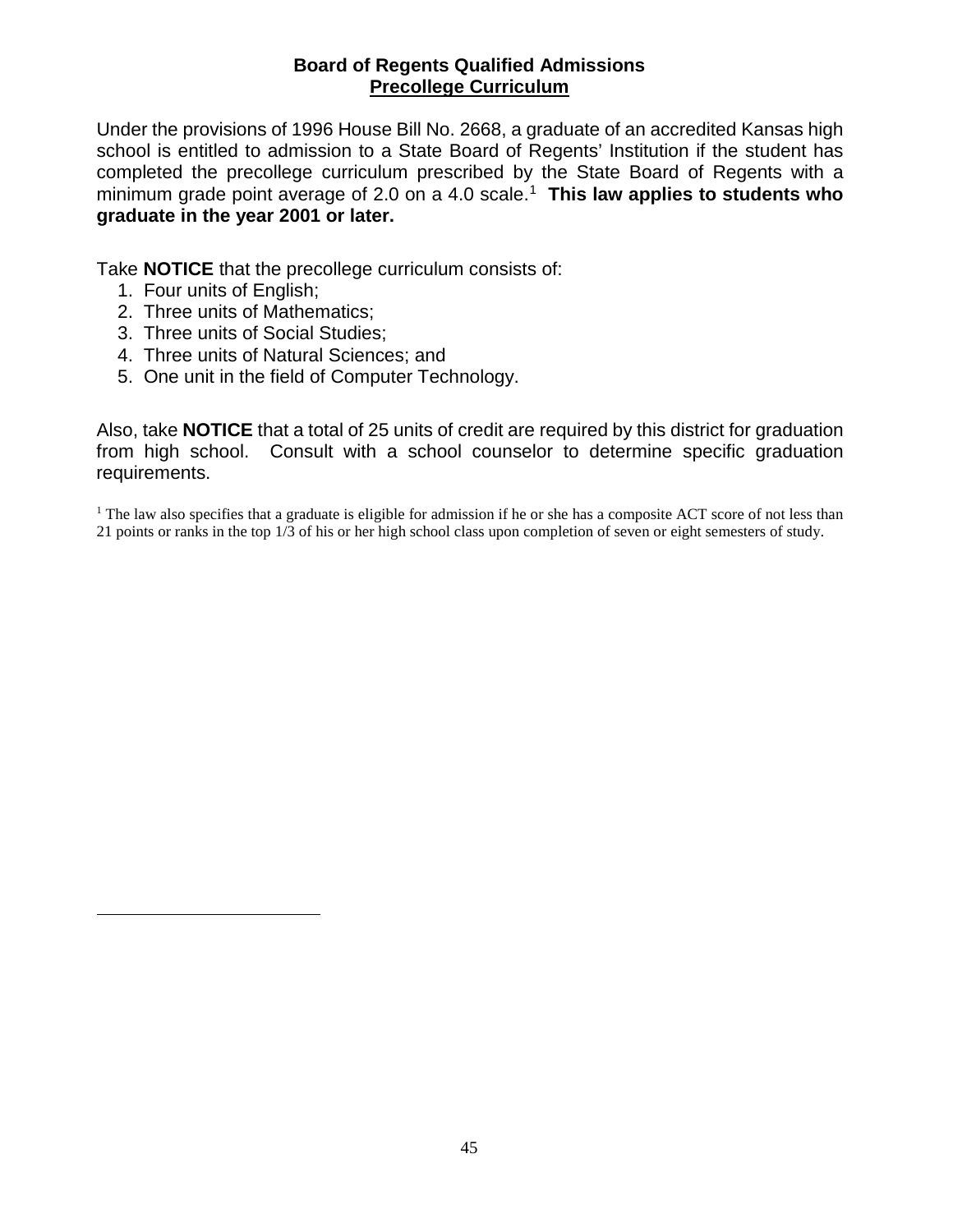## **KANSAS STATUTES ANNOTATED CHAPTER 72-8901 THRU 72-8906 AS AMENDED BY THE LEGISLATURE Article 89 – SUSPENSION AND EXPULSION OF PUPILS**

**72-8901.** Grounds for suspension or expulsion; who may suspend or expel. The board of education of any school district may suspend or expel, or by regulation authorize any certificated employee or committee of certificated employees to suspend or expel, any pupil guilty of any of the following:

- (a) Willful violation of any published regulation for student conduct adopted or approved by the board of education.
- (b) conduct which substantially disrupts, impedes or interferes with the operation of any public school;
- (c) conduct which endangers the safety of others or which substantially impinges upon or invades the rights of others at school, on school property, or at a school supervised activity;
- (d) conduct which, if the pupil is an adult, constitutes the commission of a felony or, if the pupil is a juvenile, would constitute the commission of a felony if committed by an adult;
- (e) conduct at school, on school property, or at a school supervised activity which, if the pupil is an adult, constitutes the commission of a misdemeanor or, if the pupil is a juvenile, would constitute the commission of a misdemeanor if committed by an adult; or
- (f) disobedience of an order of a teacher, peace officer, school security officer or other school authority when such disobedience can reasonably be anticipated to result in disorder, disruption or interference with the operation of any public school or substantial and material impingement upon or invasion of the rights of others.

**72-8902.** Duration of suspension or expulsion; notice; hearing, opportunity afforded, waiver, time, who may conduct.

- (a) A suspension may be for a short term not exceeding ten school days, or for an extended term not exceeding 90 school days. An expulsion may be for a term not exceeding 186 school days. If a suspension or expulsion is for a term exceeding the number of school days remaining in the school year, any remaining part of the term of the suspension or expulsion may be applied to the succeeding school year.
- (b) (1) Except as authorized in provision (2), no suspension for a short term shall be imposed upon a pupil without giving the pupil notice of the charges and affording the pupil an opportunity for a hearing thereon. The notice may be oral or written and the hearing may be held immediately after the notice is given. The hearing may be conducted informally but shall include the following procedural due process requirements: (A) The right of the pupil to be present at the hearing; (B) the right of the pupil to be informed of the charges; (C) the right of the pupil to be informed of the basis for the accusation; and (D) the right of the pupil to make statements in defense or mitigation of the charges or accusations. Refusal of a pupil to be present at the hearing will constitute a waiver of the pupil's opportunity for a hearing. (2) A short-term suspension may be imposed upon a pupil forthwith, and without affording the pupil or the pupil's parent or guardian a hearing if the presence of the pupil endangers other persons or property or substantially disrupts, impedes or interferes with the operation of the school. A written notice of any shortterm suspension and the reason therefor shall be given to the pupil involved and to the pupil's parent or guardian within 24 hours after the suspension has been imposed and, in the event the pupil has not been afforded a hearing prior to any short-term suspension, an opportunity for an informal hearing shall be afforded the pupil as soon thereafter as practicable but in no event later than 72 hours after such shortterm suspension has been imposed. Any notice of the imposition of a short-term suspension that provides an opportunity for an informal hearing after such suspension has been imposed shall state that failure of the pupil and the pupil's parent or guardian to attend the hearing will result in a waiver of the pupil's opportunity for the hearing.
- (c) No suspension for an extended term and no expulsion shall be imposed upon a pupil until an opportunity for a formal hearing thereon is afforded the pupil. A written notice of any proposal to suspend for an extended term or to expel from school, and the charges upon which the proposal is based shall be given to the pupil proposed to be suspended or expelled from school, and to the pupil's parent or guardian. Any notice of a proposal to suspend for an extended term or to expel from school shall state the time, date and place that the pupil will be afforded an opportunity for a formal hearing, and that failure of the pupil and the pupil's parent or guardian to attend the hearing will result in a waiver of the pupil's opportunity for the hearing. The hearing shall be held not later than 10 days after the date of the notice. The notice shall be accompanied by a copy of this act and the regulations of the board of education adopted under K.S.A. 72-8903, and amendments thereto.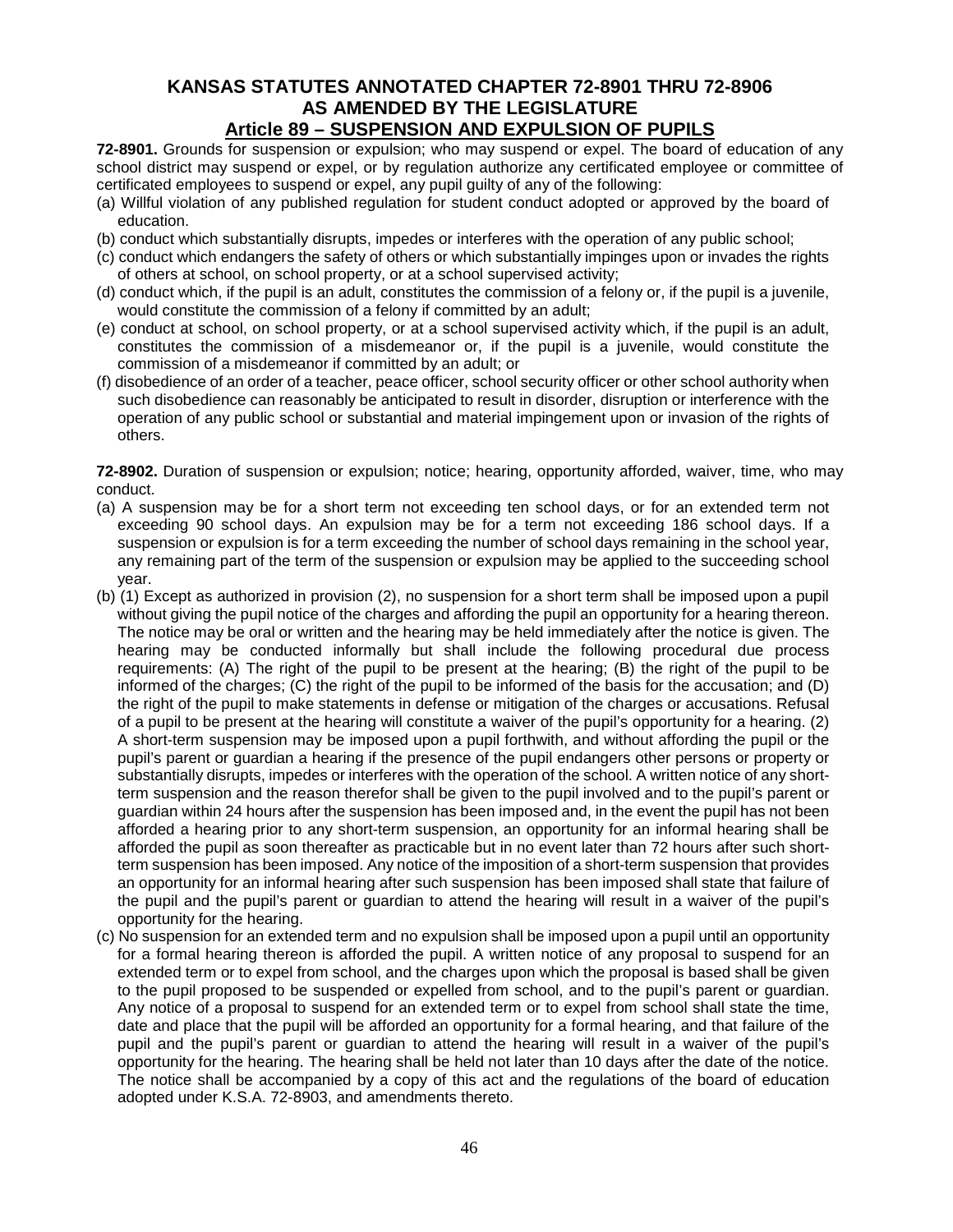- (d) Whenever any written notice is required under this act to be given to a pupil or to a pupil's parent or guardian, it shall be sufficient if the notice is mailed to the address on file in the school records of the pupil. In lieu of mailing the written notice, the notice may be personally delivered.
- (e) A formal hearing on a suspension or expulsion may be conducted by any person or committee of persons authorized by the board of education to conduct the hearing.

**72-8903.** Procedural due process requirements; record of appeal, costs; report of findings and result of hearing; information regarding behavior improvement programs.

- (a)The formal hearing provided for in K.S.A. 72-8902, and amendments thereto, shall be conducted in accordance with regulations relating thereto adopted by the board of education. Such regulations shall afford procedural due process including, but not limited to, the following:
	- 1. The right of the pupil to have counsel of the pupil's own choice present and to receive the advice of such counsel or other person whom the pupil may select;
	- 2. The right of the parents or guardians of the pupil to be present at the hearing;
	- 3. The right of the pupil and the pupil's counsel or advisor to hear or read a full report of testimony of witnesses against the pupil;
	- 4. The right of the pupil and the pupil's counsel to confront and cross-examine witnesses who appear in person at the hearing, either voluntarily or as a result of the issuance of a subpoena;
	- 5. The right of the pupil to present the pupil's own witnesses in person or their testimony by affidavit;
	- 6. The right of the pupil to testify in the pupil's own behalf and give reasons for the pupil's conduct;
	- 7. The right of the pupil to have an orderly hearing; and
	- 8. The right of the pupil to a fair and impartial decision based on substantial evidence.
- (b) In all extended-term suspension and expulsion from school cases, there shall be made a record of the hearing of an appeal of the suspension or expulsion, whichever is applicable, by mechanical or electronic recording or by an official court reporter, and the costs thereof shall be paid by the school district.
- (c) At the conclusion of a formal hearing which results in a suspension for an extended term or an expulsion, the person or committee conducting the hearing shall make a written report of the findings and results of the hearing. The report shall be directed to the board of education of the school district and shall be open to the inspection of the pupil who is suspended or expelled and, if the pupil is a juvenile, to the parents or guardians and counsel or other advisor of the pupil. If the pupil is an adult, the report shall be open to the inspection of the parents or guardians and counsel or other advisor of the pupil only upon written consent of the pupil. Whenever a formal hearing results in suspension for an extended term or expulsion, the person or committee conducting the hearing may make a finding that return to school by the pupil, pending appeal or during the period allowed for notice of appeal, is not reasonably anticipated to endanger the safety of others, to cause continuing repeated material disorder, disruption or interference with the operation of school, or to substantially or materially impinge upon or invade the rights of others, in which case the pupil may return to school until the period for filing a notice of appeal has expired with no notice filed, or until the determination of any appeal if a notice of appeal is filed. Whenever the person or committee conducting a hearing fails to make the findings specified above, the report of the hearing shall provide that the suspension or expulsion of the pupil shall continue until appeal therefrom is determined or until the period of suspension or expulsion has expired, whichever occurs sooner. Any such pupil shall be provided with information concerning services or programs offered by public and private agencies that work toward improving those aspects of the pupil's attitudes and behavior that contributed to the conduct upon which the suspension or expulsion was based. If the pupil is a juvenile, the information shall also be provided to the parents or guardians of the pupil.

**72-8904.** .Notice of hearing results; appeal to board of education; hearing officers; procedure.

- (a) Written notice of the results of any hearing imposing an extended-term suspension or an expulsion from school shall be given to the pupil suspended or expelled from school, and to the parents or guardians of the pupil within 24 hours after determination of such result.
- (b) Any pupil age 18 or older, who has been suspended for an extended term or expelled, or one of the pupil's parents or guardians of a pupil under age 18, may appeal such suspension or expulsion to the board of education of the school district by filing a written notice of appeal with the clerk of the board of education not later than 10 calendar days after receiving the written notice. Any such appeal shall be heard by the board of education, or by a hearing officer appointed by such board, not later than 20 calendar days after such notice of appeal is filed. The pupil and the pupil's parents or guardians shall be notified in writing of the time and place of the appeal hearing at least five days prior thereto. Such appeal shall be conducted under rules which are consonant with K.S.A. 72-8903, and amendments thereto. The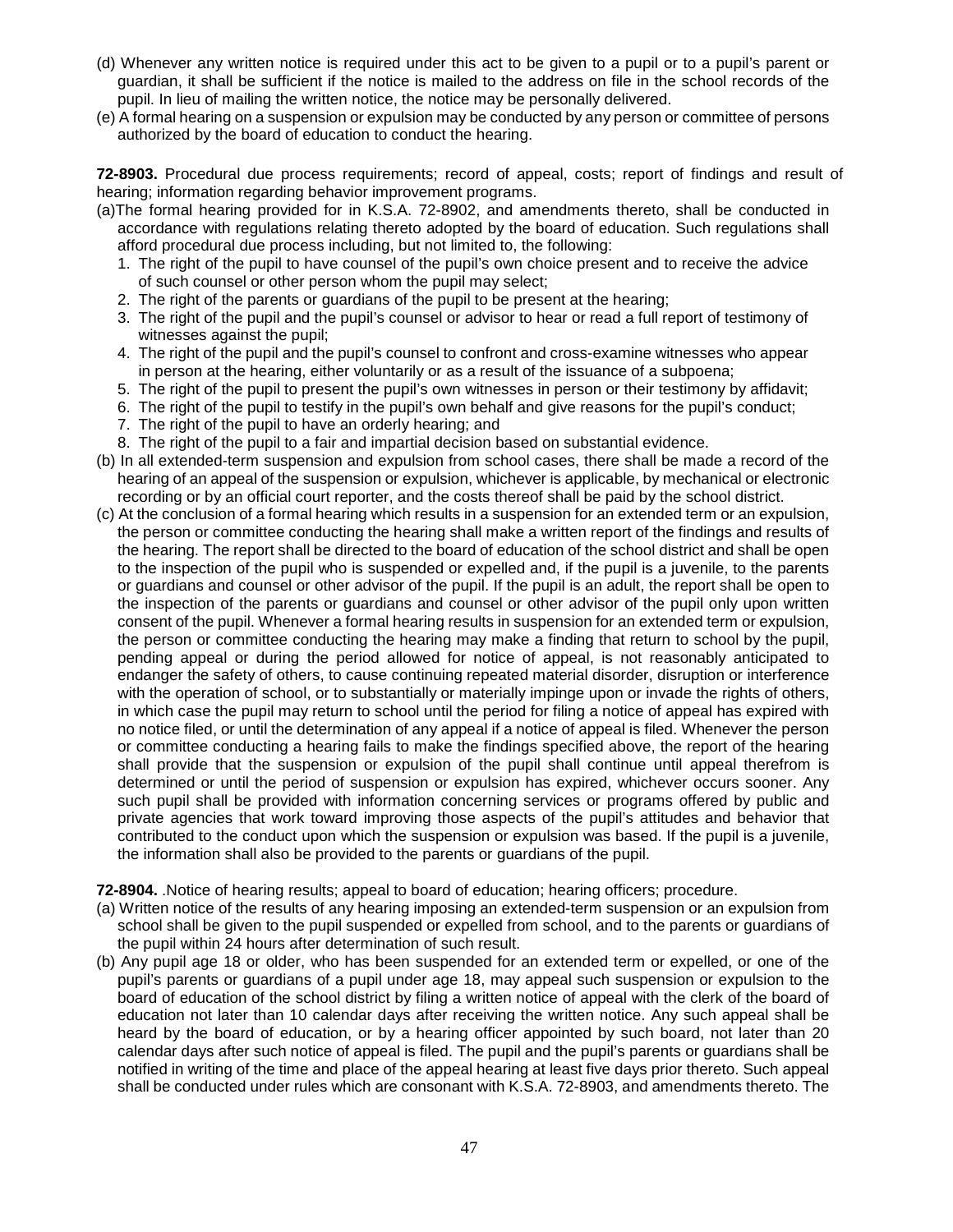decision on any such appeal shall be rendered not later than ten days after the conclusion of the appeal hearing.

(c) For the purpose of hearing an appeal of an extended-term suspension or an expulsion, the board of education may appoint one or more hearing officers. Any such hearing officer shall be a member of the board of education, a certificated employee of the school district, or an attorney admitted to the practice of law in this state. Any such appointment shall apply to a particular hearing or to a set or class of hearings as specified by the board of education in making the appointment. Whenever a hearing officer appointed under authority of this section hears any appeal, the hearing officer shall prepare a written report thereon to the board of education. After receiving any such report, the board of education shall determine the matter with or without additional hearing. Any matter determined by the board of education in accordance with this subsection shall be valid to the same extent as if the matter were fully heard by the board of education without a hearing officer.

**72-8905.**Nonapplication of compulsory attendance law. The provisions of K.S.A. 721111, and amendments thereto, shall not apply to any pupil while subject to suspension or expulsion from school pursuant to the provisions of this act.

**72-8906.**Powers and duties of persons conducting hearings.

- (a) Any person, hearing officer or any member of a committee or the board of education conducting a hearing under this act may:
	- 1. Administer oaths for the purpose of taking testimony;
	- 2. call and examine witnesses and receive documentary and other evidence; and
	- 3. take any other action necessary to make the hearing accord with procedural due process.
- (b) Any hearing officer, any member of a committee or the board of education holding a formal hearing or an appeal hearing under this act may and, upon the request of any pupil for whom any such hearing is held or upon the request of the pupil's parents or guardians or counsel, shall petition the administrative judge of the judicial district in which the school district is located requesting that the clerk of the district court be authorized to issue subpoenas for the attendance and testimony of the principal witness or witnesses and the production of books, records, reports, papers and documents relating to the proposed suspension or expulsion from school in the same manner as provided for the issuance of subpoenas in civil actions pursuant to K.S.A. 60-245, and amendments thereto.

#### **The Kansas School Safety and Security Act (Effective July 1, 1998)**

Kansas School Safety and Security Act (as amended by the 1998 session of the Kansas Legislature) **72- 89b01.** This act shall be known and may be cited as the Kansas School Safety and Security Act. **72-89b02.** As used in this act:

- (a) "Board of Education" means the board of education of a unified school district or the governing authority of an accredited nonpublic school.
- (b) "School" means a public school or an accredited nonpublic school.
- (c) "Public school" means a school operated by a unified school district organized under the laws of this state.
- (d)"Accredited nonpublic school" means a nonpublic school participating in the quality performance accreditation system.
- (e) "School employee" means any teacher or other professional or paraprofessional employee of a school who has exposure to a pupil specified in subsection (a)(I) through (5) of K.S.A. 72-89b03 and amendments thereto.
- ( f ) "Administrator" means any individual who is employed by a school in a supervisory or managerial capacity.

#### **72-89b03.**

- (a)School employees with knowledge that a pupil is a pupil specified in this subsection shall inform administrators and administrators with knowledge that a pupil is a pupil specified in this subsection shall inform all other school employees of the following:
	- (1) the identity of any pupil who has been expelled as provided by subsection (c) of K.S.A. 72-8901 and amendments thereto for conduct which endangers the safety of others;
	- (2) the identity of any pupil who has been expelled as provided by subsection (d) of K.S.A. 72-8901 and amendments there to;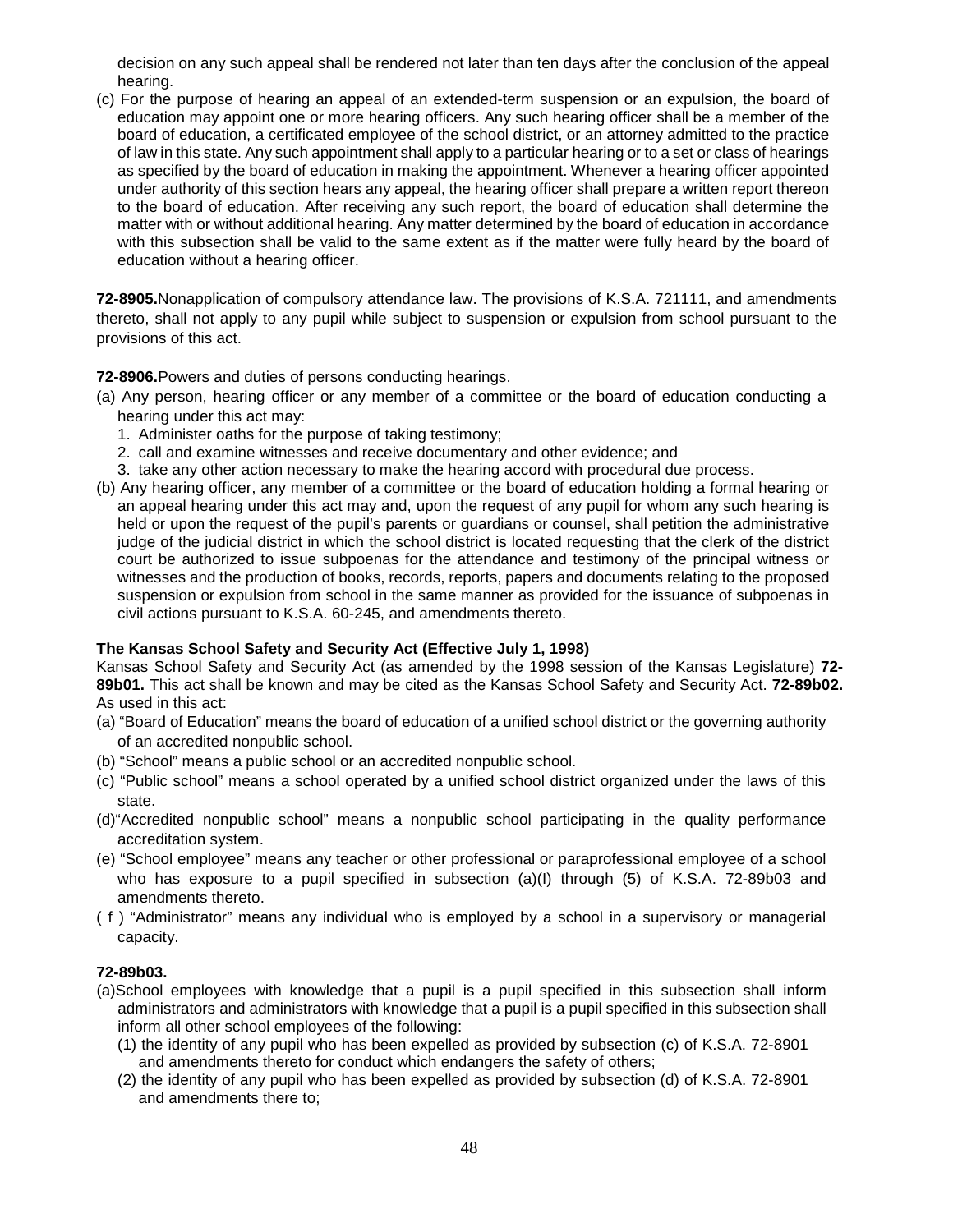- (3) the identity of any pupil who has been expelled under a policy adopted pursuant to K.S.A. 72- 89a02 and amendments there to;
- (4) the identity of any pupil who has been adjudged to be a juvenile offender and whose offense, if committed by an adult, would constitute a felony under the laws of Kansas or the state where the offense was committed, except that this subsection shall not apply to an adjudication as a juvenile offender involving a felony theft offense involving no direct threat to human life; and
- (5) the identity of any pupil who has been tried and convicted as an adult of any felony, except that this subsection shall not apply to any felony conviction of theft involving no direct threat to human life.
- (b) Each board of education shall adopt a policy that includes:
	- (1) A requirement that an immediate report be made to the appropriate state or local law enforcement agency by or on behalf of any school employee who knows or has reason to believe that an act has been committed at school, on school property, or at a school supervised activity and that the act involved conduct which constitutes the commission of a felony or misdemeanor or which involves the possession, use or disposal of explosives, firearms or other weapons; and (2) the procedures for making such a report.
- 
- (c) Administrators and other school employees shall not be subject to the provisions of subsection (b) of K.S.A. 1997 Supp. 72-89b04 and amendments thereto if:

(1) They follow the procedures from a policy adopted pursuant to the provisions of subsection (b); or (2) their board of education fails to adopt such policy.

- (d) Each board of education shall annually compile and report to the state board of education at least the following information relating to school safety and security: The types and frequency of criminal acts that are required to be reported pursuant to the provisions of subsection (b), disaggregated by occurrences at school, on school property and at school supervised activities. The report shall be incorporated into and become part of the current report required under the quality performance accreditation system.
- (e) Each board of education shall make available to pupils and their parents, to school employees and, upon request, to others district policies and reports concerning school safety and security, including those required by this subsection, except that the provisions of this subsection shall not apply to the disclosures required pursuant to subsection (a).
- ( f ) Nothing in this section shall be construed or operate in any manner so as to prevent any school employee from reporting criminal acts to school officials and to appropriate state and local law enforcement agencies.
- (g)The state board of education shall extract the information relating to school safety and security from the quality performance accreditation report and transmit the information to the governor, the legislature, the attorney general, the secretary of health and environment, and the secretary of social and rehabilitation services.
- (h) No board of education and no member of any such board shall be liable for damages in a civil action for the actions or omissions of any administrator pursuant to the requirements and provisions of the Kansas school safety and security act and to this end such board and members thereof shall have immunity from civil liability related thereto. No administrator or school employee shall be liable for damages in a civil action for the actions or omissions of such administrator or school employee pursuant to the requirements and provisions of the Kansas school safety and security act and to this end such administrator or school employee shall have immunity from civil liability related thereto.

#### **72-89b04.**

- (a) Willful and knowing failure of a school employee to make a report required by subsection (b) (1) of section 3, and amendments thereto, is a class B nonperson misdemeanor. Preventing or interfering with, with the intent to prevent, the making of a report required by subsection (b) (1) of section 3 and amendments thereto, is a class B nonperson misdemeanor.
- (b) Willful and knowing failure of any employee designated by a board of education to transmit reports made by school employees to the appropriate state or local law enforcement agency as required by subsection (b) (1) of section 3, and amendments thereto, is a class B nonperson misdemeanor. Preventing or interfering with, with the intent to prevent, the transmission of reports required by subsection (b) (1) of section 3, and amendments thereto, is a class B nonperson misdemeanor.
- (c) No board of education shall terminate the employment of, or prevent or impair the profession of, or impose any other sanction on any school employee because the employee made an oral or written report to, or cooperated with an investigation by, a law enforcement agency relating to any criminal act that the employee knows has been committed or reasonably believes will be committed at school, on school property, or at a school supervised activity.
- (d) Any board of education, and any member or employee thereof, participating without malice in the making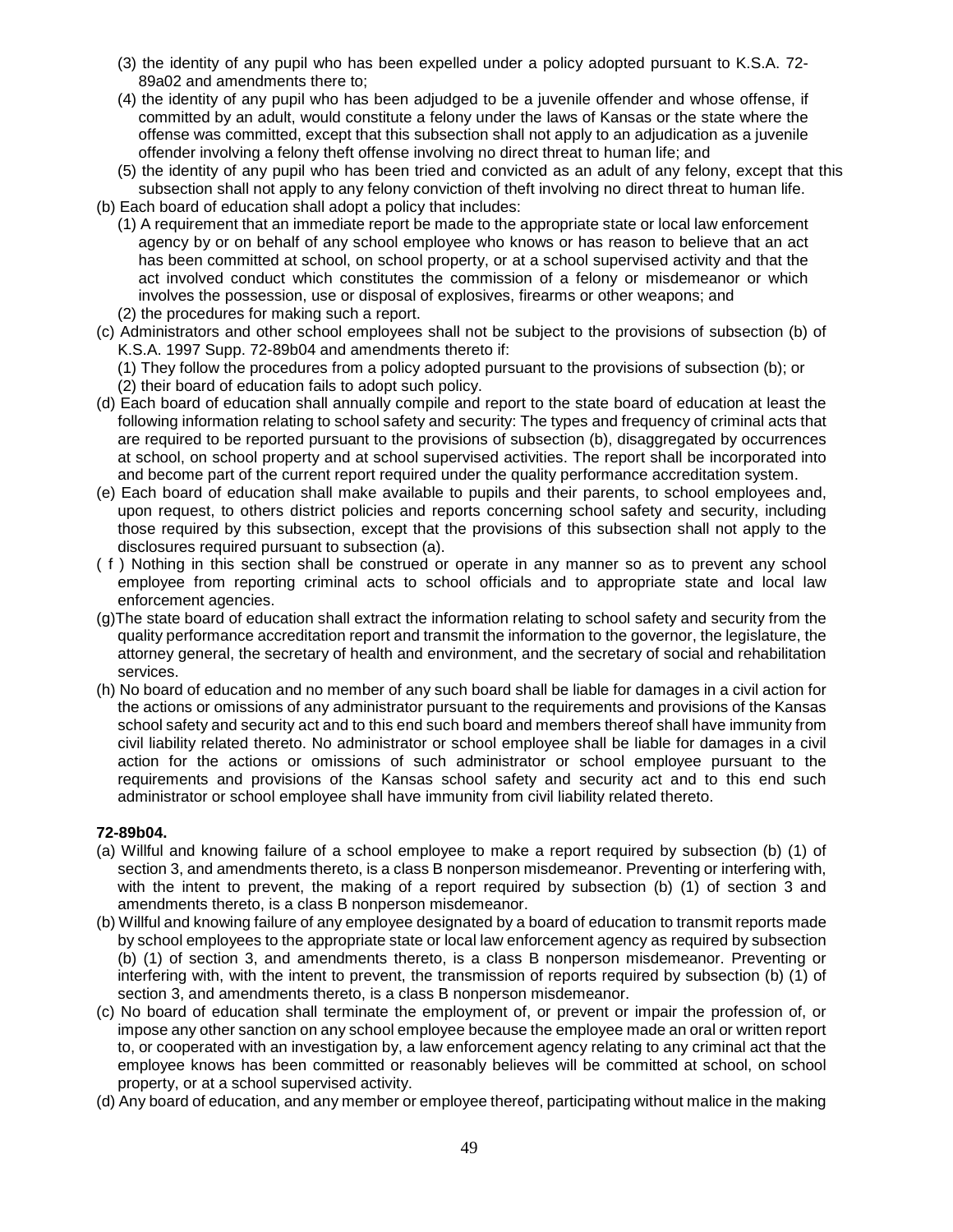of an oral or written report to a law enforcement agency relating to any criminal act that is known to have been committed or reasonably is believed will be committed at school, on school property, or at a school supervised activity shall have immunity from any civil liability that might otherwise be incurred or imposed. Any such participant shall have the same immunity with respect to participation in any judicial proceedings resulting from the report.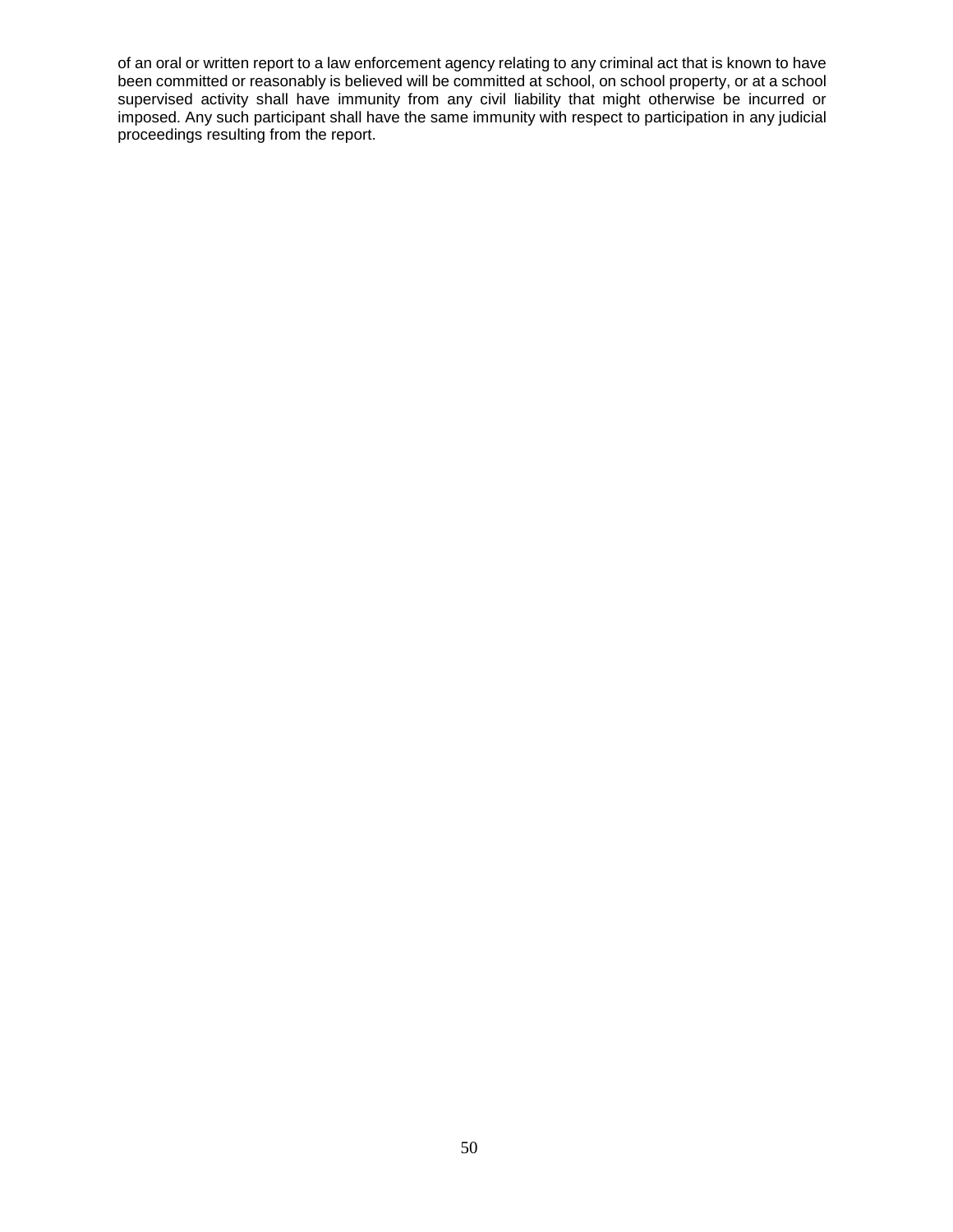## **Area Drug Assessment/Treatment Providers**

Despite all your efforts to keep your kids drug free, one day, you may suspect or know that your student is using drugs. If so, take action NOW, because the longer you wait, the harder it will be to deal with your student's drug use. Please see [www.usd232.org](http://www.usd232.org/) for more information.

<span id="page-57-0"></span>(Continued on next page.)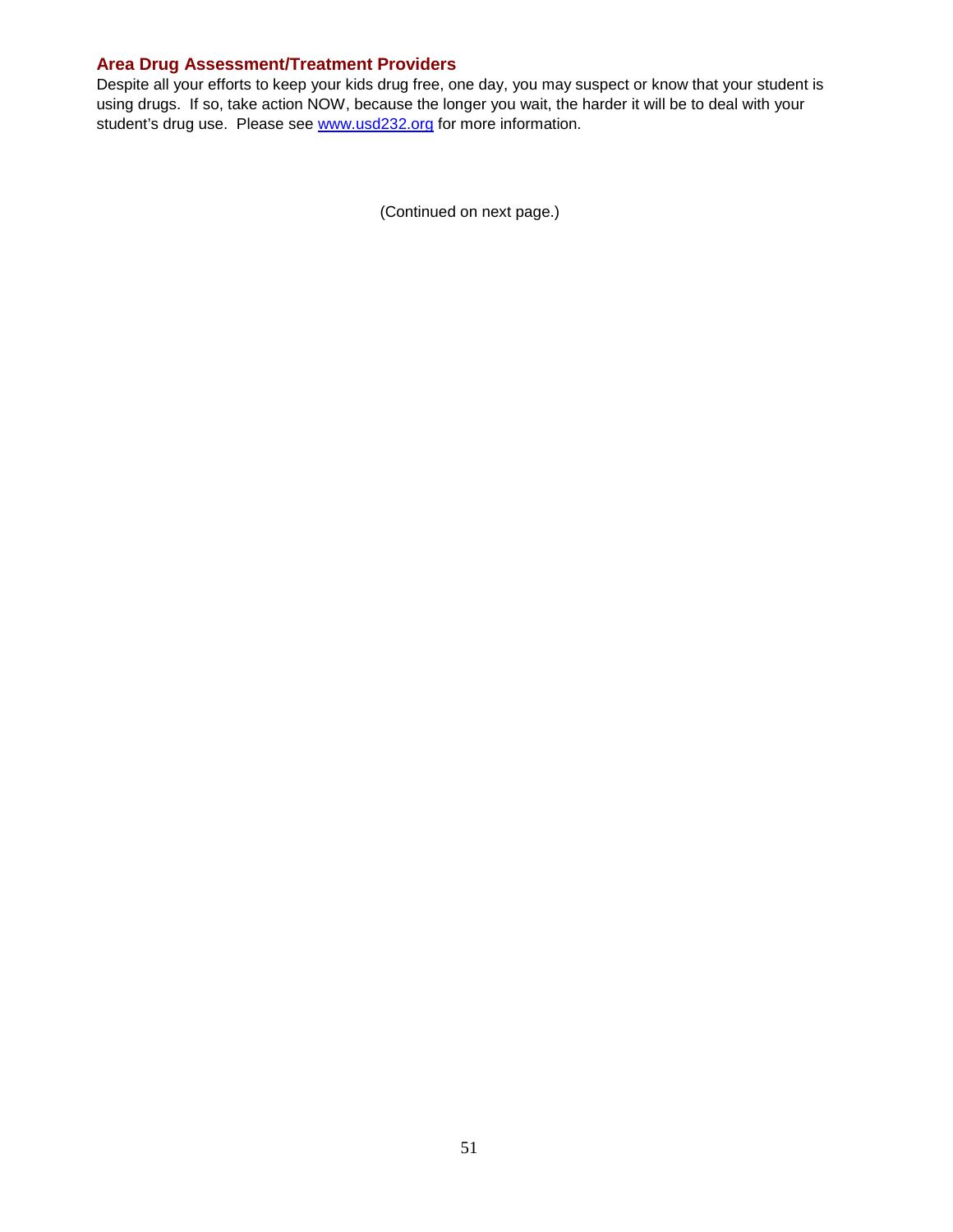#### **Board Policy on Sexual Harassment**

The board of education is committed to providing a positive and productive working and learning environment, free from discrimination on the basis of sex, including sexual harassment. Sexual harassment will not be tolerated in the school district. Sexual harassment of employees or students of the district by board members, administrators, certificated and support personnel, students, vendors, and any others having business or other contact with the school district is strictly prohibited.

Sexual harassment is unlawful discrimination on the basis of sex under Title IX of the Education Amendments of 1972, Title VII of the Civil Rights Act of 1964, and the Kansas Acts Against Discrimination. All forms of sexual harassment are prohibited at school, on school property, and at all school-sponsored activities, programs or events. Sexual harassment against individuals associated with the school is prohibited, whether or not the harassment occurs on school grounds.

It shall be a violation of this policy for any student, employee or third party (visitor, vendor, etc.) to sexually harass any student, employee, or other individual associated with the school. It shall further be a violation for any employee to discourage a student or another employee from filing a complaint, or to fail to investigate or refer for investigation, any complaint lodged under the provisions of this policy. Violation of this policy by any employee shall result in disciplinary action, up to and including termination.

Sexual harassment shall include, but not be limited to, unwelcome sexual advances, requests for sexual favors, and other verbal or physical conduct of a sexual nature when: (1) submission to such conduct is made either explicitly or implicitly a term or condition of an individual's employment; (2) submission to or rejection of such conduct by an individual is used as the basis for employment decisions affecting such individual; or (3) such conduct has the purpose or effect of unreasonably interfering with an individual's work performance or creating an intimidating, hostile or offensive working environment.

Sexual harassment may result from verbal or physical conduct or written or graphic material. Sexual harassment may include, but is not limited to: verbal harassment or abuse; pressure for sexual activity; repeated remarks to a person, with sexual or demeaning implication; unwelcome touching; or suggesting or demanding sexual involvement accompanied by implied or explicit threats concerning an employee's job status.

The district encourages all victims of sexual harassment and persons with knowledge of such harassment to report the harassment immediately. Complaints of sexual harassment will be promptly investigated and resolved.

Employees who believe they have been subjected to sexual harassment should discuss the problem with their immediate supervisor. If an employee's immediate supervisor is the alleged harasser, the employee should discuss the problem with the building principal or the district compliance coordinator. Employees who do not believe the matter is appropriately resolved through this meeting may file a formal complaint under the district's discrimination complaint procedure. (See KN)

Complaints received will be investigated to determine whether, under the totality of the circumstances, the alleged behavior constitutes sexual harassment under the definition outlined above. Unacceptable conduct may or may not constitute sexual harassment, depending on the nature of the conduct and its severity, pervasiveness and persistence. Behaviors which are unacceptable but do not constitute harassment may also result in employee discipline.

Any employee who witnesses an act of sexual harassment or receives a complaint of harassment from another employee or a student shall report the complaint to the building principal. Employees who fail to report complaints or incidents of sexual harassment to appropriate school officials may face disciplinary action. School administrators who fail to investigate and take appropriate corrective action in response to complaints of sexual harassment may also face disciplinary action.

Initiation of a complaint of sexual harassment in good faith will not adversely affect the job security or status of an employee, nor will it affect his or her compensation. Any act of retaliation against any person who has filed a complaint or testified, assisted, or participated in an investigation of a sexual harassment complaint is prohibited. Any person who retaliates is subject to immediate disciplinary action, up to and including termination of employment.

To the extent possible, confidentiality will be maintained throughout the investigation of a complaint. The desire for confidentiality must be balanced with the district's obligation to conduct a thorough investigation, to take appropriate corrective action or to provide due process to the accused. False or malicious complaints of sexual harassment may result in corrective or disciplinary action against the complainant.